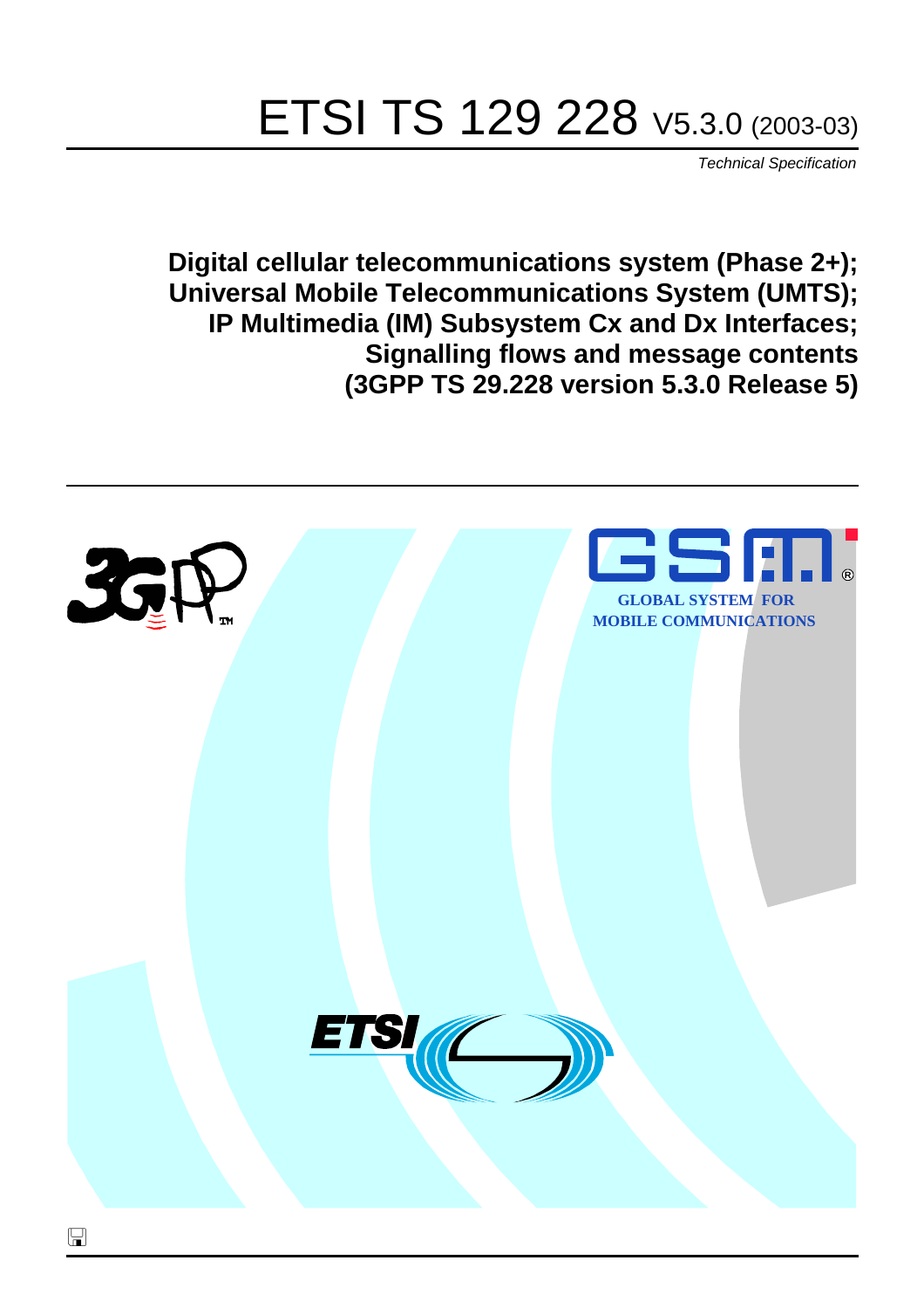Reference RTS/TSGN-0429228v530

> Keywords GSM, UMTS

#### **ETSI**

#### 650 Route des Lucioles F-06921 Sophia Antipolis Cedex - FRANCE

Tel.: +33 4 92 94 42 00 Fax: +33 4 93 65 47 16

Siret N° 348 623 562 00017 - NAF 742 C Association à but non lucratif enregistrée à la Sous-Préfecture de Grasse (06) N° 7803/88

#### **Important notice**

Individual copies of the present document can be downloaded from: [http://www.etsi.org](http://www.etsi.org/)

The present document may be made available in more than one electronic version or in print. In any case of existing or perceived difference in contents between such versions, the reference version is the Portable Document Format (PDF). In case of dispute, the reference shall be the printing on ETSI printers of the PDF version kept on a specific network drive within ETSI Secretariat.

Users of the present document should be aware that the document may be subject to revision or change of status. Information on the current status of this and other ETSI documents is available at <http://portal.etsi.org/tb/status/status.asp>

> If you find errors in the present document, send your comment to: [editor@etsi.org](mailto:editor@etsi.org)

#### **Copyright Notification**

No part may be reproduced except as authorized by written permission. The copyright and the foregoing restriction extend to reproduction in all media.

> © European Telecommunications Standards Institute 2003. All rights reserved.

**DECT**TM, **PLUGTESTS**TM and **UMTS**TM are Trade Marks of ETSI registered for the benefit of its Members. **TIPHON**TM and the **TIPHON logo** are Trade Marks currently being registered by ETSI for the benefit of its Members. **3GPP**TM is a Trade Mark of ETSI registered for the benefit of its Members and of the 3GPP Organizational Partners.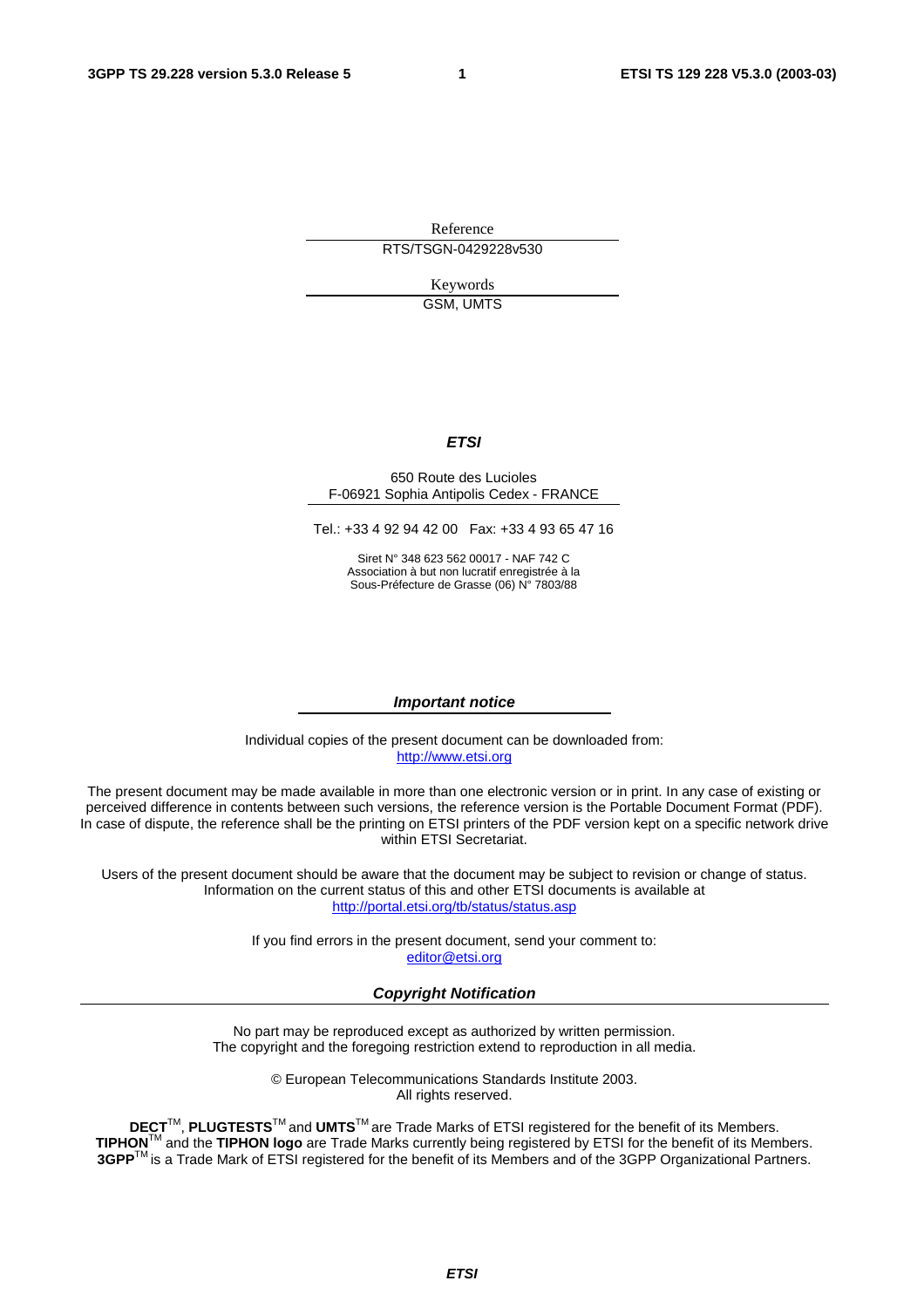## Intellectual Property Rights

IPRs essential or potentially essential to the present document may have been declared to ETSI. The information pertaining to these essential IPRs, if any, is publicly available for **ETSI members and non-members**, and can be found in ETSI SR 000 314: *"Intellectual Property Rights (IPRs); Essential, or potentially Essential, IPRs notified to ETSI in respect of ETSI standards"*, which is available from the ETSI Secretariat. Latest updates are available on the ETSI Web server ([http://webapp.etsi.org/IPR/home.asp\)](http://webapp.etsi.org/IPR/home.asp).

All published ETSI deliverables shall include information which directs the reader to the above source of information.

### Foreword

This Technical Specification (TS) has been produced by ETSI 3rd Generation Partnership Project (3GPP).

The present document may refer to technical specifications or reports using their 3GPP identities, UMTS identities or GSM identities. These should be interpreted as being references to the corresponding ETSI deliverables.

The cross reference between GSM, UMTS, 3GPP and ETSI identities can be found under <http://webapp.etsi.org/key/queryform.asp>.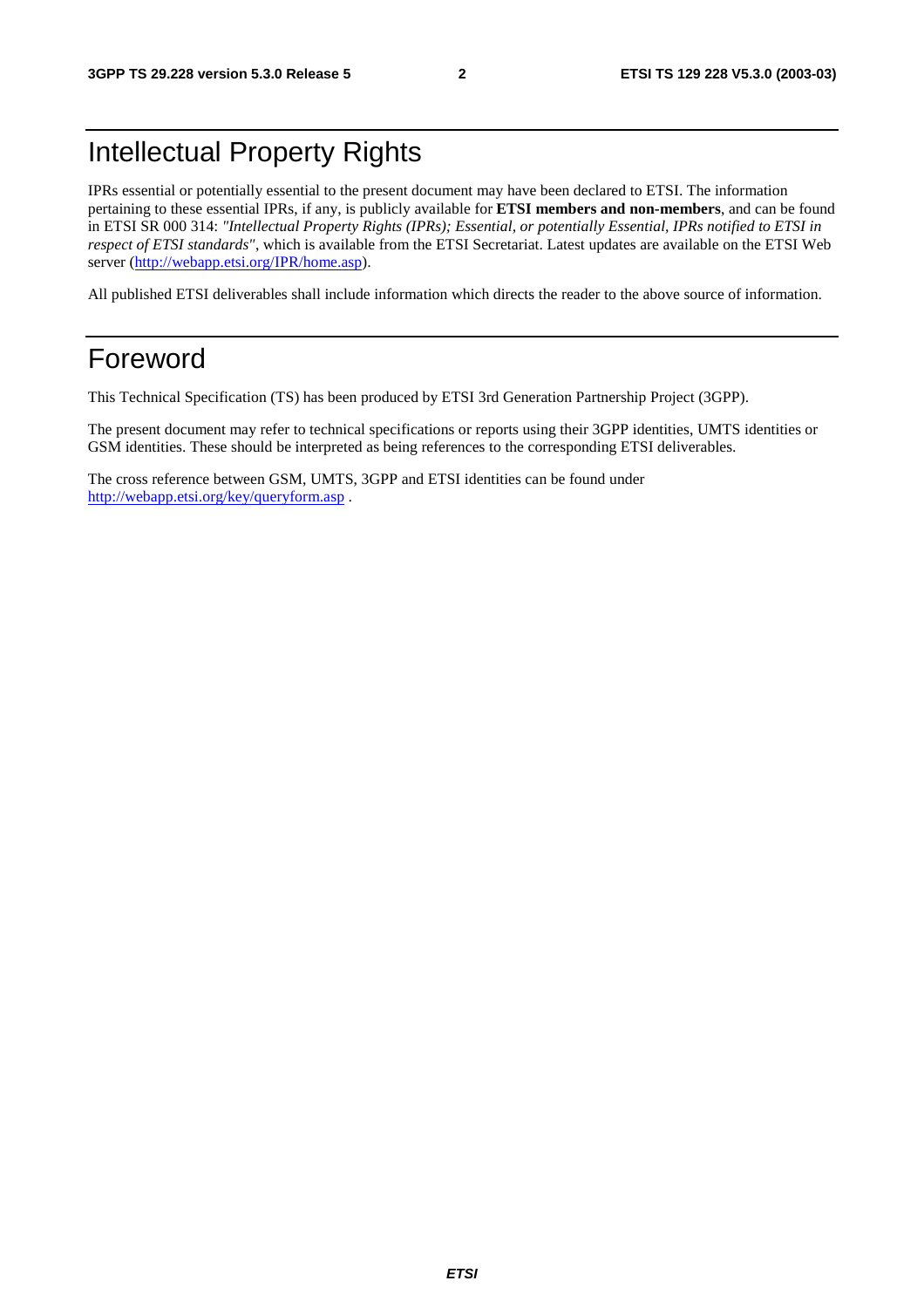$\mathbf{3}$ 

## Contents

| 1              |  |
|----------------|--|
| 2              |  |
| 3              |  |
| 3.1<br>3.2     |  |
| $\overline{4}$ |  |
| 5              |  |
| 5.1            |  |
| 5.1.1          |  |
| 5.1.2          |  |
| 5.1.3          |  |
| 5.1.4          |  |
| 5.1.5          |  |
|                |  |
| 6              |  |
| 6.1            |  |
| 6.1.1          |  |
| 6.1.1.1        |  |
| 6.1.2          |  |
| 6.1.2.1        |  |
| 6.1.3          |  |
| 6.1.3.1        |  |
| 6.1.4          |  |
| 6.1.4.1        |  |
| 6.2            |  |
| 6.2.1          |  |
| 6.2.2          |  |
|                |  |
| 6.3            |  |
| 6.3.1          |  |
| 6.4            |  |
| 6.5            |  |
| 6.5.1          |  |
| 6.5.1.1        |  |
| 6.5.1.2        |  |
| 6.5.1.3        |  |
| 6.5.2          |  |
| 6.5.2.1        |  |
| 6.5.2.2        |  |
| 6.6            |  |
| 6.6.1          |  |
| 6.6.2          |  |
| 6.7            |  |
| $\tau$         |  |
| 7.1            |  |
| 7.2            |  |
| 7.3            |  |
| 7.4            |  |
| 7.5            |  |
| 7.6            |  |
|                |  |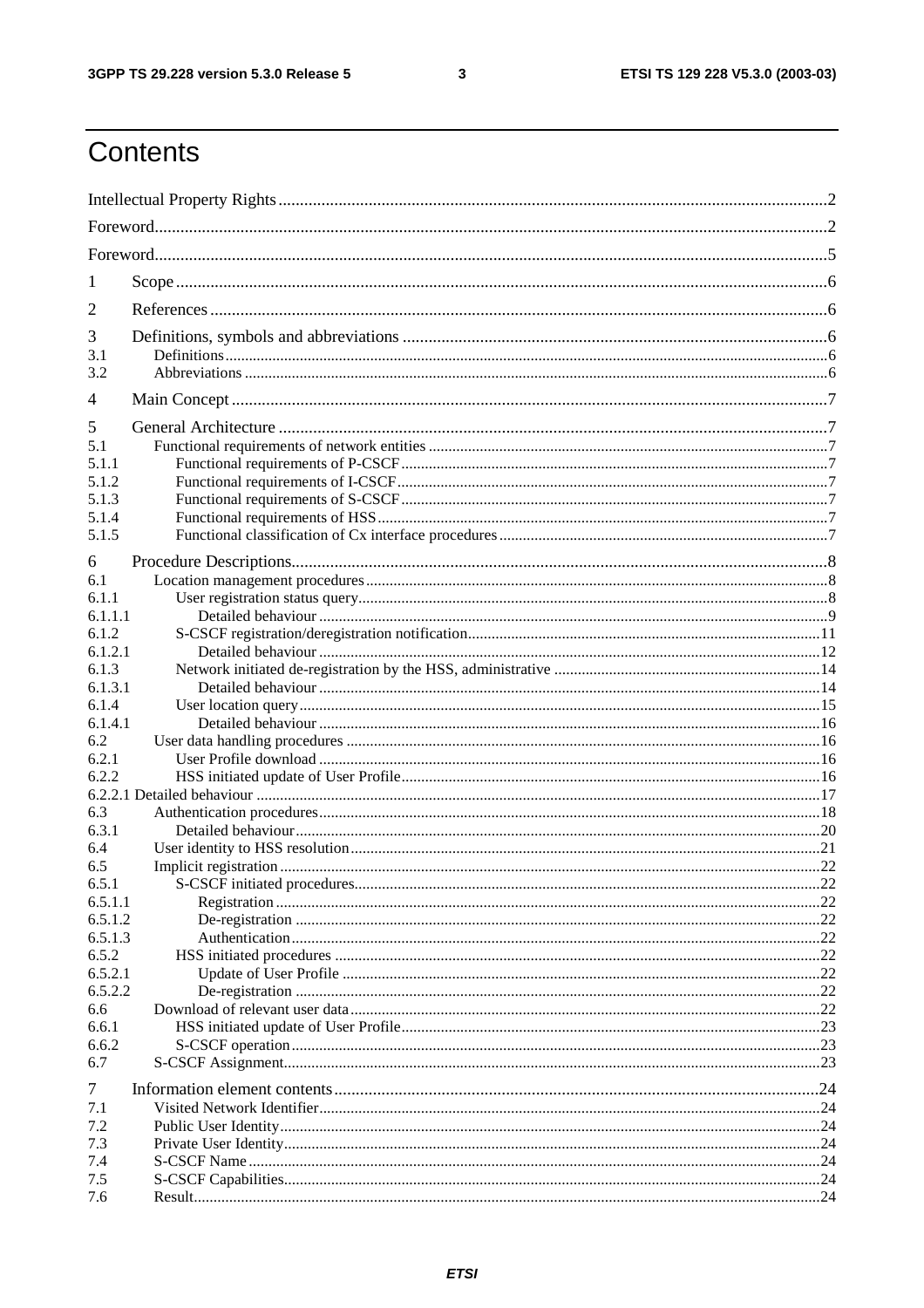#### $\overline{\mathbf{4}}$

| 7.7                           |  |  |  |  |  |  |  |  |
|-------------------------------|--|--|--|--|--|--|--|--|
| 7.8<br>7.9                    |  |  |  |  |  |  |  |  |
| 7.9.1                         |  |  |  |  |  |  |  |  |
| 7.9.2                         |  |  |  |  |  |  |  |  |
| 7.9.3                         |  |  |  |  |  |  |  |  |
| 7.9.4                         |  |  |  |  |  |  |  |  |
| 7.9.5<br>7.9.6                |  |  |  |  |  |  |  |  |
| 7.10                          |  |  |  |  |  |  |  |  |
| 7.11                          |  |  |  |  |  |  |  |  |
| 7.12<br>7.13                  |  |  |  |  |  |  |  |  |
| 7.14                          |  |  |  |  |  |  |  |  |
| 7.15                          |  |  |  |  |  |  |  |  |
| 7.16                          |  |  |  |  |  |  |  |  |
| 8                             |  |  |  |  |  |  |  |  |
| 8.1                           |  |  |  |  |  |  |  |  |
| 8.1.1<br>8.1.2                |  |  |  |  |  |  |  |  |
| 9                             |  |  |  |  |  |  |  |  |
| 10                            |  |  |  |  |  |  |  |  |
|                               |  |  |  |  |  |  |  |  |
| <b>Annex A (normative):</b>   |  |  |  |  |  |  |  |  |
| A.1                           |  |  |  |  |  |  |  |  |
| A.2                           |  |  |  |  |  |  |  |  |
| A.3                           |  |  |  |  |  |  |  |  |
| A.4                           |  |  |  |  |  |  |  |  |
| A.4.1                         |  |  |  |  |  |  |  |  |
| A.4.2                         |  |  |  |  |  |  |  |  |
| A.4.3<br>A.4.4                |  |  |  |  |  |  |  |  |
| A.4.4.1                       |  |  |  |  |  |  |  |  |
| A.4.4.2                       |  |  |  |  |  |  |  |  |
| A.4.4.3                       |  |  |  |  |  |  |  |  |
| A.4.5<br>A.4.6                |  |  |  |  |  |  |  |  |
| A.4.7                         |  |  |  |  |  |  |  |  |
| <b>Annex B</b> (informative): |  |  |  |  |  |  |  |  |
| B.1                           |  |  |  |  |  |  |  |  |
|                               |  |  |  |  |  |  |  |  |
| B.2<br>B.2.1                  |  |  |  |  |  |  |  |  |
| <b>B.2.2</b>                  |  |  |  |  |  |  |  |  |
| <b>B.2.3</b>                  |  |  |  |  |  |  |  |  |
| <b>Annex C</b> (informative): |  |  |  |  |  |  |  |  |
| <b>Annex D</b> (informative): |  |  |  |  |  |  |  |  |
| <b>Annex E</b> (normative):   |  |  |  |  |  |  |  |  |
| <b>Annex F:</b>               |  |  |  |  |  |  |  |  |
|                               |  |  |  |  |  |  |  |  |
| <b>Annex G (informative):</b> |  |  |  |  |  |  |  |  |
|                               |  |  |  |  |  |  |  |  |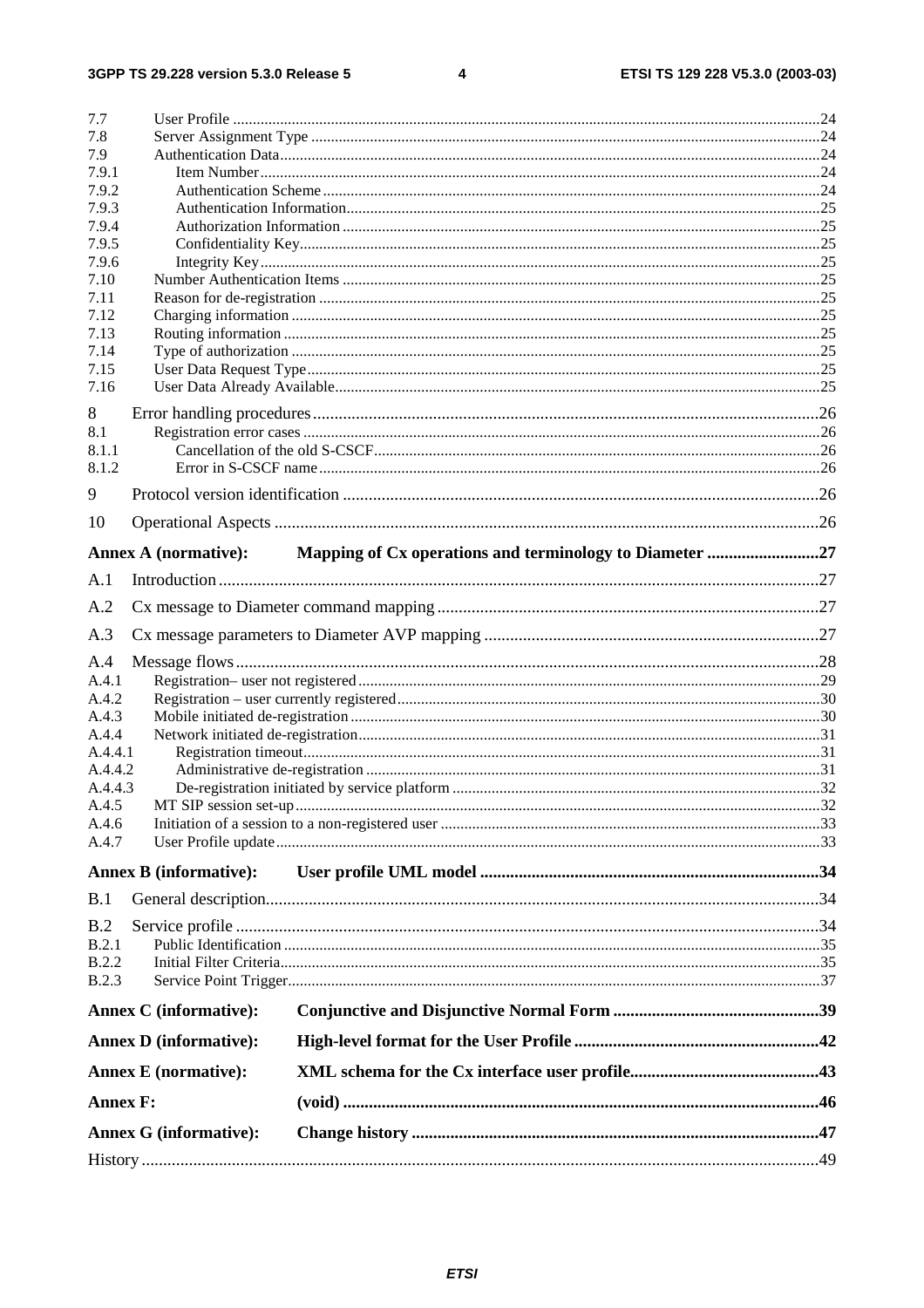### Foreword

This Technical Specification has been produced by the 3<sup>rd</sup> Generation Partnership Project (3GPP).

The contents of the present document are subject to continuing work within the TSG and may change following formal TSG approval. Should the TSG modify the contents of the present document, it will be re-released by the TSG with an identifying change of release date and an increase in version number as follows:

Version x.y.z

where:

- x the first digit:
	- (1 presented to TSG for information;
	- (1 presented to TSG for approval;
	- (1 or greater indicates TSG approved document under change control.
- Y the second digit is incremented for all changes of substance, i.e. technical enhancements, corrections, updates, etc.
- z the third digit is incremented when editorial only changes have been incorporated in the document.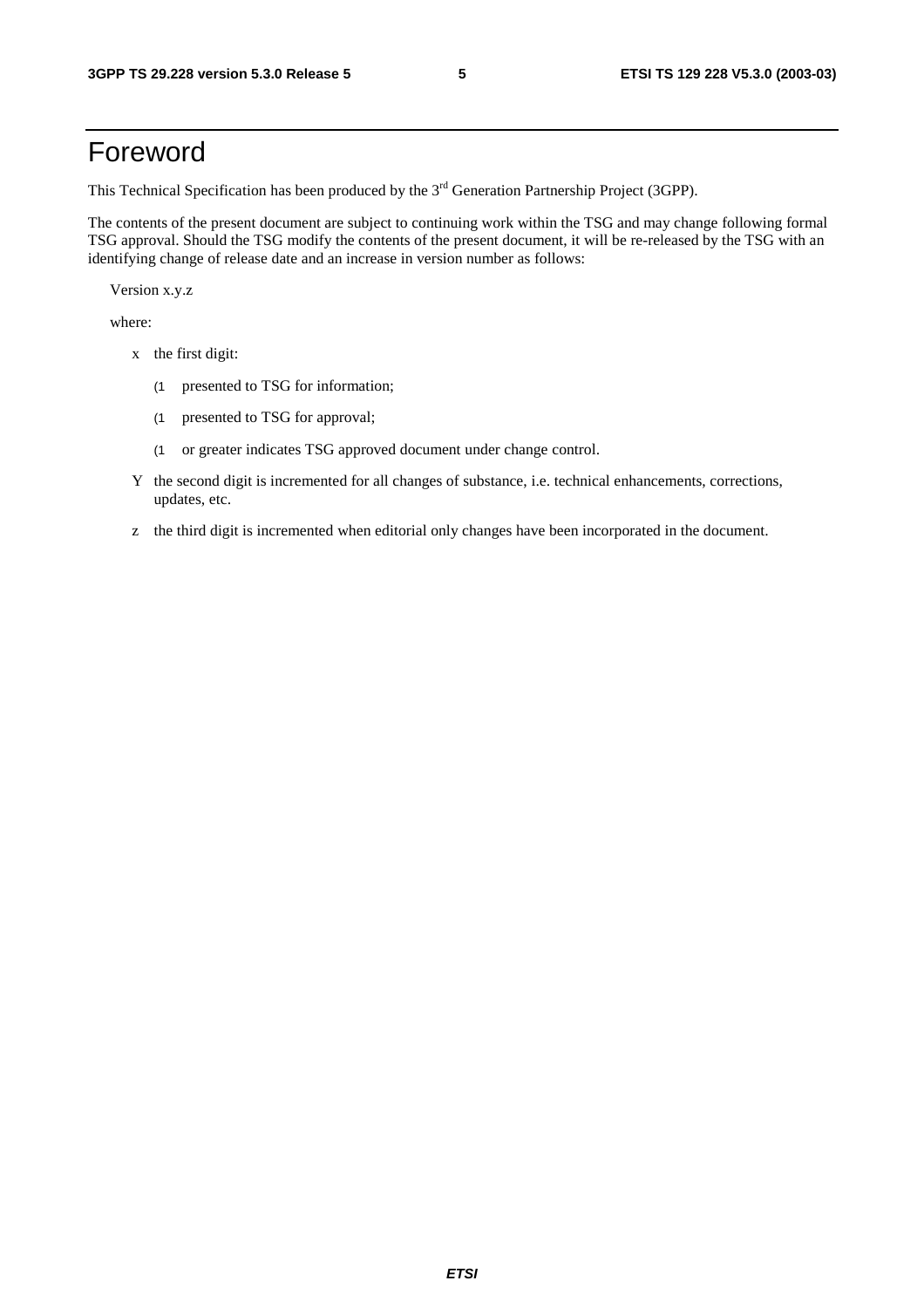### 1 Scope

This 3GPP Technical Specification (TS) specifies:

- 1. The interactions between the HSS (Home Subscriber Server) and the CSCF (Call Session Control Functions), referred to as the Cx interface.
- 2. The interactions between the CSCF and the SLF (Server Locator Function), referred to as the Dx interface.

The IP Multimedia (IM) Subsystem stage 2 is specified in 3GPP TS 23.228 [1] and the signalling flows for the IP multimedia call control based on SIP and SDP are specified in 3GPP TS 24.228 [2].

This document addresses the signalling flows for Cx and Dx interfaces.

### 2 References

- [1] 3GPP TS 23.228: "IP Multimedia (IM) Subsystem Stage 2 (Release 5)".
- [2] 3GPP TS 24.228: "Signalling flows for the IP multimedia call control based on SIP and SDP".
- [3] 3GPP TS 33.203: "Access security for IP-based services".
- [4] 3GPP TS 23.002 "Network architecture".
- [5] 3GPP TS 29.229: "Cx Interface based on Diameter Protocol details"
- [6] 3GPP TS 23.218: "IP Multimedia (IM) Session Handling; IP Multimedia (IM) call model"
- [7] Freed, N. and N. Borestein, "Multipurpose Internet Mail Extensions (MIME) Part One: Format of Internet Message Bodies", RFC 2045, November 1996.
- [8] 3GPP TS 24.229: "IP Multimedia Call Control Protocol based on SIP and SDP" stage 3
- [9] draft-ietf-aaa-diameter-17, "Diameter Base Protocol", work in progress

### 3 Definitions, symbols and abbreviations

#### 3.1 Definitions

For the purposes of the present document, the following terms and definitions apply.

**IP Multimedia session:** IP Multimedia session and IP Multimedia call are treated as equivalent in this specification.

#### 3.2 Abbreviations

For the purposes of the present document, the following abbreviations apply:

| Attribute Value Pair                 |
|--------------------------------------|
| Conditional                          |
| <b>Call Session Control Function</b> |
| Home Subscriber Server               |
| <b>Information Element</b>           |
| <b>Internet Protocol</b>             |
| <b>Interrogating CSCF</b>            |
| IP Multimedia                        |
| IP Multimedia Subsystem              |
| Mandatory                            |
|                                      |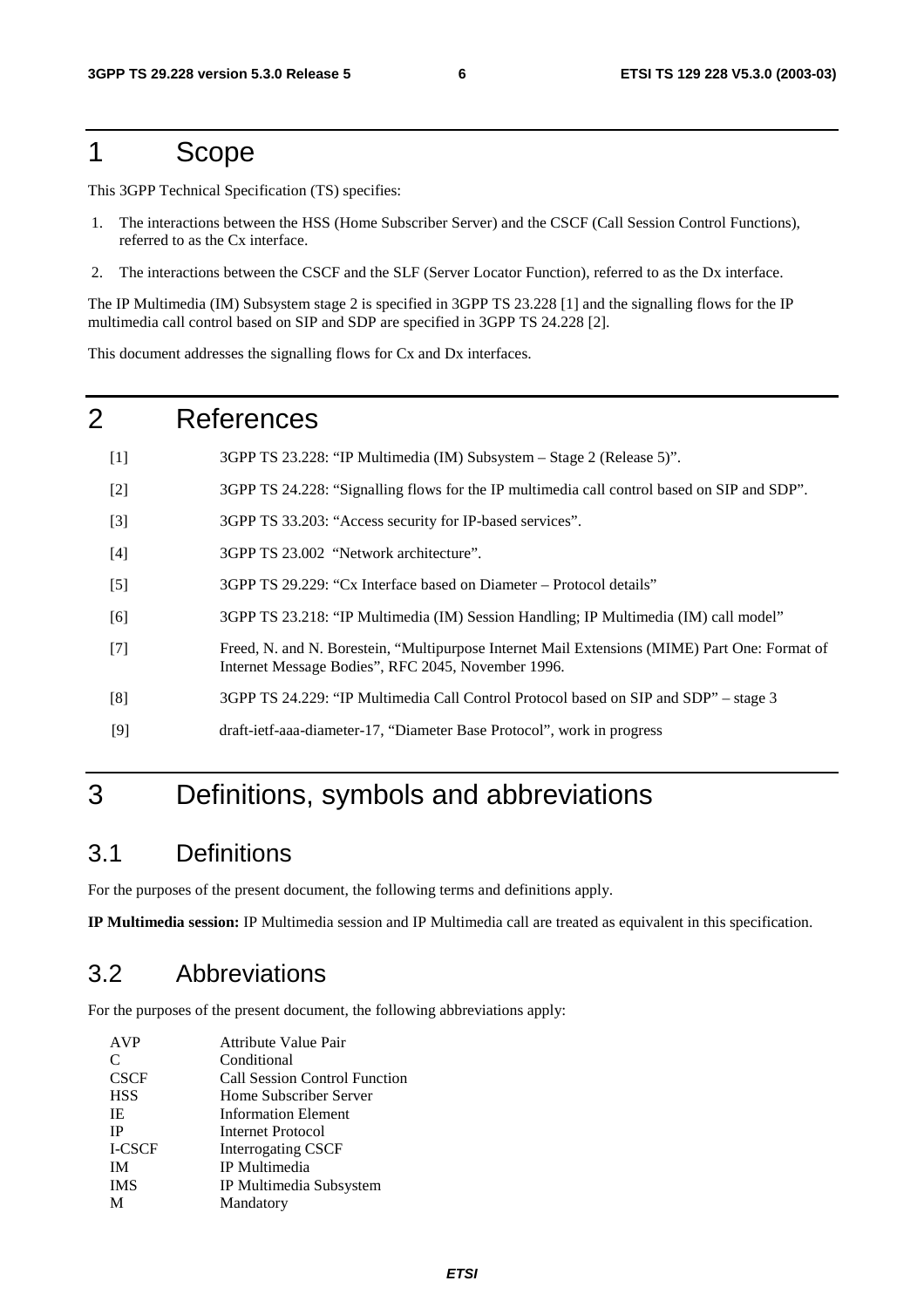| MO         | Mobile Originating                 |
|------------|------------------------------------|
| MT         | Mobile Terminating                 |
| (1)        | Optional                           |
| P-CSCF     | Proxy CSCF                         |
| <b>SIP</b> | <b>Session Initiation Protocol</b> |
| <b>SLF</b> | <b>Server Locator Function</b>     |
| S-CSCF     | Serving CSCF                       |
|            |                                    |

### 4 Main Concept

This document presents the Cx interface related functional requirements of the communicating entities.

It gives a functional classification of the procedures and describes the procedures and message parameters.

Error handling flows, protocol version identification, etc. procedures are also included.

## 5 General Architecture

This clause further specifies the architectural assumptions associated with the Cx reference point, building on 3GPP TS 23.228 [1].

### 5.1 Functional requirements of network entities

#### 5.1.1 Functional requirements of P-CSCF

There is no requirement for the interaction between the P-CSCF and the HSS.

#### 5.1.2 Functional requirements of I-CSCF

The I-CSCF communicates with the HSS over the Cx interface.

For functionality of the I-CSCF refer to 3GPP TS 23.002 [4].

#### 5.1.3 Functional requirements of S-CSCF

The S-CSCF communicates with the HSS over the Cx interface.

For functionality of the S-CSCF refer to 3GPP TS 23.002 [4].

#### 5.1.4 Functional requirements of HSS

The HSS communicates with the I-CSCF and the S-CSCF over the Cx interface.

For functionality of the HSS refer to 3GPP TS 23.002 [4].

#### 5.1.5 Functional classification of Cx interface procedures

Operations on the Cx interface are classified in functional groups:

- 1. Location management procedures
	- The operations regarding registration and de-registration.
	- Location retrieval operation.
- 2. User data handling procedures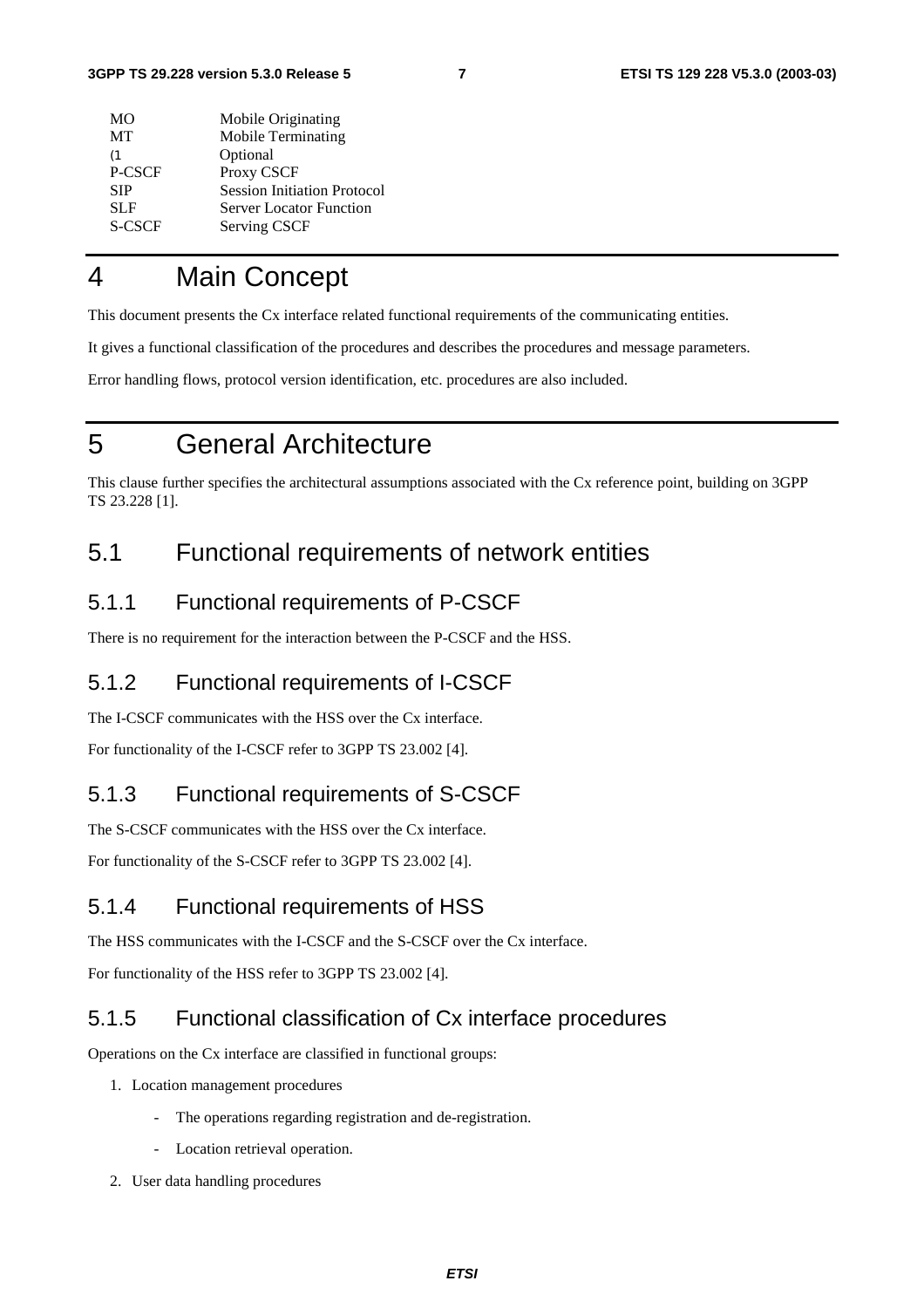- The download of user information during registration and to support recovery mechanisms.
- Operations to support the updating of user data and recovery mechanisms.

Editor's Note: Recovery mechanisms have not been specified in SA2 yet.

3. User authentication procedures

## 6 Procedure Descriptions

In the tables that describe the information elements transported by each command, each Information Element is marked as (M) Mandatory, © Conditional or (O) Optional. A mandatory information element shall always be present. A conditional information shall be present if certain conditions are fulfilled; if those conditions are not fulfilled it shall be absent. An optional information element may be present or absent in the command, at the discretion of the application at the sending entity.

### 6.1 Location management procedures

#### 6.1.1 User registration status query

This procedure is used between the I-CSCF and the HSS during SIP registrations. The procedure is invoked by the I-CSCF, corresponds to the combination of the functional level operations Cx-Query and Cx-Select-Pull (see 3GPP TS 23.228 [1]) and is used:

- To authorize the registration of the user, checking multimedia subsystem access permissions and roaming agreements.
- To perform a first security check, determining whether the public and private identities sent in the message belong to the same user.
- To obtain either the S-CSCF where the user is registered or unregistered (i.e. registered as a consequence of a terminating call or there is a S-CSCF keeping the user profile stored), or the list of capabilities that the S-CSCF has to support.

This procedure is mapped to the commands User-Authorization-Request/Answer in the Diameter application specified in 3GPP TS 29.229 [5]. Tables 6.1.1.1 and 6.1.1.2 detail the involved information elements.

| <b>Information</b><br>element name                             | <b>Mapping to</b><br><b>Diameter</b><br><b>AVP</b> | Cat. | <b>Description</b>                                                      |
|----------------------------------------------------------------|----------------------------------------------------|------|-------------------------------------------------------------------------|
| <b>User Identity</b><br>(See 7.2)                              | Public-Identity                                    | M    | User public identity to be registered                                   |
| Visited<br><b>Network</b><br><b>Identifier</b><br>(See $7.1$ ) | Visited-<br>Network-<br><b>Identifier</b>          | M    | Identifier that allows the home network to identify the visited network |

**Table 6.1.1.1 : User registration status query**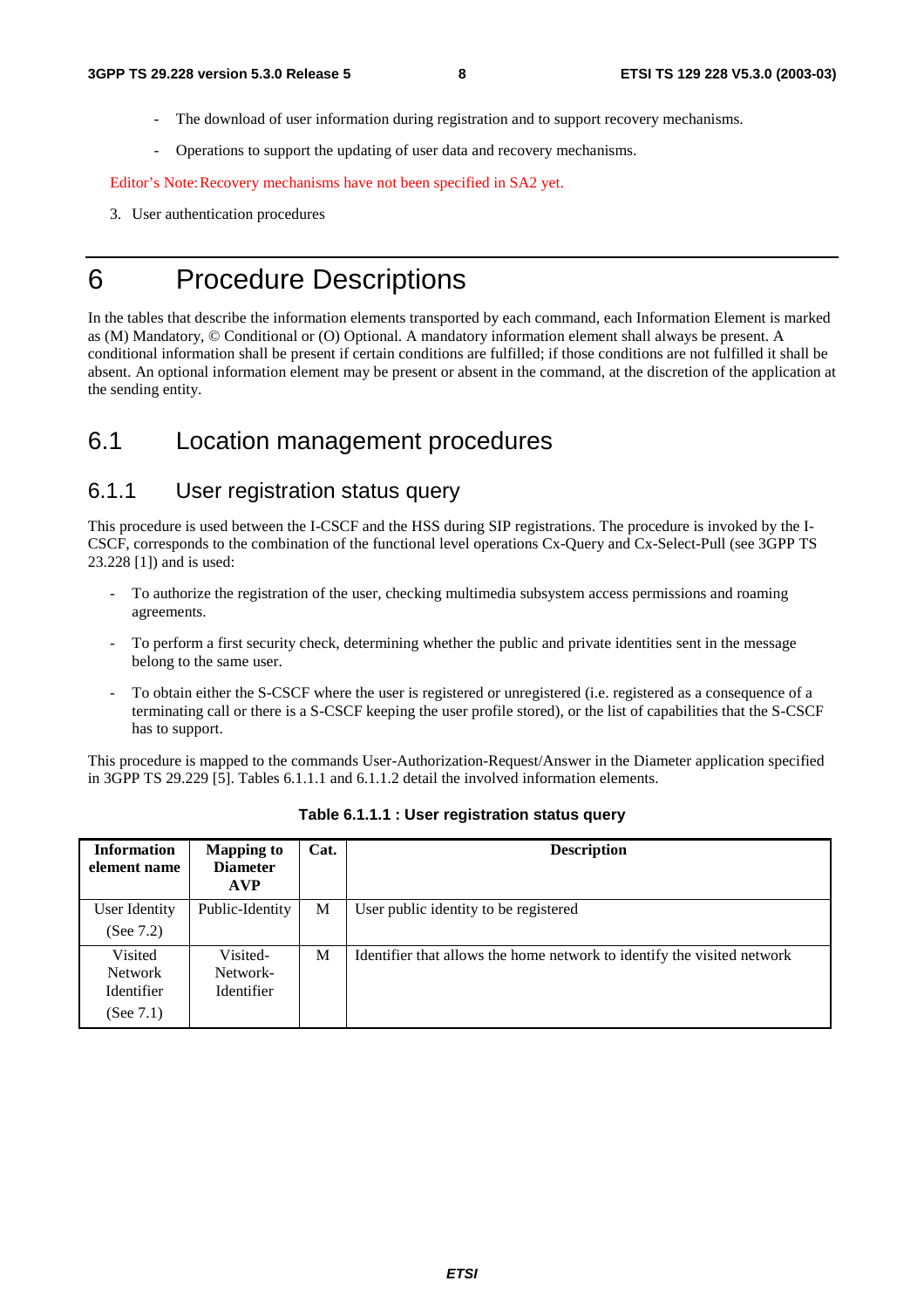| Type of                                  | User-                                          | $\mathcal{C}$ | Type of authorization requested by the I-CSCF.                                                                                                                                                                                                                                                                                                                                                                                                                            |
|------------------------------------------|------------------------------------------------|---------------|---------------------------------------------------------------------------------------------------------------------------------------------------------------------------------------------------------------------------------------------------------------------------------------------------------------------------------------------------------------------------------------------------------------------------------------------------------------------------|
| Authorization<br>(See $7.14$ )           | Authorization-<br><b>Type</b>                  |               | If the request corresponds to a de-registration, <i>i.e.</i> Expires field in the<br>REGISTER method is equal to zero, this AVP shall be present in the<br>command and the value shall be set to DE-REGISTRATION.<br>If the request corresponds to an initial registration or a re-registration, i.e.<br>Expires field in the REGISTER method is not equal to zero then this AVP<br>may be absent from the command. If present its value shall be set to<br>REGISTRATION. |
|                                          |                                                |               | If the request corresponds to an initial registration or a re-registration, and<br>the I-CSCF explicitly queries the S-CSCF capabilities, then this AVP shall<br>be present in the command and the value shall be set to<br>REGISTRATION AND CAPABILITIES. The I-CSCF shall use this<br>value when the user's current S-CSCF, which is stored in the HSS, cannot<br>be contacted and a new S-CSCF needs to be selected.                                                   |
| Private User<br>Identity<br>(See $7.3$ ) | User-Name                                      | M             | User private identity                                                                                                                                                                                                                                                                                                                                                                                                                                                     |
| Routing<br>Information<br>(See $7.13$ )  | Destination-<br>Host,<br>Destination-<br>Realm | $\mathcal{C}$ | If the I-CSCF knows HSS name Destination-Host AVP shall be present in<br>the command. Otherwise, only Destination-Realm AVP shall be present<br>and the command shall be routed to the next Diameter node, e.g. SLF,<br>based on the Diameter routing table in the I-CSCF.                                                                                                                                                                                                |

#### **Table 6.1.1.2 : User registration status response**

| <b>Information</b><br>element name | <b>Mapping to</b><br><b>Diameter</b><br><b>AVP</b> | Cat.          | <b>Description</b>                                                                                                                                                                                  |
|------------------------------------|----------------------------------------------------|---------------|-----------------------------------------------------------------------------------------------------------------------------------------------------------------------------------------------------|
| Result                             | Result-Code                                        | M             | Result of the operation.                                                                                                                                                                            |
| (See $7.6$ )                       | Experimental-<br>Result                            |               | Result-Code AVP shall be used for errors defined in the Diameter Base<br>Protocol.                                                                                                                  |
|                                    |                                                    |               | Experimental-Result AVP shall be used for Cx/Dx errors. This is a<br>grouped AVP which contains the 3GPP Vendor ID in the Vendor-Id AVP,<br>and the error code in the Experimental-Result-Code AVP. |
| <b>S-CSCF</b><br>capabilities      | Server-<br>Capabilities                            | $\Omega$      | Required capabilities of the S-CSCF to be assigned to the user.                                                                                                                                     |
| (See $7.5$ )                       |                                                    |               |                                                                                                                                                                                                     |
| <b>S-CSCF Name</b><br>(See $7.4$ ) | Server-Name                                        | $\mathcal{C}$ | Name of the assigned S-CSCF.                                                                                                                                                                        |

#### 6.1.1.1 Detailed behaviour

The HSS shall, in the following order (if there is an error in any of the following steps the HSS shall stop processing and return the corresponding error code, see 3GPP TS 29.229 [5]):

- 1. Check that the user exists in the HSS. If not Experimental-Result-Code shall be set to DIAMETER\_ERROR\_USER\_UNKNOWN.
- 2. Check that the private and public identities received in the request belong to the same user. If not Experimental-Result-Code shall be set to DIAMETER\_ERROR \_IDENTITIES\_DONT\_MATCH.
- 3. Check whether the public identity received in the request is barred for the establishment of multimedia sessions.
	- If it is, the HSS shall check whether there are other non-barred public identities to be implicitly registered with that one.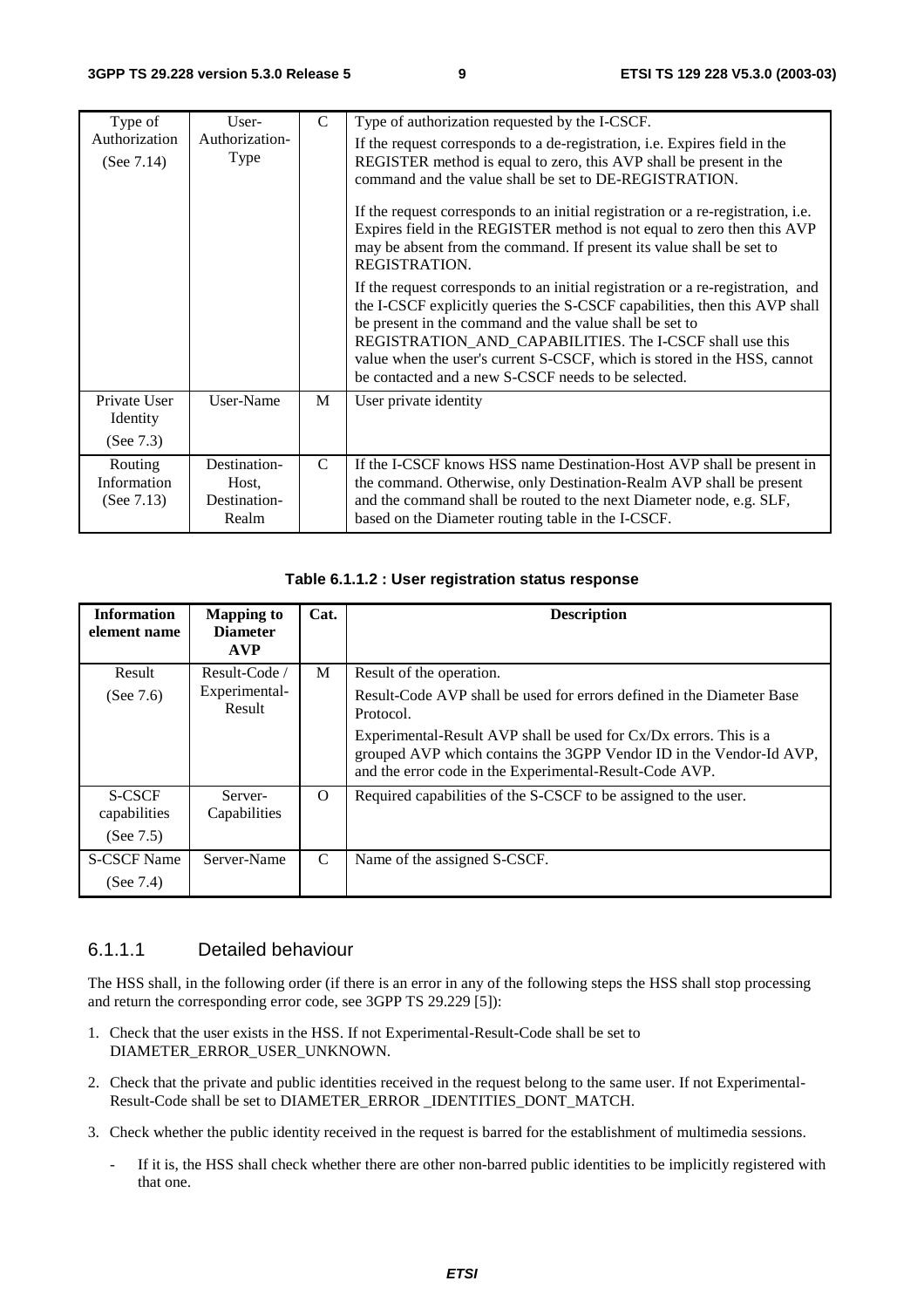#### **3GPP TS 29.228 version 5.3.0 Release 5 10 ETSI TS 129 228 V5.3.0 (2003-03)**

- o If so, continue to step 4.
- o If not, Result-Code shall be set to DIAMETER\_AUTHORIZATION\_REJECTED.
- 4. Check the User-Authorization-Type received in the request:
	- If it is REGISTRATION or if User-Authorization-Type is absent from the request, the HSS shall check that the user is allowed to roam in the visited network (if not Experimental-Result-Code shall be set to DIAMETER\_ERROR \_ROAMING\_NOT\_ALLOWED) and authorized to register (if not Result-Code shall be set to DIAMETER\_AUTHORIZATION\_REJECTED). Continue to step 5.
	- If it is DE\_REGISTRATION, the HSS may not perform any check regarding roaming. Continue to step 5.
	- If it is REGISTRATION AND CAPABILITIES, the HSS shall check that the user is allowed to roam in the visited network (if not Experimental-Result-Code shall be set to DIAMETER\_ERROR ROAMING\_NOT\_ALLOWED) and authorized to register (if not Result-Code shall be set to DIAMETER\_AUTHORIZATION\_REJECTED). The HSS shall return the list of S-CSCF capabilities, which enables the I-CSCF to select an S-CSCF. The returned capabilities must satisfy the most restrictive service profile of the user. The list of capabilities may be empty, to indicate to the I-CSCF that it can select any available S-CSCF. Result-Code shall be set to DIAMETER\_SUCCESS. The HSS shall not return any S-CSCF name. Stop processing.
- 5. Check the state of the public identity received in the request:
	- If it is registered, the HSS shall return the stored S-CSCF name. No S-CSCF capabilities shall be present in the response. If User-Authorization-Type is equal to REGISTRATION, Experimental-Result-Code shall be set to DIAMETER\_SUBSEQUENT\_REGISTRATION. If User-Authorization-Type is equal to DE-REGISTRATION, Experimental-Result-Code shall be set to DIAMETER\_SUCCESS.
	- If it is unregistered (i.e registered as a consequence of a terminating call or there is a S-CSCF keeping the user profile stored) and User-Authorization-Type is equal to DE-REGISTRATION, Experimental-Result-Code shall be set to DIAMETER\_SUCCESS. If the User-Authorization-Type is equal to REGISTRATION, then:
		- o If the selection of a new S-CSCF is not necessary, the HSS shall return the stored S-CSCF name and the Experimental-Result-Code set to DIAMETER\_SUBSEQUENT\_REGISTRATION. The HSS shall not return any S-CSCF capabilities.
		- o Otherwise, the HSS shall return the name of the S-CSCF assigned to the unregistered user, the S-CSCF capabilities and the Experimental-Result-Code set to DIAMETER\_SERVER\_SELECTION. Considering the information received from the HSS, the I-CSCF shall determine whether or not it has to select a new S-CSCF.
	- If it is not registered yet, the HSS shall check the value of User-Authorization-Type received in the request:
		- If the value of User-Authorization-Type is DE\_REGISTRATION, then the HSS shall not return any S-CSCF name or S-CSCF capabilities. The HSS shall set the Experimental-Result-Code to DIAMETER\_ERROR\_IDENTITY\_NOT\_REGISTERED in the response.
		- o If the value of User-Authorization-Type is REGISTRATION, then the HSS shall check if there is at least one identity of the user with an S-CSCF name assigned.
			- If there is at least one identity of the user that is registered the HSS shall return the S-CSCF name assigned for the user and Experimental-Result-Code set to DIAMETER\_SUBSEQUENT\_REGISTRATION. The HSS shall not return any S-CSCF capabilities.
			- If there is at least one identity of the user that is unregistered (i.e registered as a consequence of a terminating call or there is an S-CSCF keeping the user profile stored), then:
				- If the selection of a new S-CSCF is not necessary, the HSS shall return the stored S-CSCF name and the Experimental-Result-Code set to DIAMETER\_SUBSEQUENT\_REGISTRATION. The HSS shall not return any S-CSCF capabilities.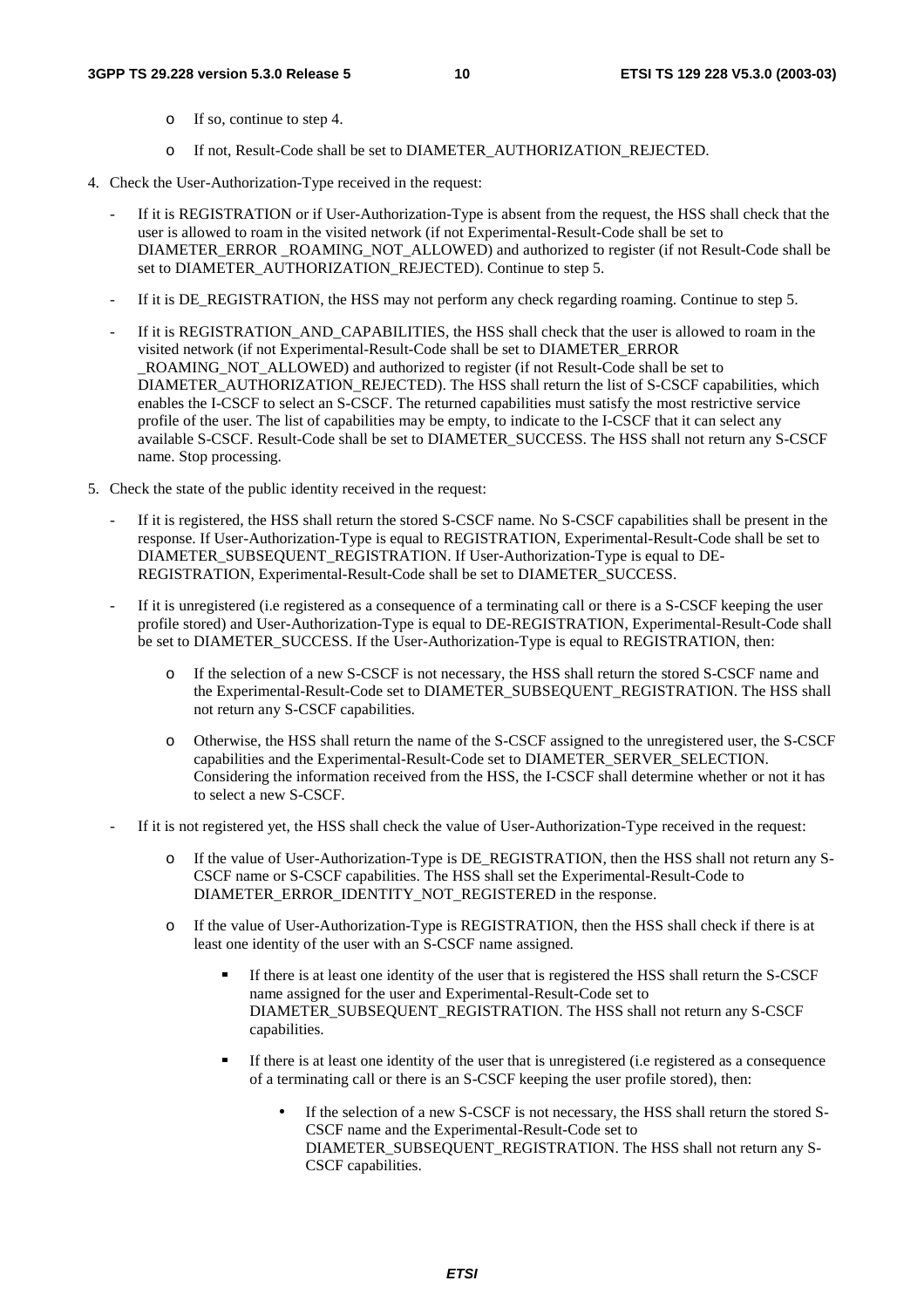- Otherwise, the HSS shall return the name of the S-CSCF assigned to the unregistered user, the S-CSCF capabilities and the Experimental-Result-Code set to DIAMETER\_SERVER\_SELECTION. Considering the information received from the HSS, the I-CSCF shall determine whether or not it has to select a new S-CSCF.
- If there is not any identity of the user with an S-CSCF name assigned, then the HSS shall return the list of S-CSCF capabilities, which enables the I-CSCF to select an S-CSCF. The returned capabilities shall satisfy the most restrictive service profile of the user. The list of S-CSCF capabilities may be empty, to indicate to the I-CSCF that it may select any available S-CSCF. Experimental-Result-Code shall be set to DIAMETER\_FIRST\_REGISTRATION. The HSS shall not return any S-CSCF name.

If the HSS cannot fulfil received request, e.g. due to database error, it shall set Result-Code to DIAMETER\_UNABLE\_TO\_COMPLY. No S-CSCF name or S-CSCF capabilities shall be present in the response.

#### 6.1.2 S-CSCF registration/deregistration notification

This procedure is used between the S-CSCF and the HSS. The procedure is invoked by the S-CSCF, corresponds to the combination of the operations Cx-Put and Cx-Pull (see 3GPP TS 23.228 [1]) and is used:

- To assign an S-CSCF to a public identity, or to clear the name of the S-CSCF assigned to one or more public identities.
- To download from HSS the relevant user profile information that the S-CSCF needs to serve the user.

This procedure is mapped to the commands Server-Assignment-Request/Answer in the Diameter application specified in 3GPP TS 29.229 [5]. Tables 6.1.2.1 and 6.1.2.2 describe the involved information elements.

| <b>Information</b><br>element name                | <b>Mapping to</b><br><b>Diameter</b><br><b>AVP</b> | Cat.          | <b>Description</b>                                                                                                                                                                                                                                                                                  |
|---------------------------------------------------|----------------------------------------------------|---------------|-----------------------------------------------------------------------------------------------------------------------------------------------------------------------------------------------------------------------------------------------------------------------------------------------------|
| <b>User Identity</b>                              | Public-Identity                                    | $\mathcal{C}$ | User public identity or list of user public identities.                                                                                                                                                                                                                                             |
| (See 7.2)                                         |                                                    |               | At least one public identity shall be present if User-Name is not present in<br>the request.                                                                                                                                                                                                        |
| <b>S-CSCF Name</b><br>(See 7.4)                   | Server-Name                                        | M             | Name of the S-CSCF.                                                                                                                                                                                                                                                                                 |
| Private User<br>Identity                          | User-Name                                          | $\mathbf C$   | User private identity.                                                                                                                                                                                                                                                                              |
| (See 7.3)                                         |                                                    |               | It shall be present if it is available when the S-CSCF issues the request.                                                                                                                                                                                                                          |
|                                                   |                                                    |               | It may be absent during the initiation of a session to an unregistered user.                                                                                                                                                                                                                        |
|                                                   |                                                    |               | In such situation, Server-Assignment-Type shall contain the value<br>UNREGISTERED_USER.                                                                                                                                                                                                             |
|                                                   |                                                    |               | In case of de-registration, Server-Assignment-Type equal to<br>TIMEOUT_DEREGISTRATION, USER_DEREGISTRATION or<br>ADMINISTRATIVE_DEREGISTRATION, if no Public-Identity AVPs<br>are present then User-Name AVP shall be present. This indicates that all<br>public identities shall be de-registered. |
| Server                                            | Server-                                            | M             | Type of update the S-CSCF requests in the HSS (e.g: de-registration). See                                                                                                                                                                                                                           |
| Assignment<br>Type                                | Assignment-<br>Type                                |               | 3GPP TS 29.229 [5] for all the possible values.                                                                                                                                                                                                                                                     |
| (See 7.8)                                         |                                                    |               |                                                                                                                                                                                                                                                                                                     |
| <b>User Data</b><br>Request Type<br>(See $7.15$ ) | User-Data-<br>Request-Type                         | $\mathbf{M}$  | Part of the user profile the S-CSCF requests from the HSS (e.g: complete<br>profile). See 3GPP TS 29.229 [5] for all the possible values.                                                                                                                                                           |

**Table 6.1.2.1: S-CSCF registration/deregistration notification request**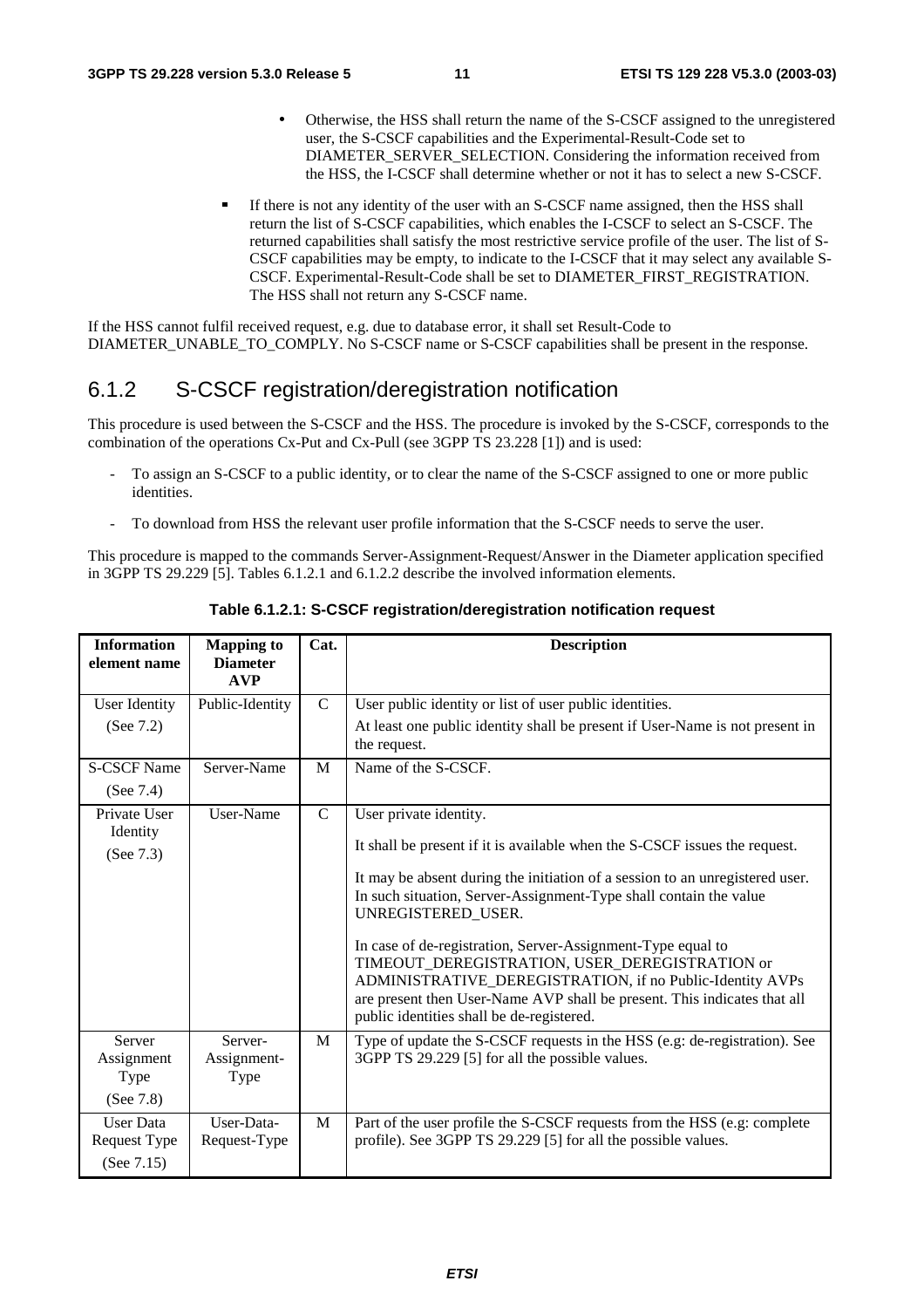| User Data<br>Already<br>Available<br>(See $7.16$ ) | User-Data-<br>Already-<br>Available | M | This indicates if the user profile is already available in the S-CSCF.                                                                                                                                                                                                                                                                                                                                                                                                                                                                                                                                                                                                                                                      |
|----------------------------------------------------|-------------------------------------|---|-----------------------------------------------------------------------------------------------------------------------------------------------------------------------------------------------------------------------------------------------------------------------------------------------------------------------------------------------------------------------------------------------------------------------------------------------------------------------------------------------------------------------------------------------------------------------------------------------------------------------------------------------------------------------------------------------------------------------------|
| Routing<br>Information<br>(See $7.13$ )            | Destination-<br>Host                | C | If the S-CSCF knows HSS name Destination-Host AVP shall be present in<br>the command.<br>This information is available if the request belongs to an already existing<br>registration, e.g. in case of the re-registration, where the HSS name is<br>stored in the S-CSCF. The HSS name is obtained from the Origin-Host<br>AVP, which is received from the HSS, e.g. included in the MAA<br>command.<br>This information may not be available if the command is sent as a<br>consequence of a session termination for an unregistered user. In this case<br>the Destination-Host AVP is not present and the command is routed to the<br>next Diameter node, e.g. SLF, based on the Diameter routing table in the<br>S-CSCF. |

| Table 6.1.2.2: S-CSCF registration/deregistration notification response |  |
|-------------------------------------------------------------------------|--|
|                                                                         |  |

| <b>Information</b><br>element name       | <b>Mapping to</b><br><b>Diameter</b><br><b>AVP</b> | Cat.          | <b>Description</b>                                                                                                                                                                                                                                                                                                                                                                                                                                                                                                                                                                                                                                                                                         |
|------------------------------------------|----------------------------------------------------|---------------|------------------------------------------------------------------------------------------------------------------------------------------------------------------------------------------------------------------------------------------------------------------------------------------------------------------------------------------------------------------------------------------------------------------------------------------------------------------------------------------------------------------------------------------------------------------------------------------------------------------------------------------------------------------------------------------------------------|
| Private User<br>Identity<br>(See $7.3$ ) | User-Name                                          | M             | User private identity.                                                                                                                                                                                                                                                                                                                                                                                                                                                                                                                                                                                                                                                                                     |
| Registration<br>result<br>(See $7.6$ )   | Result-Code /<br>Experimental-<br>Result           | M             | Result of registration.<br>Result-Code AVP shall be used for errors defined in the Diameter Base<br>Protocol.<br>Experimental-Result AVP shall be used for Cx/Dx errors. This is a<br>grouped AVP which contains the 3GPP Vendor ID in the Vendor-Id AVP,<br>and the error code in the Experimental-Result-Code AVP.                                                                                                                                                                                                                                                                                                                                                                                       |
| User Profile<br>(See 7.7)                | User-Data                                          | $\mathcal{C}$ | Relevant user profile.<br>It shall be present when Server-Assignment-Type in the request is equal to<br>NO_ASSIGNMENT. If the Server-Assignment-Type in the request is<br>equal to REGISTRATION, RE_REGISTRATION or<br>UNREGISTERED_USER the User-Data AVP shall be present according<br>to the rules defined in the section 6.6.<br>If the S-CSCF receives more data than it is prepared to accept, it shall<br>perform the de-registration of the user with User-Authorization-Type set to<br>DEREGISTRATION TOO MUCH DATA and send back a SIP 3xx or<br>480 (Temporarily Unavailable) response, which shall trigger the selection<br>of a new S-CSCF by the I-CSCF, as specified in 3GPP TS 24.229 [8]. |
| Charging<br>Information<br>(See $7.12$ ) | Charging-<br>Information                           | $\Omega$      | Addresses of the charging functions.                                                                                                                                                                                                                                                                                                                                                                                                                                                                                                                                                                                                                                                                       |

#### 6.1.2.1 Detailed behaviour

On registering/deregistering a public identity the S-CSCF shall inform the HSS. The same procedure is used by the S-CSCF to get the user profile. The relevant user profile downloaded is described in more detailed in the section 6.6. The HSS holds information about the state of registration of all the identities of the user. The S-CSCF uses this procedure to update such state. The HSS shall, in the following order (in case of an error in any of the steps the HSS shall stop processing and return the corresponding error code, see 3GPP TS 29.229 [5]):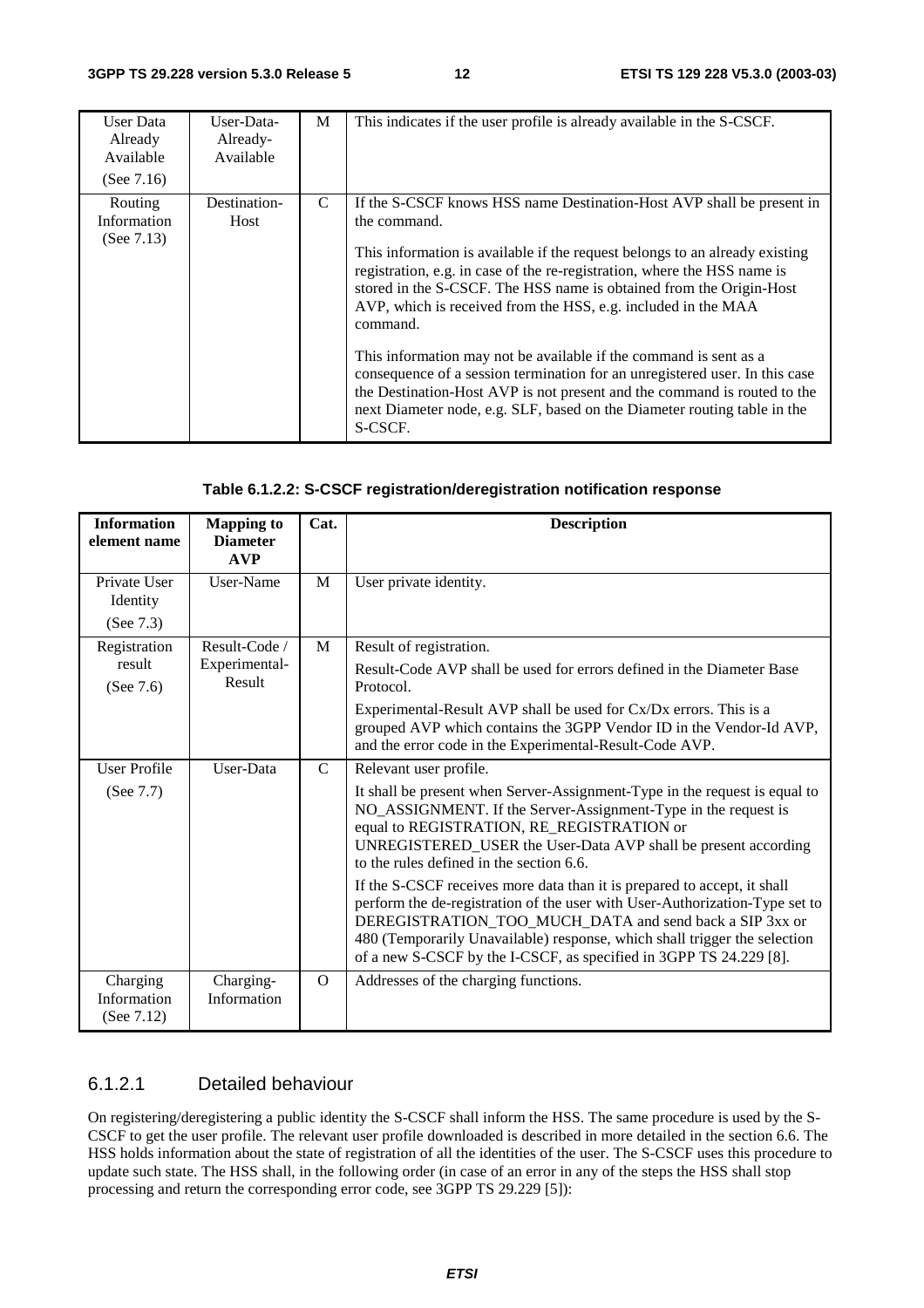- 1. Check that the user is known. If not Experimental-Result-Code shall be set to DIAMETER\_ERROR\_USER\_UNKNOWN.
- 2. The HSS may check whether the private and public identities received in the request belong to the same user. If not Experimental-Result-Code shall be set to DIAMETER\_ERROR\_IDENTITIES\_DONT\_MATCH.
- 3. Check the Server Assignment Type value received in the request:
	- If it indicates REGISTRATION or RE\_REGISTRATION, the HSS shall download the relevant user public identity information. If set, the flag that indicates that the identity is pending of the confirmation of the authentication shall be cleared. The Result-Code shall be set to DIAMETER\_SUCCESS.

Only one identity shall be present in the request. If more than one identity is present the Result-Code shall be set to DIAMETER\_AVP\_OCCURS\_TOO\_MANY\_TIMES and no user information shall be returned.

If it indicates UNREGISTERED\_USER, the HSS shall store the S-CSCF name, set the registration state of the public identity as unregistered, i.e. registered as a consequence of a terminating call and download the relevant user public identity information. The Result-Code shall be set to DIAMETER\_SUCCESS.

 Only one identity shall be present in the request. If more than one identity is present the Result-Code shall be set to DIAMETER AVP\_OCCURS\_TOO\_MANY\_TIMES and the modifications specified in the previous paragraph shall not be performed.

- If it indicates TIMEOUT\_DEREGISTRATION, USER\_DEREGISTRATION, DEREGISTRATION\_TOO\_MUCH\_DATA or ADMINISTRATIVE\_DEREGISTRATION, the HSS shall clear the S-CSCF name for all the public identities that the S-CSCF indicated in the request and set the registration state of the identities as not registered. If no public identity is present in the request, the private identity shall be present; the HSS shall clear the S-CSCF name for all the identities of the user and set their registration state to not registered. The Result-Code shall be set to DIAMETER\_SUCCESS.
- If it indicates TIMEOUT\_DEREGISTRATION\_STORE\_SERVER\_NAME or USER\_DEREGISTRATION\_STORE\_SERVER\_NAME the HSS decides whether to keep the S-CSCF name stored or not for all the public identities that the S-CSCF indicated in the request and set the registration state of the identities as unregistered. If no public identity is present in the request, the private identity shall be present. If the HSS decided to keep the S-CSCF name stored the HSS keeps the S-CSCF name stored for all the identities of the user and set their registration state to unregistered.

If the HSS decides to keep the S-CSCF name the Result-Code shall be set to DIAMETER\_SUCCESS.

If the HSS decides not to keep the S-CSCF name the Result-Code shall be set to DIAMETER\_SUCCESS\_SERVER\_NAME\_NOT\_STORED.

- If it indicates NO\_ASSIGNMENT, the HSS checks whether the user is assigned for the S-CSCF requesting the data and download the user public identity information requested in the User-Data-Request-Type AVP. The Result-Code shall be set to DIAMETER\_SUCCESS. If the requesting S-CSCF is not the same as the assigned S-CSCF, the Result-Code shall be set to DIAMETER\_UNABLE\_TO COMPLY.
- If it indicates AUTHENTICATION\_FAILURE or AUTHENTICATION\_TIMEOUT, the HSS shall clear the S-CSCF name for the public identity that the S-CSCF indicated in the request and set the registration state of the identity as not registered. The flag that indicates that the identity is pending of the confirmation of the authentication shall be cleared. The Result-Code shall be set to DIAMETER\_SUCCESS.

 Only one identity shall be present in the request. If more than one identity is present the Result-Code shall be set to DIAMETER\_AVP\_OCCURS\_TOO\_MANY\_TIMES and the modifications specified in the previous paragraph shall not be performed.

See chapter 8.1.2 for the description of the handling of the error situations: reception of an S-CSCF name different from the one stored in the HSS and reception of a Server-Assignment-Type value not compatible with the registration state of the user.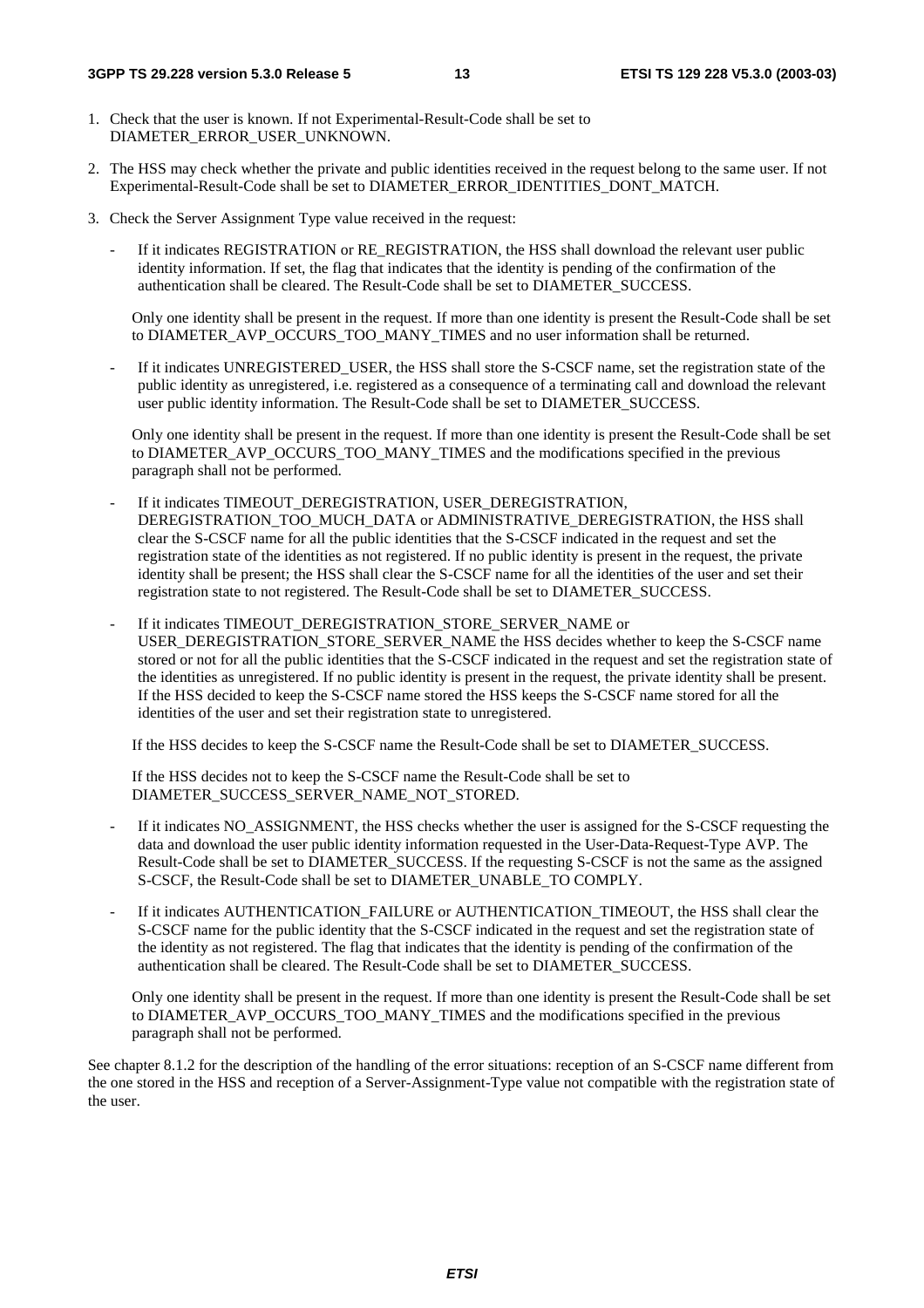#### 6.1.3 Network initiated de-registration by the HSS, administrative

In case of network initiated de-registration of the user initiated by the HSS, the HSS shall de-register the user and send a notification to the S-CSCF indicating the identities that shall be de-registered. The procedure is invoked by the HSS, corresponds to the functional level operation Cx-Deregister (see 3GPP TS 23.228 [1]).

HSS may decide to de-register:

- Only one public identity or a list of public identities
- All the public identities of a user.

This procedure is mapped to the commands Registration-Termination-Request/Answer in the Diameter application specified in 3GPP TS 29.229 [5]. Tables 6.1.3.1 and 6.1.3.2 describe the involved information elements.

| <b>Information</b><br>element name              | <b>Mapping to</b><br><b>Diameter</b><br><b>AVP</b> | Cat.     | <b>Description</b>                                                                                                                                                                                                                                                                                                                    |
|-------------------------------------------------|----------------------------------------------------|----------|---------------------------------------------------------------------------------------------------------------------------------------------------------------------------------------------------------------------------------------------------------------------------------------------------------------------------------------|
| User Identity<br>(See $7.2$ )                   | Public-Identity                                    | $\Omega$ | It contains the list of public user identities that are de-registered, in the<br>form of SIP URL or TEL URL.                                                                                                                                                                                                                          |
| Private User<br>Identity<br>(See $7.3$ )        | User-Name                                          | M        | It contains the private user identity in the form of a NAI.                                                                                                                                                                                                                                                                           |
| Reason for de-<br>registration<br>(See $7.11$ ) | Deregistration<br>-Reason                          | M        | The HSS shall send to the S-CSCF a reason for the de-registration. The de-<br>registration reason is composed of two parts: one textual message (if<br>available) that is intended to be forwarded to the user that is de-registered,<br>and one reason code (see 3GPP TS 29.229 [5]) that determines the<br>behaviour of the S-CSCF. |
| Routing<br>Information<br>(See $7.13$ )         | Destination-<br>Host                               | M        | It contains the name of the S-CSCF which originated the last update of the<br>name of the multimedia server stored in the HSS for a given multimedia<br>user. The address of the S-CSCF is the same as the Origin-Host AVP in<br>the message sent from the S-CSCF.                                                                    |

**Table 6.1.3.1 : Network Initiated Deregistration by HSS request** 

#### **Table 6.1.3.2 : Network Initiated Deregistration by HSS response**

| <b>Information</b><br>element name | <b>Mapping to</b><br><b>Diameter</b><br><b>AVP</b> | Cat. | <b>Description</b>                                                                                                                                                                                  |
|------------------------------------|----------------------------------------------------|------|-----------------------------------------------------------------------------------------------------------------------------------------------------------------------------------------------------|
| Result                             | Result-Code /                                      | М    | This information element indicates the result of de-registration.                                                                                                                                   |
| (See $7.6$ )                       | Experimental-<br>Result                            |      | Result-Code AVP shall be used for errors defined in the Diameter Base<br>Protocol.                                                                                                                  |
|                                    |                                                    |      | Experimental-Result AVP shall be used for Cx/Dx errors. This is a<br>grouped AVP which contains the 3GPP Vendor ID in the Vendor-Id AVP,<br>and the error code in the Experimental-Result-Code AVP. |

#### 6.1.3.1 Detailed behaviour

The HSS shall de-register the affected identities and invoke this procedure to inform the S-CSCF. The HSS can determine in different cases that the user (only one public identity, one or more public identities or all the public identities registered) has to be de-registered.

The HSS may de-register:

- Only one public identity or a list of public identities. In this case the S-CSCF shall remove all the information stored in the S-CSCF for those public identities.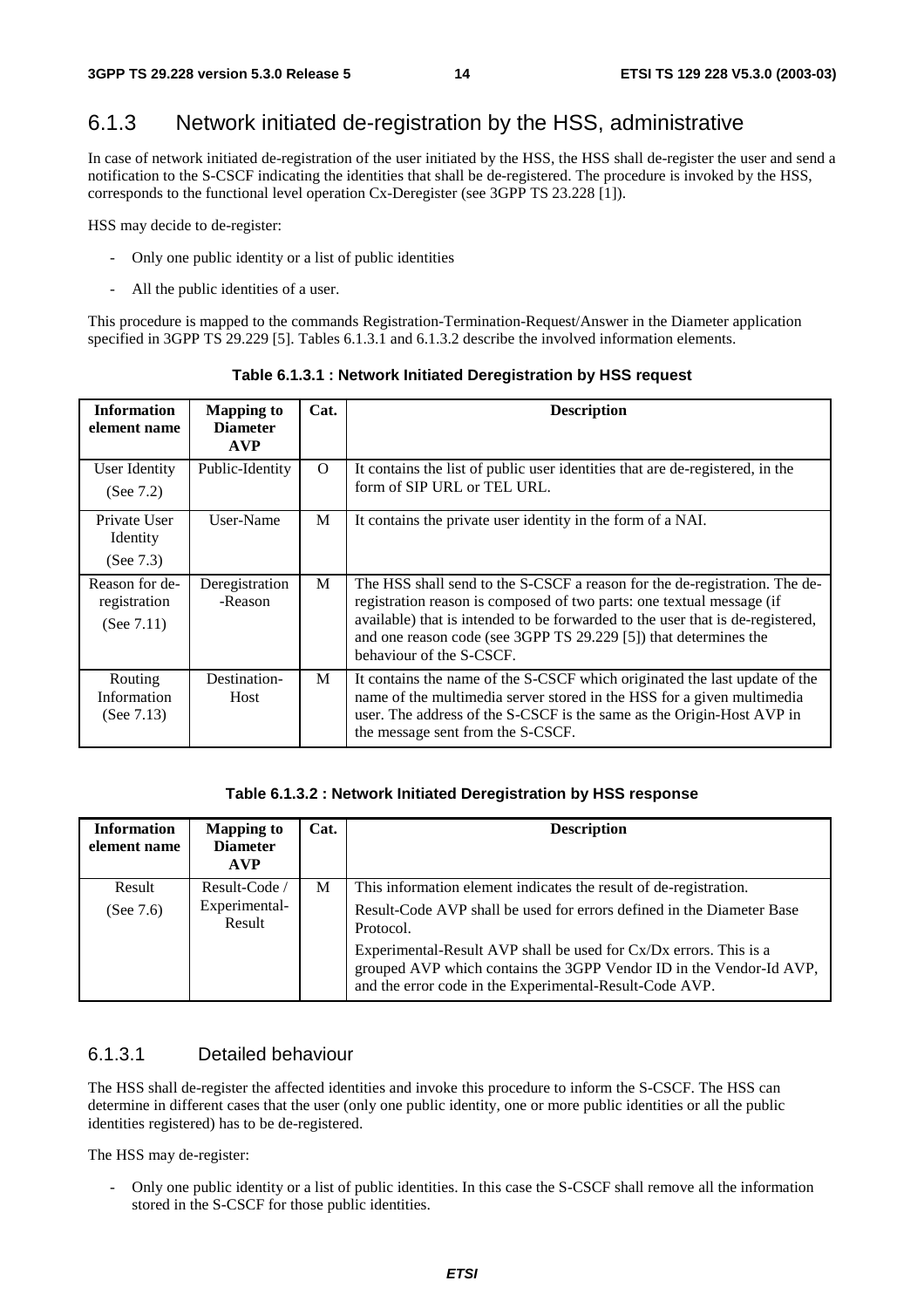#### **3GPP TS 29.228 version 5.3.0 Release 5 15 ETSI TS 129 228 V5.3.0 (2003-03)**

The user with all his/her public identities (no public identity sent in the Cx-Deregister request). In this case the S-CSCF shall remove all the information stored for that user.

The HSS shall send in the Deregistration-Reason AVP the reason for the de-registration, composed by a textual message (if available) aimed for the user and a reason code that determines the action the S-CSCF has to perform. The possible reason codes are:

- PERMANENT\_TERMINATION: The IMS subscription or service profile(s) has been permanently terminated. The S-CSCF should start the network initiated de-registration towards the user.
- NEW\_SERVER\_ASSIGNED: A new S-CSCF has been allocated to the user due to some reason, e.g. an error case, where the SIP registration is terminated in a new S-CSCF. The S-CSCF shall not start the network initiated de-registration towards the user but only clears its registration state and information regarding the user, i.e. all service profiles are cleared.
- SERVER CHANGE: A new S-CSCF shall be allocated to the user when the user's S-CSCF capabilities are changed in the HSS or when the S-CSCF indicates that it has not enough memory for the updated User Profile. The S-CSCF should start the network initiated de-registration towards the user, i.e. all registrations are deregistered and the user is asked to re-register to all existing registrations.
- REMOVE\_S-CSCF: The HSS indicates to the S-CSCF that the S-CSCF should no longer be used for a given user. The S-CSCF shall not start the network initiated de-registration towards the user when the user is not currently registered but clears all information regarding the user and responds to the HSS. The HSS then removes the S-CSCF for that user.

#### 6.1.4 User location query

This procedure is used between the I-CSCF and the HSS to obtain the name of the S-CSCF where a public identity is registered. The procedure is invoked by the I-CSCF, is performed per public identity, and corresponds to the functional level operation Cx-Location-Query (see 3GPP TS 23.228 [1]).

This procedure is mapped to the commands Location Info Request/Answer in the Diameter application specified in 3GPP TS 29.229 [5]. Tables 6.1.4.1 and 6.1.4.2 detail the involved information elements.

| <b>Information</b><br>element name      | <b>Mapping to</b><br><b>Diameter</b><br><b>AVP</b> | Cat.        | <b>Description</b>                                                                                                                                                                                                                                                         |
|-----------------------------------------|----------------------------------------------------|-------------|----------------------------------------------------------------------------------------------------------------------------------------------------------------------------------------------------------------------------------------------------------------------------|
| Public User<br>Identity<br>(See $7.2$ ) | Public-Identity                                    | М           | User public identity                                                                                                                                                                                                                                                       |
| Routing<br>information<br>(See $7.13$ ) | Destination-<br>Host.<br>Destination-<br>Realm     | $\mathbf C$ | If the I-CSCF knows HSS name Destination-Host AVP shall be present in<br>the command. Otherwise, only Destination-Realm AVP shall be present<br>and the command shall be routed to the next Diameter node, e.g. SLF,<br>based on the Diameter routing table in the I-CSCF. |

**Table 6.1.4.1 : User Location query** 

| Table 6.1.4.2 : User Location response |
|----------------------------------------|
|----------------------------------------|

| <b>Information</b><br>element name | <b>Mapping to</b><br><b>Diameter</b><br><b>AVP</b> | Cat. | <b>Description</b>                                                                                                                                                                                  |
|------------------------------------|----------------------------------------------------|------|-----------------------------------------------------------------------------------------------------------------------------------------------------------------------------------------------------|
| Result<br>(See $7.6$ )             | Result-Code /<br>Experimental-<br>Result           | M    | Result of the operation.<br>Result-Code AVP shall be used for errors defined in the Diameter Base<br>Protocol.                                                                                      |
|                                    |                                                    |      | Experimental-Result AVP shall be used for Cx/Dx errors. This is a<br>grouped AVP which contains the 3GPP Vendor ID in the Vendor-Id AVP,<br>and the error code in the Experimental-Result-Code AVP. |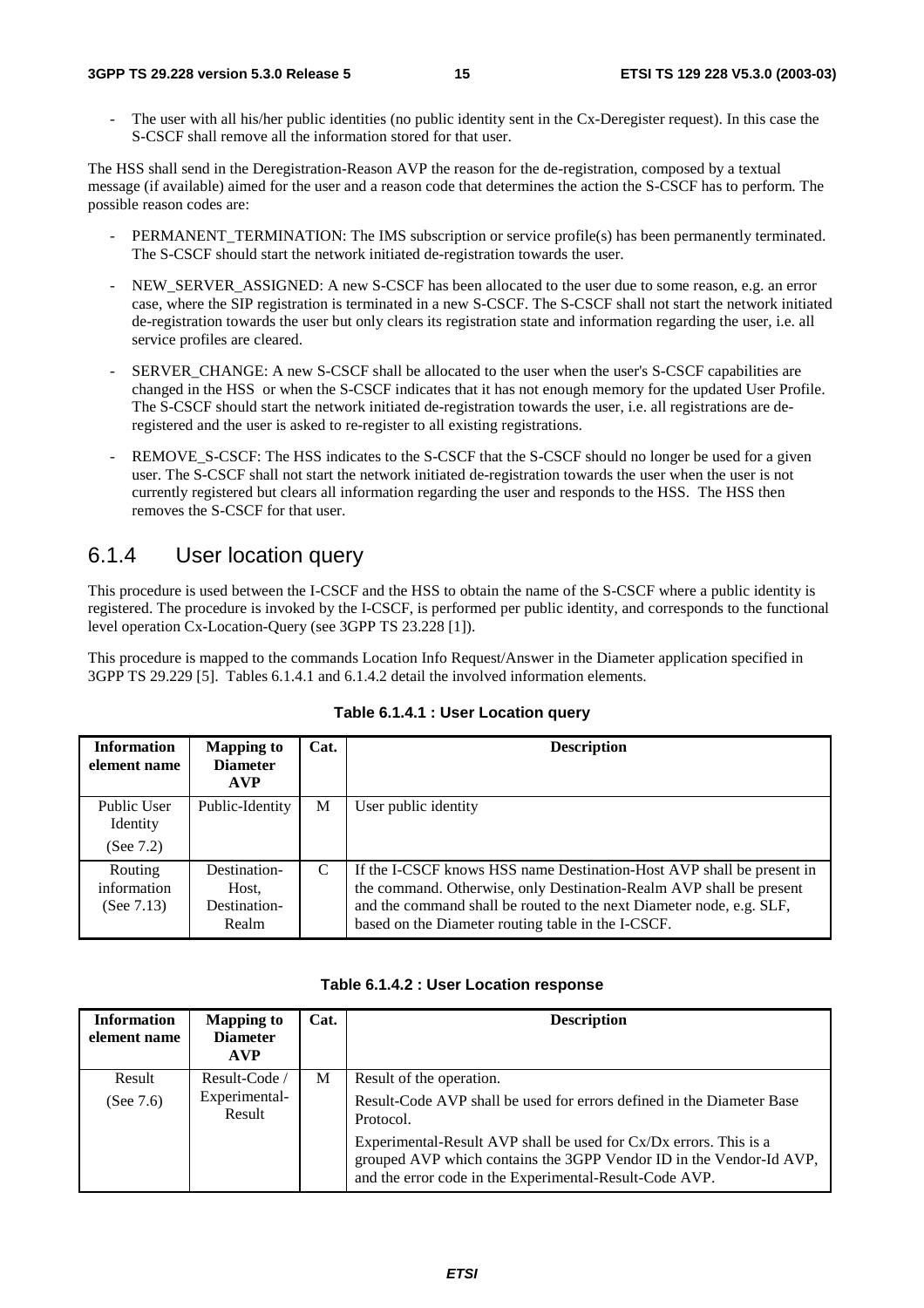| S-CSCF Name                                | Server-Name             | Name of the assigned S-CSCF.                                                       |
|--------------------------------------------|-------------------------|------------------------------------------------------------------------------------|
| (See 7.4)                                  |                         |                                                                                    |
| <b>S-CSCF</b><br>capabilities<br>(See 7.5) | Server-<br>Capabilities | It contains the information to help the I-CSCF in the selection of the S-<br>CSCF. |

#### 6.1.4.1 Detailed behaviour

The HSS shall, in the following order (in case of an error in any of the steps the HSS shall stop processing and return the corresponding error code, see 3GPP TS 29.229 [5]):

- 1. Check that the user is known. If not the Experimental-Result-Code shall be set to DIAMETER\_ERROR\_USER\_UNKNOWN.
- 2. Check the state of the public identity received in the request.
	- If it is registered or unregistered (i.e. registered as a consequence of a terminating call or there is a S-CSCF keeping the user profile stored), the HSS shall return the stored S-CSCF name. The Server-Name AVP shall contain the SIP URL of the server. The Server-Capabilities AVP shall not be present. The Result-Code AVP shall be set to DIAMETER\_SUCCESS.
	- If it is not registered, but has services related to unregistered state, the HSS shall check if there is at least one identity of the user with an S-CSCF name assigned:If this is the case the HSS shall return the S-CSCF name assigned for that user. The Server-Name AVP shall contain the SIP URL of the server. The Server-Capabilities AVP shall not be present. The Result-Code shall be set to DIAMETER\_SUCCESS.
		- o If there is not any S-CSCF name assigned for that user, the HSS may return information about the required S-CSCF capabilities, which enables the I-CSCF to select an S-CSCF. The Server-Capabilities AVP may be present. The HSS shall send the same server capability set that is sent in the user registration status response during the registration. If Server-Capabilities AVP is not present, the I-CSCF shall understand that any S-CSCF is suitable to serve the user. The Server-Name AVP shall not be present. The Experimental-Result-Code shall be set to DIAMETER\_UNREGISTERED\_SERVICE.
	- If it is not registered and has no unregistered services related data the response shall contain Experimental-Result-Code set to DIAMETER\_ERROR\_IDENTITY\_NOT\_REGISTERED.

If the HSS cannot fulfil received request, e.g. due to database error, it shall set Result-Code to DIAMETER\_UNABLE\_TO\_COMPLY. No S-CSCF name or S-CSCF capabilities shall be present in the response.

### 6.2 User data handling procedures

#### 6.2.1 User Profile download

As part of the registration procedure (3GPP TS 23.228 [1]) S-CSCF obtains user data and service related information by means of the Cx-Put Resp operation (see 6.1.2).

#### 6.2.2 HSS initiated update of User Profile

This procedure is initiated by the HSS to update user profile information in the S-CSCF. This procedure corresponds to the functional level operation Cx-Update\_Subscr\_Data (see 3GPP TS 23.228 [1]).

This procedure is mapped to the commands Push-Profile-Request/Answer in the Diameter application specified in 3GPP TS 29.229 [5]. Tables 6.2.2.1 and 6.2.2.2 describe the involved information elements.

#### **Table 6.2.2.1: User Profile Update request**

| <b>Information</b> | <b>Mapping to</b> | Cat. | <b>Description</b> |
|--------------------|-------------------|------|--------------------|
| element name       | <b>Diameter</b>   |      |                    |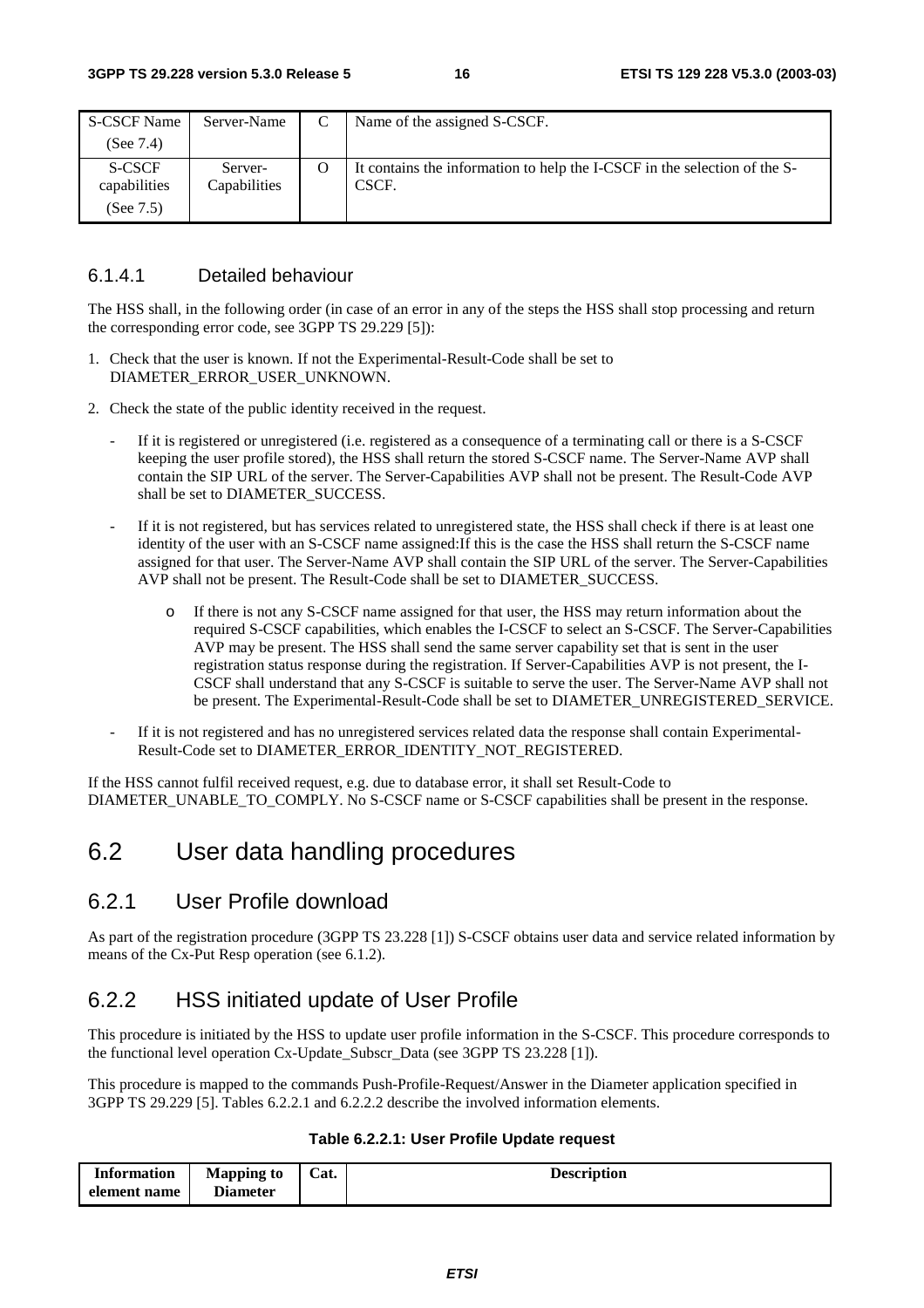|                                         | <b>AVP</b>           |   |                                                                                                                                                                                                                                                                    |
|-----------------------------------------|----------------------|---|--------------------------------------------------------------------------------------------------------------------------------------------------------------------------------------------------------------------------------------------------------------------|
| Private User<br>Identity                | User-Name            | М | User private identity.                                                                                                                                                                                                                                             |
| (See $7.3$ )                            |                      |   |                                                                                                                                                                                                                                                                    |
| User profile<br>(See $7.7$ )            | User-Data            | M | Updated user profile (see section $6.6.1$ ), with the format defined in chapter<br>7.7.                                                                                                                                                                            |
| Routing<br>Information<br>(See $7.13$ ) | Destination-<br>Host | M | It contains the name of the S-CSCF which originated the last update of the<br>name of the multimedia server stored in the HSS for a given multimedia<br>user. The address of the S-CSCF is the same as the Origin-Host AVP in<br>the message sent from the S-CSCF. |

#### **Table 6.2.2.2: User Profile Update response**

| <b>Information</b><br>element name | <b>Mapping to</b><br><b>Diameter</b><br><b>AVP</b> | Cat. | <b>Description</b>                                                                                                                                                                                  |
|------------------------------------|----------------------------------------------------|------|-----------------------------------------------------------------------------------------------------------------------------------------------------------------------------------------------------|
| Result<br>(See $7.6$ )             | Result-Code /<br>Experimental-                     | М    | This information element indicates the result of the update of User Profile<br>in the S-CSCF.                                                                                                       |
|                                    | Result                                             |      | Result-Code AVP shall be used for errors defined in the Diameter Base<br>Protocol.                                                                                                                  |
|                                    |                                                    |      | Experimental-Result AVP shall be used for Cx/Dx errors. This is a<br>grouped AVP which contains the 3GPP Vendor ID in the Vendor-Id AVP,<br>and the error code in the Experimental-Result-Code AVP. |

#### 6.2.2.1 Detailed behaviour

The HSS shall make use of this procedure to update relevant user profile information in the S-CSCF. See chapter 6.6.1 for the rules of user profile updating.

The S-CSCF shall overwrite, for the public user identities indicated in the request, current information with the information received from the HSS, except in the error situations detailed in table 6.2.2.1.1.

If the S-CSCF receives more data than it can accept, it shall return the corresponding error code to the HSS as indicated in table 6.2.2.1.1. The S-CSCF shall not overwrite the data that it already has to give service to the user. The HSS shall initiate a network-initiated de-registration procedure towards the S-CSCF with Deregistration-Reason set to SERVER\_CHANGE, which will trigger the assignment of a new S-CSCF.

Table 6.2.2.1.1 details the valid result codes that the S-CSCF can return in the response.

| Table 6.2.2.1.1: User profile response valid result codes |  |  |
|-----------------------------------------------------------|--|--|
|-----------------------------------------------------------|--|--|

| Result-Code AVP value                  | Condition                                                                                                                                                                                                                                                                                                                                                                     |
|----------------------------------------|-------------------------------------------------------------------------------------------------------------------------------------------------------------------------------------------------------------------------------------------------------------------------------------------------------------------------------------------------------------------------------|
| <b>DIAMETER_SUCCESS</b>                | The request succeeded.                                                                                                                                                                                                                                                                                                                                                        |
| DIAMETER_ERROR_NOT SUPPORTED_USER DATA | The request failed. The S-CSCF informs the HSS that the<br>received subscription data contained information, which<br>was not recognised or supported, i.e. profile information<br>which is not correctly encoded according to the XML<br>schema or standardised profile information which cannot<br>be interpreted by the S-CSCF due to unsupported S-<br>CSCF capabilities. |
| DIAMETER ERROR USER UNKNOWN            | The request failed because the user is not found in S-<br>CSCF.                                                                                                                                                                                                                                                                                                               |
| DIAMETER ERROR TOO MUCH DATA           | The request failed. The S-CSCF informs to the HSS that                                                                                                                                                                                                                                                                                                                        |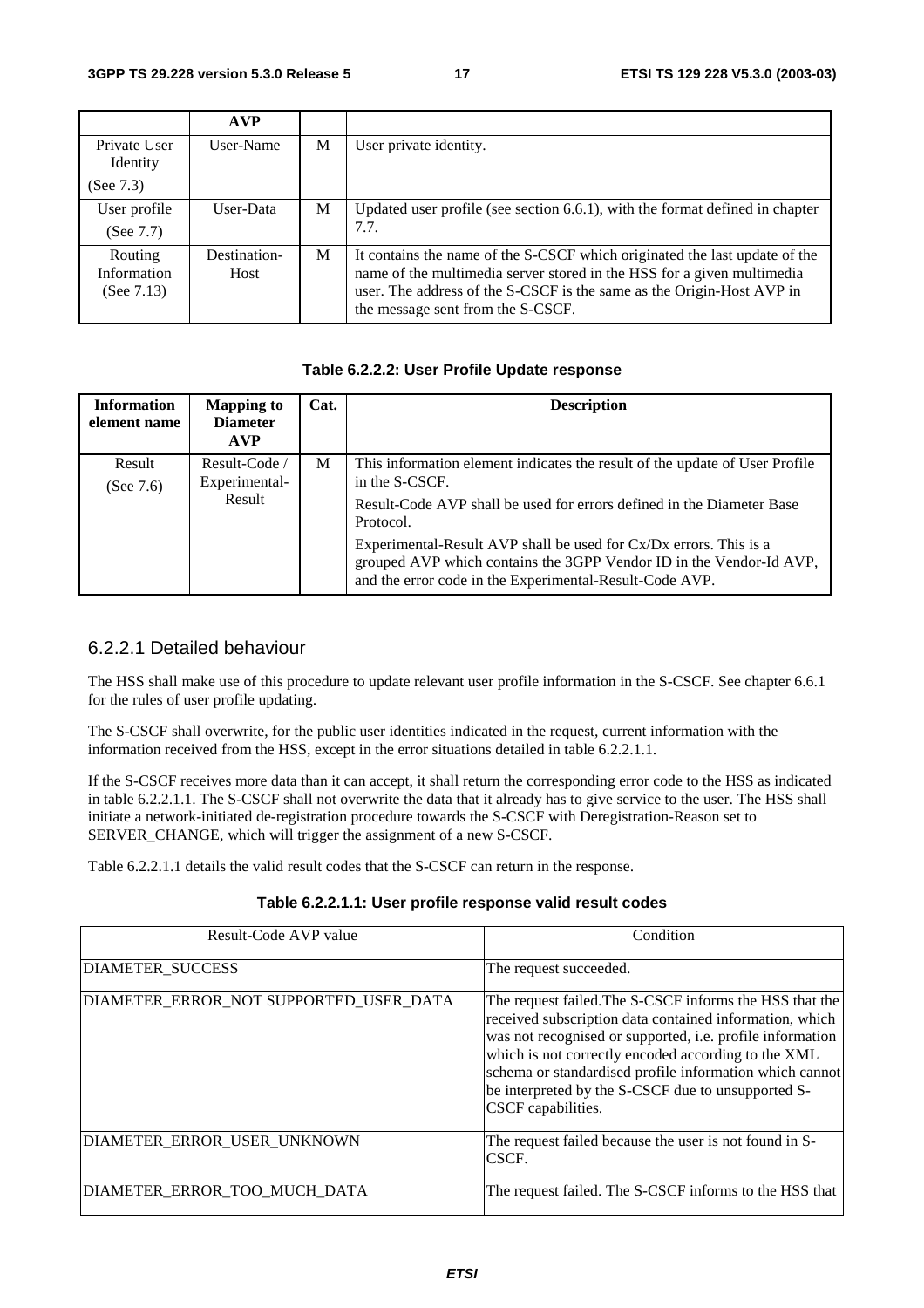|                           | it tried to push too much data into the S-CSCF. |
|---------------------------|-------------------------------------------------|
| DIAMETER UNABLE TO COMPLY | The request failed.                             |

### 6.3 Authentication procedures

This procedure is used between the S-CSCF and the HSS to exchange information to support the authentication between the end user and the home IMS network. The procedure is invoked by the S-CSCF, corresponds to the combination of the operations Cx-AV-Req and Cx-Put (see 3GPP TS 33.203 [3]) and is used:

- To retrieve authentication vectors from the HSS.

- To resolve synchronization failures between the sequence numbers in the UE and the HSS.

This procedure is mapped to the commands Multimedia-Auth-Request/Answer in the Diameter application specified in 3GPP TS 29.229 [5]. Tables 6.3.1 – 6.3.5 detail the involved information elements.

| <b>Information</b><br>element name                 | <b>Mapping to</b><br><b>Diameter</b><br><b>AVP</b> | Cat.        | <b>Description</b>                                                                                                                                                                                                                                                                                                                                                                                                                                                                                                                                                                                                                                          |  |
|----------------------------------------------------|----------------------------------------------------|-------------|-------------------------------------------------------------------------------------------------------------------------------------------------------------------------------------------------------------------------------------------------------------------------------------------------------------------------------------------------------------------------------------------------------------------------------------------------------------------------------------------------------------------------------------------------------------------------------------------------------------------------------------------------------------|--|
| <b>User Identity</b>                               | Public-Identity                                    | $\mathbf M$ | This information element contains the public identity of the user                                                                                                                                                                                                                                                                                                                                                                                                                                                                                                                                                                                           |  |
| (See 7.2)                                          |                                                    |             |                                                                                                                                                                                                                                                                                                                                                                                                                                                                                                                                                                                                                                                             |  |
| Private User<br>Identity<br>(See 7.3)              | User-Name                                          | M           | This information element contains the user private identity                                                                                                                                                                                                                                                                                                                                                                                                                                                                                                                                                                                                 |  |
| Number<br>Authentication<br>Items<br>(See $7.10$ ) | SIP-Number-<br>Auth-Items                          | M           | This information element indicates the number of authentication vectors<br>requested                                                                                                                                                                                                                                                                                                                                                                                                                                                                                                                                                                        |  |
| Authentication<br>Data<br>(See 7.9)                | SIP-Auth-<br>Data-Item                             | M           | See Tables 6.3.2 and 6.3.3 for the contents of this information element.<br>The content shown in table 6.3.2 shall be used for a normal authentication<br>request; the content shown in table 6.3.3 shall be used for an authentication<br>request after synchronization failure.                                                                                                                                                                                                                                                                                                                                                                           |  |
| <b>S-CSCF Name</b><br>(See $7.4$ )                 | Server-Name                                        | M           | This information element contains the name (SIP URL) of the S-CSCF.                                                                                                                                                                                                                                                                                                                                                                                                                                                                                                                                                                                         |  |
| Routing<br>Information<br>(See 7.13)               | Destination-<br>Host                               | $\mathbf C$ | If the S-CSCF knows the HSS name this AVP shall be present.<br>This information is available if the MAR belongs to an already existing<br>registration, e.g. in case of the re-registration, where the HSS name is<br>stored in the S-CSCF. The HSS name is obtained from the Origin-Host<br>AVP, which is received from the HSS, e.g. included in the MAA<br>command.<br>This information may not be available if the command is sent in case of<br>the initial registration. In this case the Destination-Host AVP is not present<br>and the command is routed to the next Diameter node, e.g. SLF, based on<br>the Diameter routing table in the client. |  |

#### **Table 6.3.1: Authentication request**

| Table 6.3.2: Authentication Data content - request |  |
|----------------------------------------------------|--|
|----------------------------------------------------|--|

| <b>Information</b><br>element name | <b>Mapping to</b><br><b>Diameter</b> | Cat. | <b>Description</b> |
|------------------------------------|--------------------------------------|------|--------------------|
|                                    | <b>AVP</b>                           |      |                    |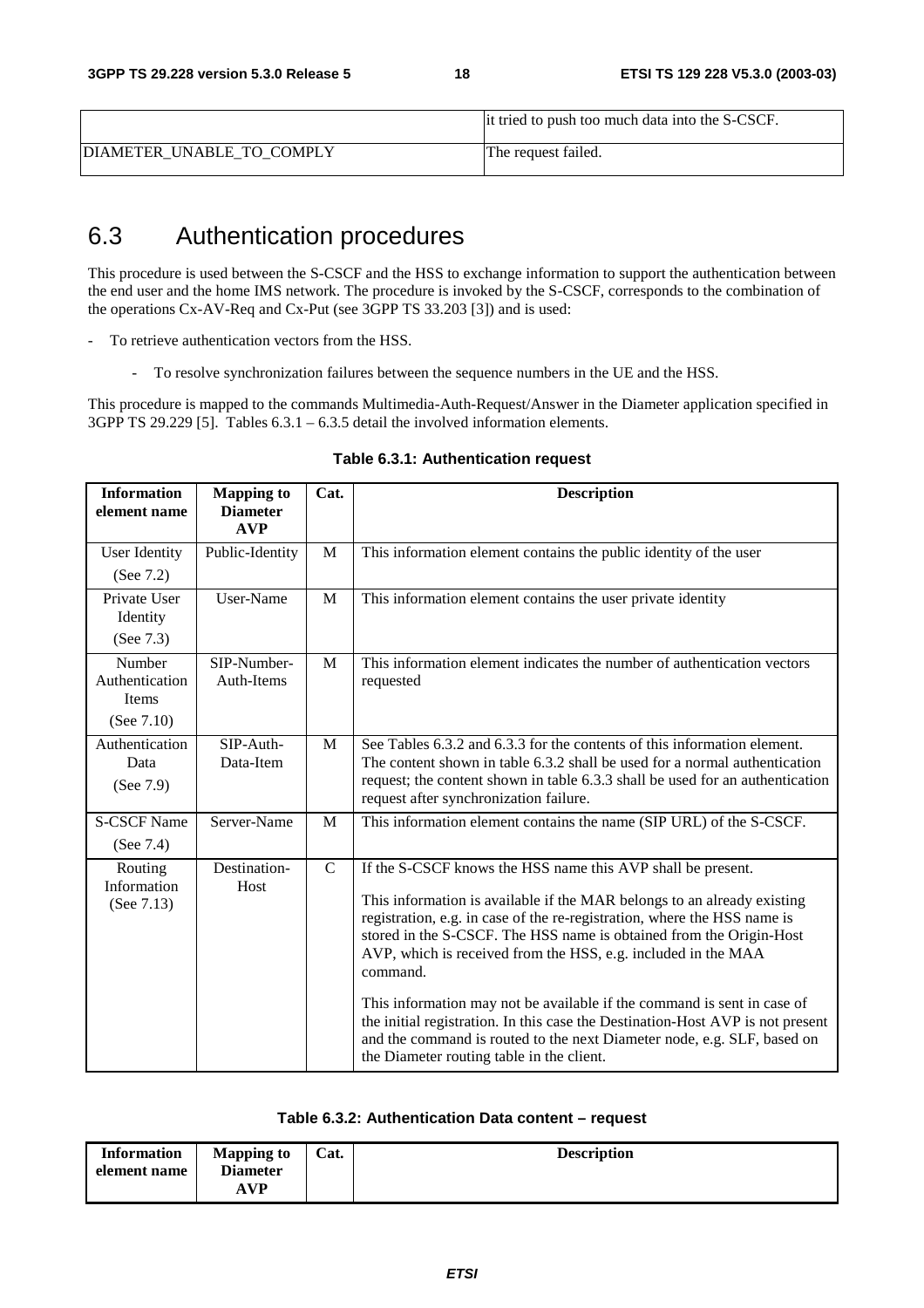| Authentication | SIP-           | This information element indicates the authentication scheme. For 3GPP |
|----------------|----------------|------------------------------------------------------------------------|
| Scheme         | Authentication | R5 it shall contain "Digest-AKAv1-MD5".                                |
| (See 7.9.2)    | -Scheme        |                                                                        |

#### **Table 6.3.3: Authentication Data content – request, synchronization failure**

| <b>Information</b><br>element name             | <b>Mapping to</b><br><b>Diameter</b><br><b>AVP</b> | Cat. | <b>Description</b>                                                                                                                                                                                                                                                                                                                                                            |
|------------------------------------------------|----------------------------------------------------|------|-------------------------------------------------------------------------------------------------------------------------------------------------------------------------------------------------------------------------------------------------------------------------------------------------------------------------------------------------------------------------------|
| Authentication<br>Scheme<br>(See $7.9.2$ )     | SIP-<br>Authentication<br>-Scheme                  | M    | Authentication scheme. For 3GPP R5 it shall contain "Digest-AKAv1-<br>$MD5$ ".                                                                                                                                                                                                                                                                                                |
| Authorization<br>Information<br>(See $7.9.4$ ) | SIP-<br>Authorization                              | M    | It shall contain the concatenation of nonce and AUTS, base 64 encoded. S-<br>CSCF shall include the nonce sent to the terminal and the auts directive<br>received from the terminal. See 3GPP TS 33.203 [3] for further details<br>about RAND and AUTS. See [7] for further details about based 64<br>encoding.<br>One example of content is:<br>$'nonce =''$                 |
|                                                |                                                    |      | dcd98b7102dd2f0e8b11d0f600bfb0c06629fae49393a05397450978507c4e<br>$f1$ ",<br>auts="5ccc069c403ebaf9f0171e9517f40e41"<br>where nonce "dcd98b7102dd2f0e8b11d0f600bfb0c093" contains, base 64<br>encoded, RAND (dcd98b7102dd2f0e8b11d0f600bfb0c0) and AUTN<br>(6629fae49393a05397450978507c4ef1) and auts<br>"5ccc069c403ebaf9f0171e9517f40e41" contains, base 64 encoded, AUTS. |
| Routing<br>Information<br>(See $7.13$ )        | Destination-<br>Host                               | M    | In this case the MAR belongs to an already existing registration, where the<br>HSS name is stored in the S-CSCF. The HSS name is obtained from the<br>Origin-Host AVP, which is received from the HSS, e.g. included in the<br>MAA command.                                                                                                                                   |

#### **Table 6.3.4: Authentication answer**

| <b>Information</b><br>element name                        | <b>Mapping to</b><br><b>Diameter</b><br><b>AVP</b> | Cat.          | <b>Description</b>                                                                                                                                        |
|-----------------------------------------------------------|----------------------------------------------------|---------------|-----------------------------------------------------------------------------------------------------------------------------------------------------------|
| User Identity<br>(See 7.2)                                | Public-Identity                                    | M             | User public identity                                                                                                                                      |
| Private User<br>Identity<br>(See 7.3)                     | User-Name                                          | M             | User private identity                                                                                                                                     |
| Number<br>Authentication<br><b>Items</b><br>(See $7.10$ ) | SIP-Number-<br>Auth-Items                          | M             | Number of authentication vectors delivered in the Authentication Data<br>information element                                                              |
| Authentication<br>Data<br>(See $7.9$ )                    | $SIP-Auth-$<br>Data-Item                           | $\mathcal{C}$ | If the SIP-Number-Auth-Items AVP is equal to zero then this AVP shall<br>not be present.<br>See Table 6.3.5 for the contents of this information element. |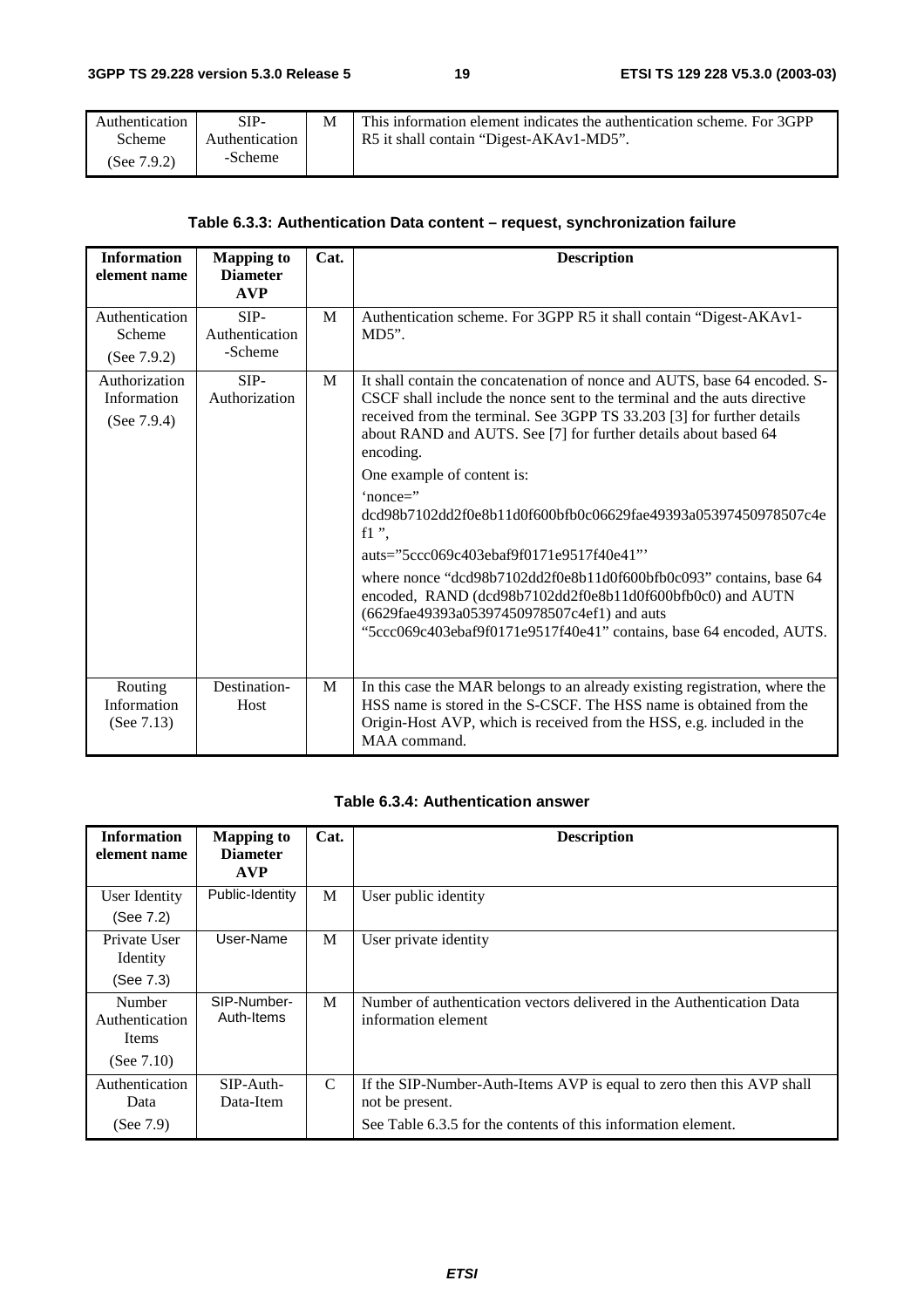| Result       | Result-Code /           | M | Result of the operation.                                                                                                                                                                            |
|--------------|-------------------------|---|-----------------------------------------------------------------------------------------------------------------------------------------------------------------------------------------------------|
| (See $7.6$ ) | Experimental-<br>Result |   | Result-Code AVP shall be used for errors defined in the Diameter Base<br>Protocol.                                                                                                                  |
|              |                         |   | Experimental-Result AVP shall be used for Cx/Dx errors. This is a<br>grouped AVP which contains the 3GPP Vendor ID in the Vendor-Id AVP,<br>and the error code in the Experimental-Result-Code AVP. |

| Table 6.3.5: Authentication Data content - response |  |
|-----------------------------------------------------|--|
|-----------------------------------------------------|--|

| <b>Information</b><br>element name           | <b>Mapping to</b><br><b>Diameter</b><br><b>AVP</b> | Cat.        | <b>Description</b>                                                                                                                                                                                                                                                                                                                                                                                                |
|----------------------------------------------|----------------------------------------------------|-------------|-------------------------------------------------------------------------------------------------------------------------------------------------------------------------------------------------------------------------------------------------------------------------------------------------------------------------------------------------------------------------------------------------------------------|
| <b>Item Number</b><br>(See 7.9.1)            | SIP-Item-<br>Number                                | $\mathbf C$ | This information element shall be present in a SIP-Auth-Data-Item<br>grouped AVP in circumstances where there are multiple occurrences of<br>SIP-Auth-Data-Item AVPs, and the order in which they should be<br>processed is significant. In this scenario, SIP-Auth-Data-Item AVPs with a<br>low SIP-Item-Number value should be processed before SIP-Auth-Data-<br>Items AVPs with a high SIP-Item-Number value. |
| Authentication<br>Scheme<br>(See 7.9.2)      | SIP-<br>Authentication<br>-Scheme                  | M           | Authentication scheme. For 3GPP R5 it shall contain "Digest-AKAv1-<br>$MD5$ ".                                                                                                                                                                                                                                                                                                                                    |
| Authentication<br>Information<br>(See 7.9.3) | $\overline{SIP}$<br>Authenticate                   | M           | It shall contain, Base 64 encoded, the concatenation of the authentication<br>challenge RAND and the token AUTN. See 3GPP TS 33.203 [3] for<br>further details about RAND and AUTN.                                                                                                                                                                                                                               |
|                                              |                                                    |             | One example of the format of the SIP-Authenticate AVP is:                                                                                                                                                                                                                                                                                                                                                         |
|                                              |                                                    |             | 'nonce="<br>dcd98b7102dd2f0e8b11d0f600bfb0c06629fae49393a05397450978507c4e<br>$f1$ "                                                                                                                                                                                                                                                                                                                              |
|                                              |                                                    |             | where the nonce "<br>dcd98b7102dd2f0e8b11d0f600bfb0c06629fae49393a05397450978507c4e<br>f1 " contains, base 64 encoded, RAND<br>(dcd98b7102dd2f0e8b11d0f600bfb0c0) and AUTN<br>(6629fae49393a05397450978507c4ef1).                                                                                                                                                                                                 |
| Authorization<br>Information                 | $\overline{\text{SIP}}$<br>Authorization           | M           | It shall contain, base 64 encoded, the expected response XRES. See 3GPP<br>TS 33.203 [3] for further details about XRES.                                                                                                                                                                                                                                                                                          |
| (See $7.9.4$ )                               |                                                    |             | One example of the format of the SIP-Authorization AVP is:                                                                                                                                                                                                                                                                                                                                                        |
|                                              |                                                    |             | 'response="6629fae49393a05397450978507c4ef1"'                                                                                                                                                                                                                                                                                                                                                                     |
|                                              |                                                    |             | where response="6629fae49393a05397450978507c4ef1" contains, base64<br>encoded, XRES.                                                                                                                                                                                                                                                                                                                              |
| Confidentialit<br>y Key<br>(See 7.9.5)       | Confidentialit<br>y-Key                            | $\Omega$    | This information element, if present, shall contain the confidentiality<br>$\blacksquare$<br>key. It shall be base 64 encoded.                                                                                                                                                                                                                                                                                    |
| <b>Integrity Key</b><br>(See 7.9.6)          | Integrity-Key                                      | M           | This information element shall contain the integrity key. It shall be<br>÷,<br>base 64 encoded.                                                                                                                                                                                                                                                                                                                   |
|                                              |                                                    |             |                                                                                                                                                                                                                                                                                                                                                                                                                   |

#### 6.3.1 Detailed behaviour

The HSS shall, in the following order (in case of an error in any of the steps the HSS shall stop processing and return the corresponding error code, see 3GPP TS 29.229 [5]):

1. Check that the user exists in the HSS. If not Experimental-Result-Code shall be set to DIAMETER\_ERROR\_USER\_UNKNOWN.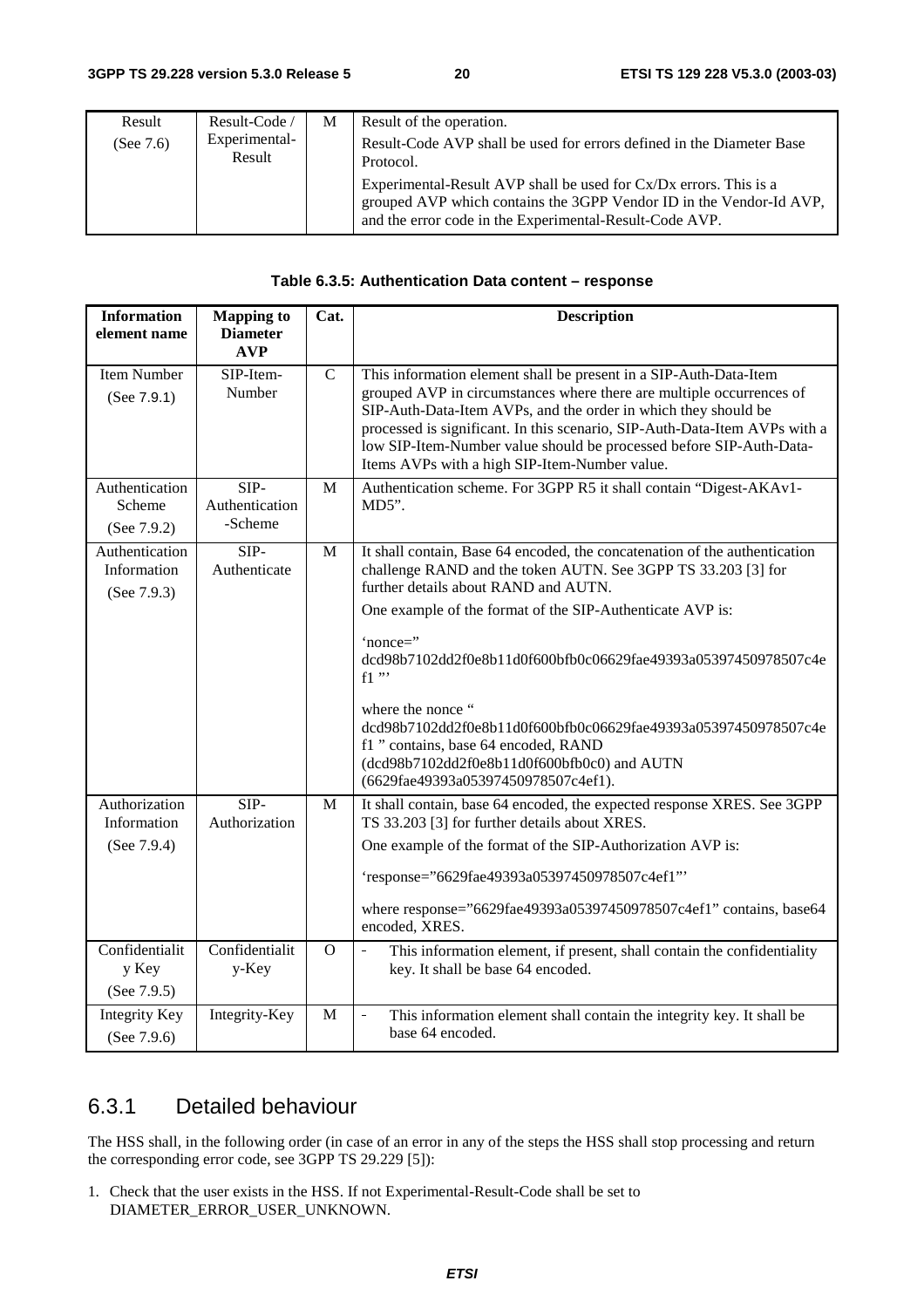- 2. The HSS may check that the private and public identities belong to the same user. If not Experimental-Result-Code shall be set to DIAMETER\_ERROR\_IDENTITIES\_DONT\_MATCH.
- 3. Check that the authentication scheme indicated in the request is supported. If not Experimental-Result-Code shall be set to DIAMETER\_ERROR\_AUTH\_SCHEME\_UNSUPPORTED.
- 4. If the request indicates there is a synchronization failure, the HSS shall process AUTS as described in 3GPP TS 33.203 [3] and return the requested authentication information. The Result-Code shall be set to DIAMETER\_SUCCESS.
- 5. Check the registration status of the public identity received in the request:
- If it is registered, the HSS shall compare the S-CSCF name received in the request to the S-CSCF name stored in<br>the HSS:<br>If they are different, the HSS shall store the S-CSCF name. The HSS shall download Authentication-Dat the HSS:
	- If they are different, the HSS shall store the S-CSCF name. The HSS shall download Authentication-Data-Item stored up to a maximum specified in SIP-Number-Auth-Items received in the command Multimedia-Auth-Request. It shal stored up to a maximum specified in SIP-Number-Auth-Items received in the command Multimedia-Auth-Request. It shall also set for this public identity the flag that indicates the identity is pending of the confirmation of the authentication. The Result-Code shall be set to DIAMETER\_SUCCESS.
	- If they are identical, the HSS shall download Authentication-Data-Item stored up to a maximum specified in SIP-Number-Auth-Items received in the command Multimedia-Auth-Request. The Result-Code shall be set t DIAMETER\_SUCC SIP-Number-Auth-Items received in the command Multimedia-Auth-Request. The Result-Code shall be set to DIAMETER\_SUCCESS.
- If it is unregistered (i.e. registered as a consequence of a terminating call to unregistered user or there is an S-CSCF<br>keeping the user profile stored), the HSS shall compare the S-CSCF name received in the request to th keeping the user profile stored), the HSS shall compare the S-CSCF name received in the request to the S-CSCF name stored in the HSS:
	- If they are different, the HSS shall store the S-CSCF name. The HSS shall download Authentication-Data-Item stored up to a maximum specified in SIP-Number-Auth-Items received in the command Multimedia-Auth-Request. It shal stored up to a maximum specified in SIP-Number-Auth-Items received in the command Multimedia-Auth-Request. It shall also set for this public identity the flag that indicates the identity is pending of the confirmation of the authentication. The Result-Code shall be set to DIAMETER\_SUCCESS.
	- If they are identical, the HSS shall download Authentication-Data-Item stored up to a maximum specified in SIP-Number-Auth-Items received in the command Multimedia-Auth-Request. It shall also set for this public identity t SIP-Number-Auth-Items received in the command Multimedia-Auth-Request. It shall also set for this public identity the flag that indicates the identity is pending of the confirmation of the authentication. The Result-Code shall be set to DIAMETER\_SUCCESS.
- If it is not registered, the HSS shall store the S-CSCF name. The HSS shall download Authentication-Data-Item stored up to a maximum specified in SIP-Number-Auth-Items received in the command Multimedia-Auth-Request. It shall also set for this public identity the flag that indicates the identity is pending of the confirmation of the authentication. The Result-Code shall be set to DIAMETER\_SUCCESS.

Exceptions to the cases specified here shall be treated by HSS as error situations, the Result-Code shall be set to DIAMETER\_UNABLE\_TO\_COMPLY. No authentication information shall be returned.

## 6.4 User identity to HSS resolution

The User identity to HSS resolution mechanism enables the I-CSCF and the S-CSCF to find the address of the HSS, that holds the subscriber data for a given user identity when multiple and separately addressable HSSs have been deployed by the network operator. The resolution mechanism is not required in networks that utilise a single HSS. An example for a single HSS solution is server farm architecture.

The resolution mechanism described in 3GPP TS 23.228 is based on the Subscription Locator Function (SLF). The subscription locator is accessed via the Dx interface. The Dx interface is always used in conjunction with the Cx interface. The Dx interface is based on Diameter. Its functionality is implemented by means of the routing mechanism provided by an enhanced Diameter redirect agent, which is able to extract the identity of the user from the received requests.

To get the HSS address the I-CSCF and the S-CSCF send to the SLF the Cx requests aimed for the HSS. On receipt of the HSS address from the SLF, the I-CSCF and S-CSCF shall send the Cx requests to the HSS. While the I-CSCF is stateless, the S-CSCF shall store the HSS address/name, as specified in 3GPP TS 23.228. Further requests associated to the same user shall make use the stored HSS address.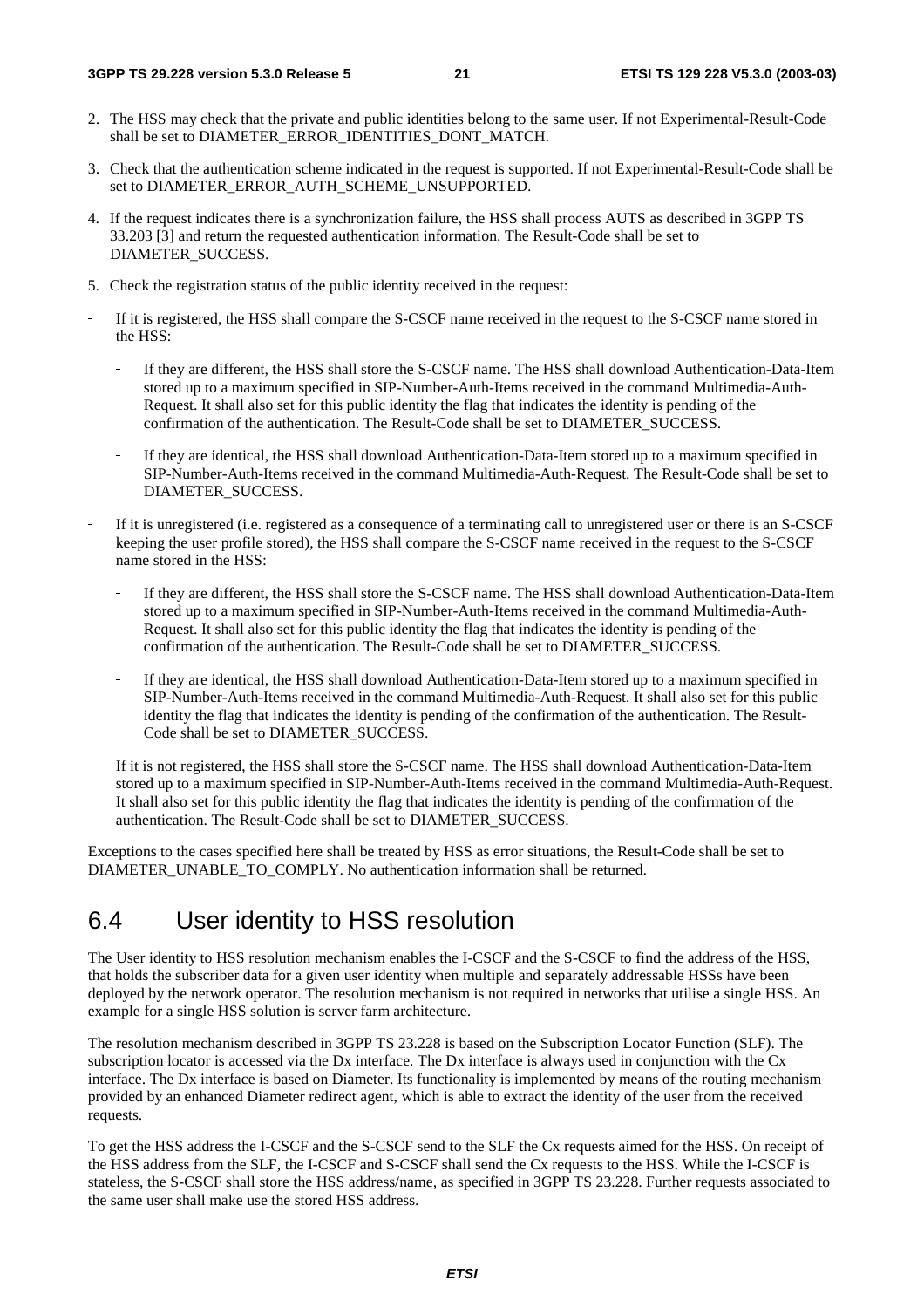In networks where the use of the user identity to HSS resolution mechanism is required, each I-CSCF and S-CSCF shall be configured with the address/name of the SLF implementing this resolution mechanism.

### 6.5 Implicit registration

Implicit registration is the mechanism by which a user is allowed to register simultaneously more than one of his/her public identities. The HSS knows the identities that are to be implicitly registered when it receives the indication of the registration of an individual identity.

What follows is an extension of the affected basic procedures.

#### 6.5.1 S-CSCF initiated procedures

The result of the S-CSCF initiated procedures affects all the public identities that are configured in the HSS to be registered implicitly.

#### 6.5.1.1 Registration

The notification of a registration of a public identity affects all the public identities that are configured in the HSS to be registered implicitly. The profile information downloaded in the response contains the list of implicitly registered public identities. This allows the S-CSCF to know the implicitly registered public identities. The S-CSCF shall take from the list of implicitly registered public user identities the first identity which has the syntax of a SIP URI and which is not barred, and use this as the default public user identity.

#### 6.5.1.2 De-registration

The de-registration of a public identity implies the de-registration of all the corresponding implicitly registered public identities, both in the HSS and in the S-CSCF. The S-CSCF shall include in the request all the corresponding implicitly registered public identities.

#### 6.5.1.3 Authentication

Setting the flag for a public identity that indicates a pending authentication implies setting the "authentication pending" flag for each corresponding implicitly registered public identity in the HSS.

#### 6.5.2 HSS initiated procedures

#### 6.5.2.1 Update of User Profile

A request sent by the HSS to update the service profile associated to a user public identity shall include all the corresponding implicitly registered public identities, with their respective service profiles (even if not updated).

#### 6.5.2.2 De-registration

A request sent by the HSS to de-register a public identity shall include all the corresponding implicitly registered public identities.

#### 6.6 Download of relevant user data

The download of the relevant user data from the HSS to the S-CSCF depends on whether the user data is already stored in the S-CSCF and/or on the user data requested from the S-CSCF and/or whether the requested user data is up-to-date in the S-CSCF.

If User-Data-Already-Available is set to USER\_DATA\_NOT\_AVAILABLE the HSS shall download the requested profile, according to the value of User-Data-Request-Type.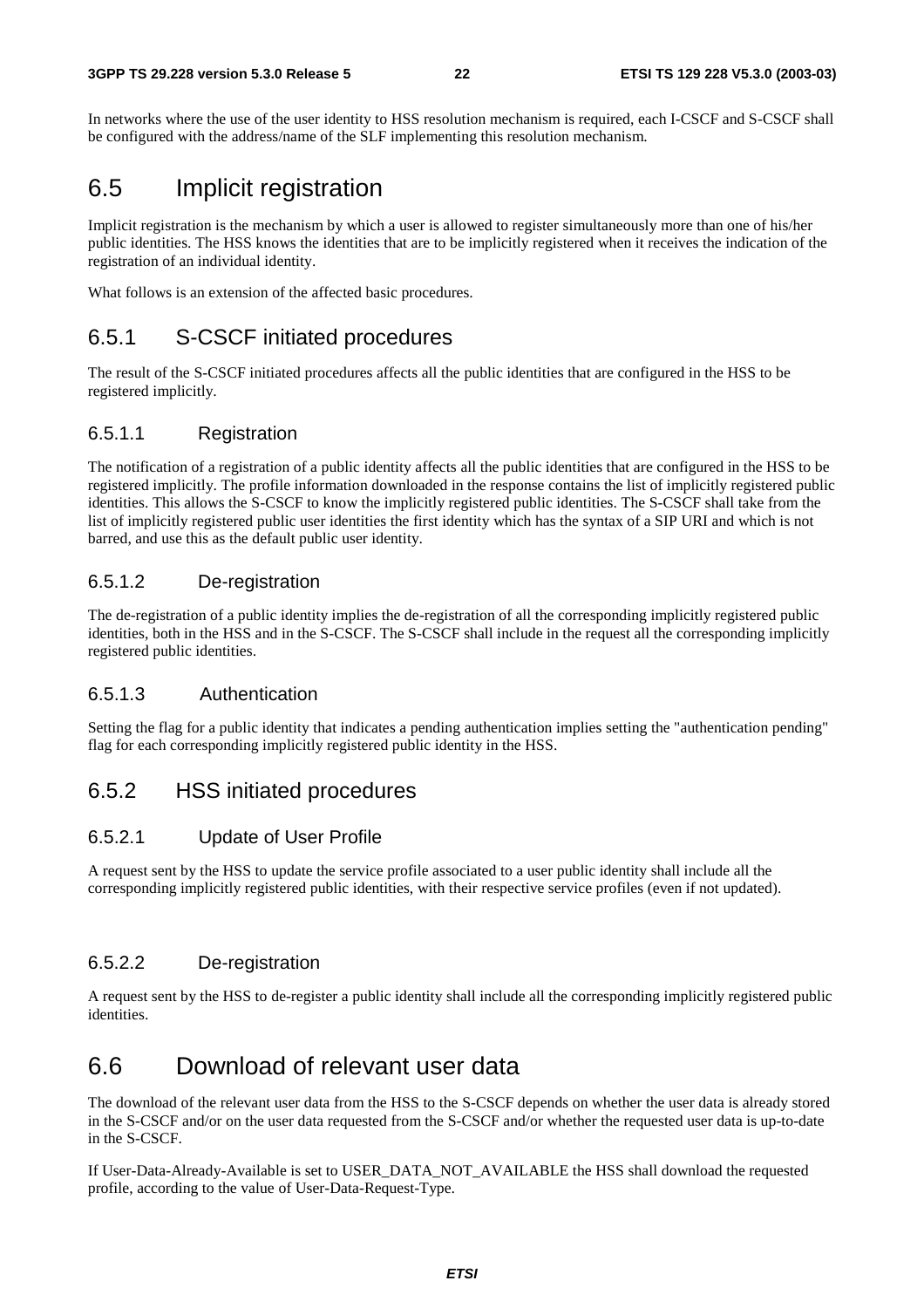If User-Data-Already-Available is set to USER\_DATA\_ALREADY\_AVAILABLE and the requested profile is not upto-date (according to the indications stored in HSS defined in 6.6.1) the HSS shall download the requested profile, according to the value of User-Data-Request-Type.

Otherwise, the HSS shall not return any user profile data.

#### 6.6.1 HSS initiated update of User Profile

The update of user profile information in the S-CSCF includes all the identities in an implicitly registered set. See 6.5.2.1.

If the user is registered and there are changes in the registered part of the user profile, the HSS shall immediately push to the S-CSCF the registered part of the user profile.

If the user is unregistered (i.e. registered as a consequence of a terminating call or there is a S-CSCF keeping the user profile stored) and there is a change in the unregistered part of the user profile, the HSS shall immediately push to the S-CSCF the unregistered part of the user profile.

If the user is unregistered (i.e. registered as a consequence of a terminating call or there is a S-CSCF keeping the user profile stored) and there is a change in the registered part of the user profile, the HSS shall set a flag indicating that the registered part of the profile is not up-to-date in the S-CSCF. The HSS shall not initiate any push toward the S-CSCF.

#### 6.6.2 S-CSCF operation

The S-CSCF shall store the user data if it sends Server-Assignment-Request command including Server-Assignment-Type AVP set to value USER\_DEREGISTRATION\_STORE\_SERVER\_NAME or TIMEOUT\_DEREGISTRATION\_STORE\_SERVER\_NAME and the HSS responds with DIAMETER\_SUCCESS. Otherwise the S-CSCF shall not keep user data.

### 6.7 S-CSCF Assignment

The list of mandatory and optional capabilities received by an I-CSCF from the HSS allows operators to distribute users between S-CSCFs, depending on the different capabilities (features, role, etc.) that each S-CSCF may have. Alternatively, an operator has the possibility to steer users to certain S-CSCFs.

The operator shall define (possibly based on the functionality offered by each S-CSCF installed in the network) the exact meaning of the mandatory and optional capabilities. It is a configuration task for the operator to ensure that the I-CSCF has a correct record of the capabilities of each S-CSCF available in his network. The I-CSCF does not need to know the semantic of the capabilities received from the HSS. This semantic is exclusively an operator issue.

As a first choice, t-he I-CSCF shall select an S-CSCF that has all the mandatory and optional capabilities for the user. Only if that is not possible shall the I-CSCF apply a 'best-fit' algorithm. If more than one S-CSCF is identified that supports all mandatory capabilities the I-CSCF may then consider optional capabilities in selecting a specific S-CSCF. The 'best-fit' algorithm is implementation dependent and out of the scope of this specification.

It is the responsibility of the operator to ensure that there are S-CSCFs which have mandatory capabilities indicated by the HSS for any given user. However, configuration errors may occur. If such errors occur and they prevent the I-CSCF from selecting an S-CSCF which meets the mandatory capabilities indicated by the HSS, the I-CSCF shall inform the HSS via the O&M subsystem.

As an alternative to selecting an S-CSCF based on the list of capabilities received from the HSS, it is possible to steer users to certain S-CSCFs. To do this, the operator may include one or more S-CSCF names as part of the capabilities of the user profile. The reason for the selection (e.g. all the users belonging to the same company/group could be in the same S-CSCF to implement a VPN service) and the method of selection are operator issues and out of the scope of this specification.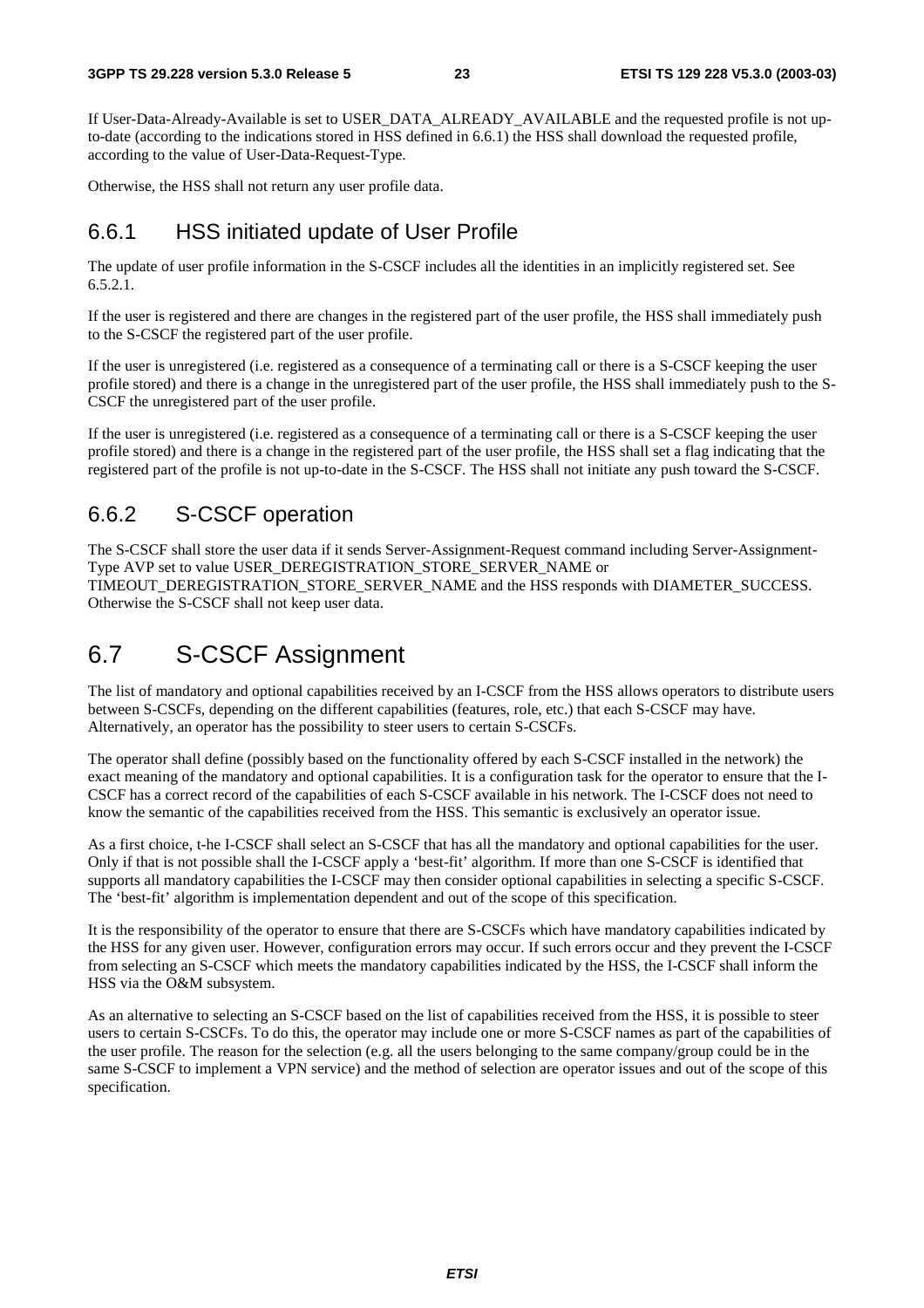## 7 Information element contents

### 7.1 Visited Network Identifier

This information element contains the domain name of the visited network.

### 7.2 Public User Identity

This information element contains the public identity of the user.

### 7.3 Private User Identity

This information element contains the private identity of the user.

#### 7.4 S-CSCF Name

This information element contains the SIP Address of S-CSCF.

### 7.5 S-CSCF Capabilities

This information element carries information to assist the I-CSCF during the process of selecting an S-CSCF for a certain user.

### 7.6 Result

This information element contains result of an operation. See 3GPP TS 29.229 [5] for the possible values.

#### 7.7 User Profile

This information element contains the profile of a user as an XML documents conformant to the XML schema defined in Annex D.

Annex B specifies the UML logical model of the user profile downloaded via the Cx interface.

Annex C contains and informative, high level representation, of the wire representation of user profile data.

### 7.8 Server Assignment Type

Indicates the type of server assignment. See 3GPP TS 29.229 [5] for the list of existing values.

### 7.9 Authentication Data

This information element is composed of the following sub-elements.

#### 7.9.1 Item Number

This information element indicates the order in which the authentication vectors are to be consumed.

#### 7.9.2 Authentication Scheme

This information element contains the authentication scheme, which is used to encode the authentication parameters.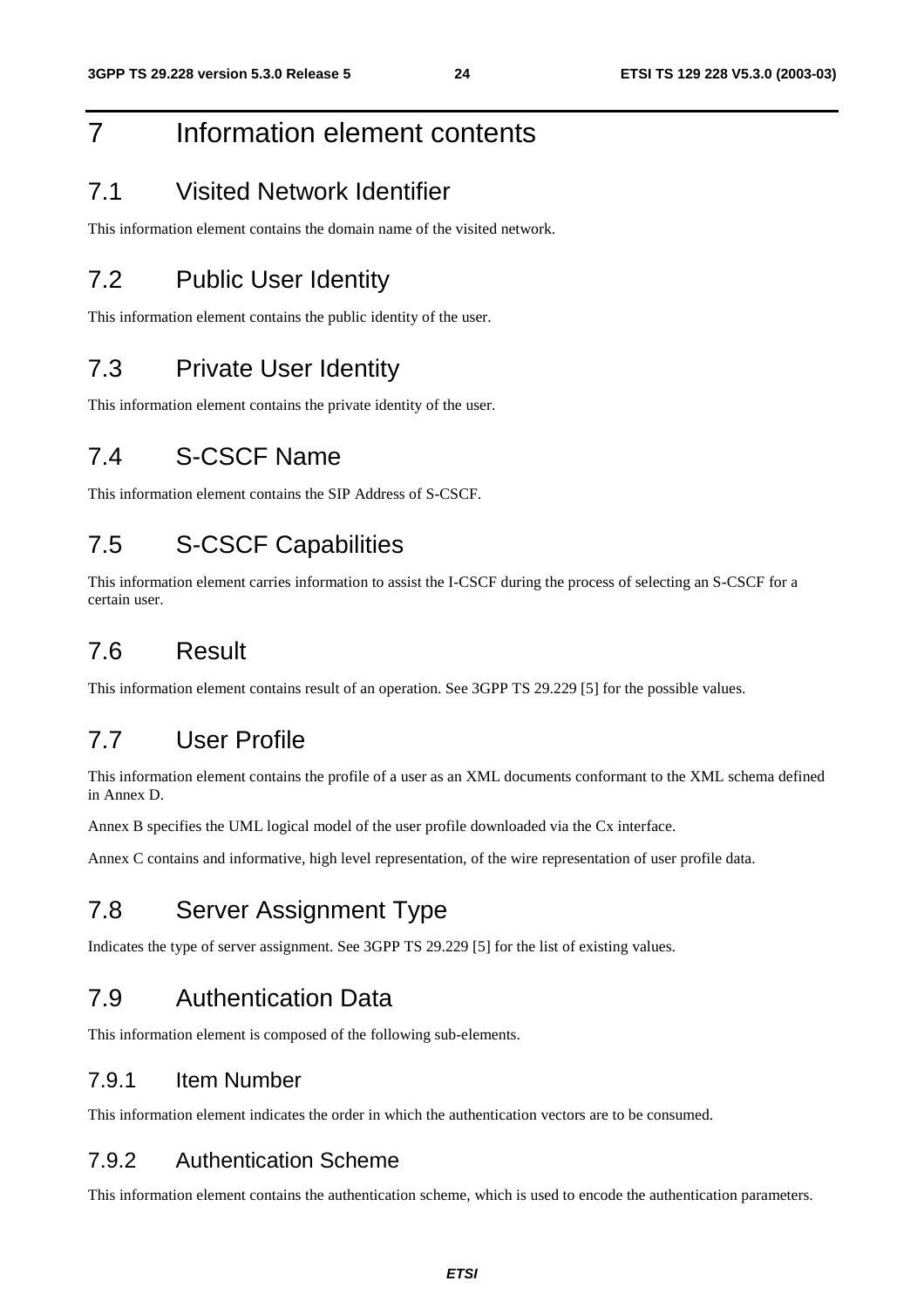For 3GPP Release 5 this scheme is "Digest-AKAv1-MD5".

#### 7.9.3 Authentication Information

This information element is used to convey the challenge and authentication token user during the authentication procedure. See 3GPP TS 33.203 [3] for details.

#### 7.9.4 Authorization Information

This information element is used, in an authentication request, to indicate a failure of synchronization. In a response, it is used to convey the expected response to the challenge used to authenticate the user. See 3GPP TS 33.203 [3].

#### 7.9.5 Confidentiality Key

This information element contains the confidentiality key. See 3GPP TS 33.203 [3].

#### 7.9.6 Integrity Key

This information element contains the integrity key. See 3GPP TS 33.203 [3].

### 7.10 Number Authentication Items

This information element contains the number of authentication vectors requested or delivered.

### 7.11 Reason for de-registration

This information element contains the reason for a de-registration procedure.

### 7.12 Charging information

Addresses of the charging functions (primary event charging function name, secondary event charging function name, primary charging collection function name, secondary charging collection function name).

### 7.13 Routing information

Information to route requests.

### 7.14 Type of authorization

Type of authorization requested by the I-CSCF. See 3GPP TS 29.229 [5] for a list of values.

### 7.15 User Data Request Type

Part of the user profile the S-CSCF requests from the HSS. See 3GPP TS 29. 229 [5] for a list of values.

### 7.16 User Data Already Available

This information element indicates to the HSS if the user profile is already available in the S-CSCF. See 3GPP TS 29.229 [5] for a list of values.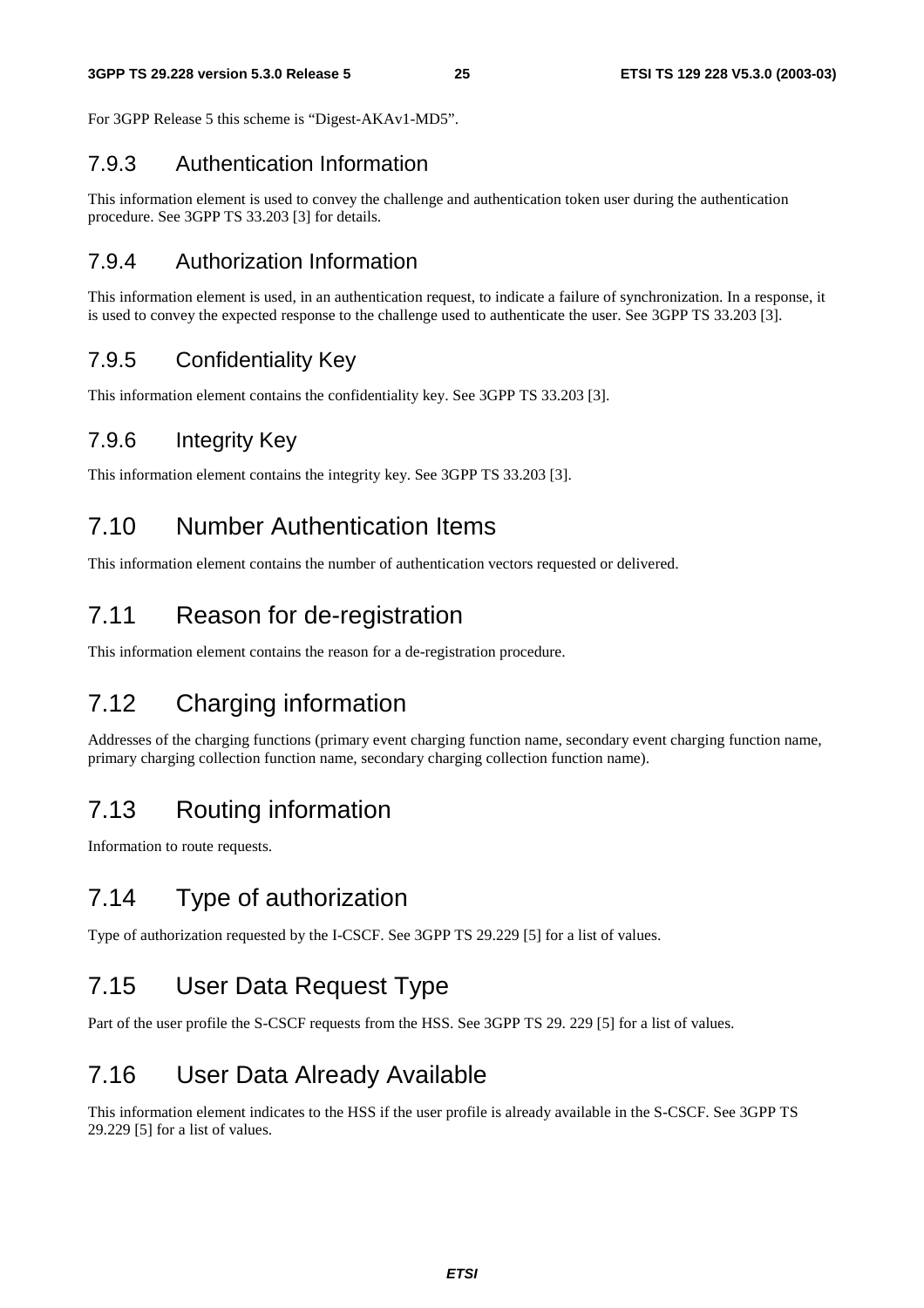## 8 Error handling procedures

#### 8.1 Registration error cases

This section describes the handling of the error, which can occur during the registration process, by which the name of the S-CSCF received in a request is different from the one stored in HSS.

#### 8.1.1 Cancellation of the old S-CSCF

It is possible that in certain situations the HSS receives a Multimedia-Auth-Request (MAR) command including a S-CSCF name, which is not the same as the previously assigned S-CSCF for the user. This can happen e.g. in case the new S-CSCF is selected due to a failure in the re-registration if the previously assigned S-CSCF does not respond to REGISTER message sent from the I-CSCF after a timeout.

In this case the new S-CSCF is assigned for the user and if registrations in the previously assigned S-CSCF exist for the user, these registrations in the old S-CSCF are handled locally in the old S-CSCF, e.g. re-registration timers in the old S-CSCF shall cancel the registrations. Alternatively, the HSS may de-register the registrations in the old S-CSCF by using the Registration-Termination-Request command. In this case the de-registration must be done in the following order:

- 1. Deregistration-Reason AVP value set to NEW\_SERVER\_ASSIGNED, for the public identity, which is registered in the new S-CSCF.
- 2. Deregistration-Reason AVP value set to SERVER\_CHANGE, for the user public identities, which are not registered in the new S-CSCF.

#### 8.1.2 Error in S-CSCE name

If the new and previously assigned S-CSCFs are different, the HSS shall not overwrite the S-CSCF name unless it is sent in the Multimedia-Auth-Request command but send a response to the S-CSCF indicating error. The Result-Code value is set to:

- DIAMETER\_ERROR\_IDENTITY\_ALREADY\_REGISTERED if the S-CSCF name sent in the Server-Assignment-Request command is different than assigned S-CSCF name, and therefore the request cannot be successfully processed.
- DIAMETER\_ERROR\_IN\_ASSIGNMENT\_TYPE if the S-CSCF name sent in the Server-Assignment-Request command is the same S-CSCF name as the assigned S-CSCF name, but Server-Assignment-Type is not allowed, e.g. the user is registered and the S-CSCF sends Server-Assignment-Request indicating the assignment for the unregistered user.

### 9 Protocol version identification

See 3GPP TS 29.229 [5].

### 10 Operational Aspects

See 3GPP TS 29.229 [5].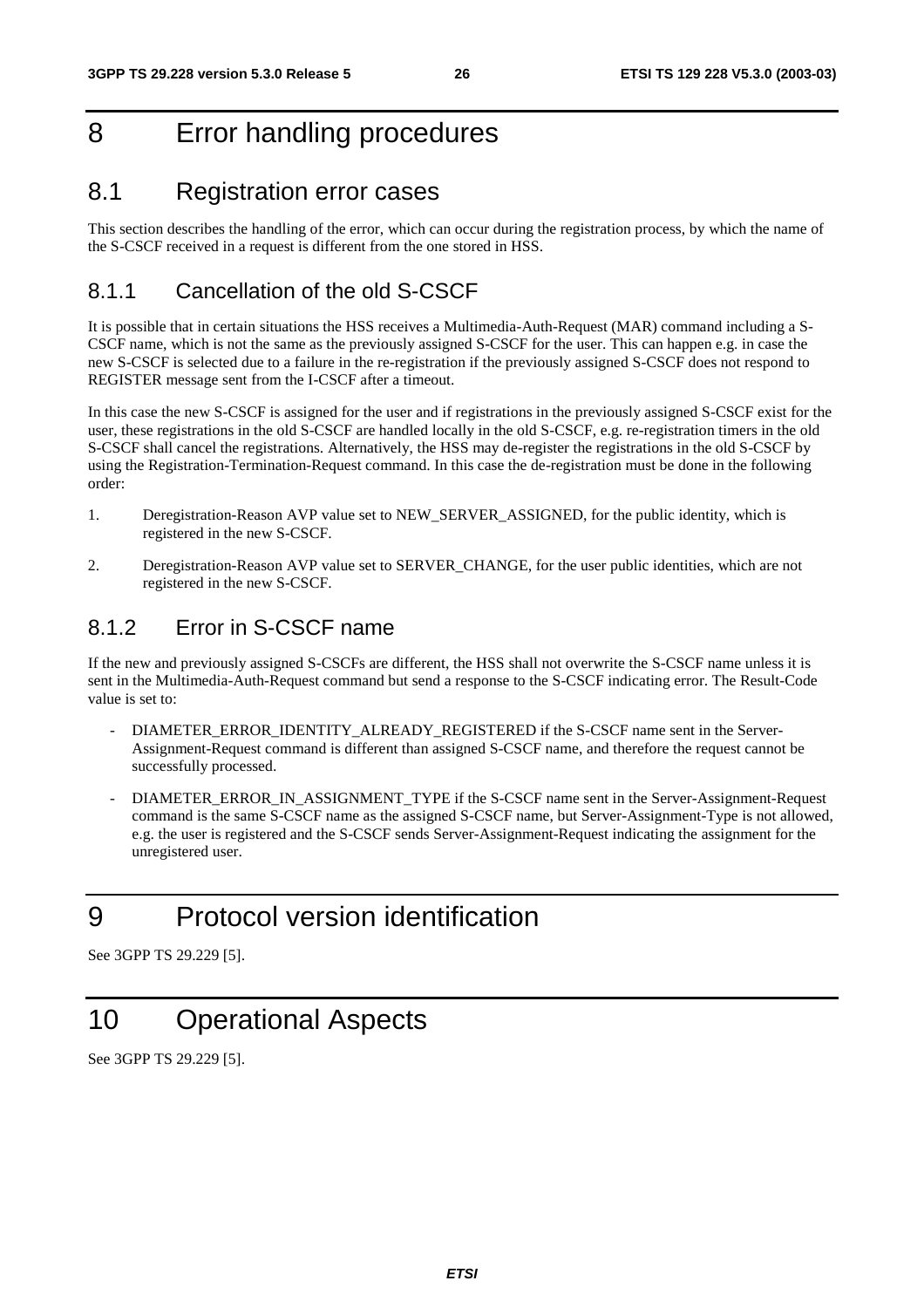## Annex A (normative): Mapping of Cx operations and terminology to Diameter

## A.1 Introduction

This appendix gives mappings from Cx to Diameter protocol elements. Diameter protocol elements are defined in 3GPP TS 29.229 [5].

## A.2 Cx message to Diameter command mapping

The following table defines the mapping between stage 2 operations and Diameter commands:

| Cx message                                    | <b>Source</b> | <b>Destination</b><br><b>Command-Name</b> |                                       | <b>Abbreviation</b> |
|-----------------------------------------------|---------------|-------------------------------------------|---------------------------------------|---------------------|
| $Cx$ -Query + $Cx$ -Select-Pull               | I-CSCF        | <b>HSS</b>                                | <b>User-Authorization-Request</b>     | <b>UAR</b>          |
| $Cx$ -Query Resp + $Cx$ -Select-<br>Pull Resp | <b>HSS</b>    | <b>I-CSCF</b>                             | User-Authorization-Answer             | <b>UAA</b>          |
| $Cx-Put + Cx-Pull$                            | S-CSCF        | <b>HSS</b>                                | Server-Assignment-Request             | <b>SAR</b>          |
| $Cx-Put Resp + Cx-Pull Resp$                  | <b>HSS</b>    | S-CSCF                                    | Server-Assignment-Answer              | <b>SAA</b>          |
| Cx-Location-Query                             | I-CSCF        | <b>HSS</b>                                | Location-Info-Request                 | <b>LIR</b>          |
| Cx-Location-Query Resp                        | <b>HSS</b>    | I-CSCF                                    | Location-Info-Answer                  | <b>LIA</b>          |
| Cx-AuthDataReq                                | S-CSCF        | <b>HSS</b>                                | Multimedia-Authentication-<br>Request | <b>MAR</b>          |
| Cx-AuthDataResp                               | <b>HSS</b>    | <b>S-CSCF</b>                             | Multimedia-Authentication-<br>Answer  | <b>MAA</b>          |
| Cx-Deregister                                 | <b>HSS</b>    | S-CSCF                                    | Registration-Termination-Request      | <b>RTR</b>          |
| Cx-Deregister Resp                            | S-CSCF        | <b>HSS</b>                                | Registration-Termination-Answer       | <b>RTA</b>          |
| Cx-Update_Subscr_Data                         | <b>HSS</b>    | S-CSCF                                    | Push-Profile-Request                  | <b>PPR</b>          |
| Cx-Update_Subscr_Data Resp                    | S-CSCF        | <b>HSS</b>                                | Push-Profile-Answer                   | <b>PPA</b>          |

#### **Table A.2.1: Cx message to Diameter command mapping**

## A.3 Cx message parameters to Diameter AVP mapping

The following table gives an overview about the mapping: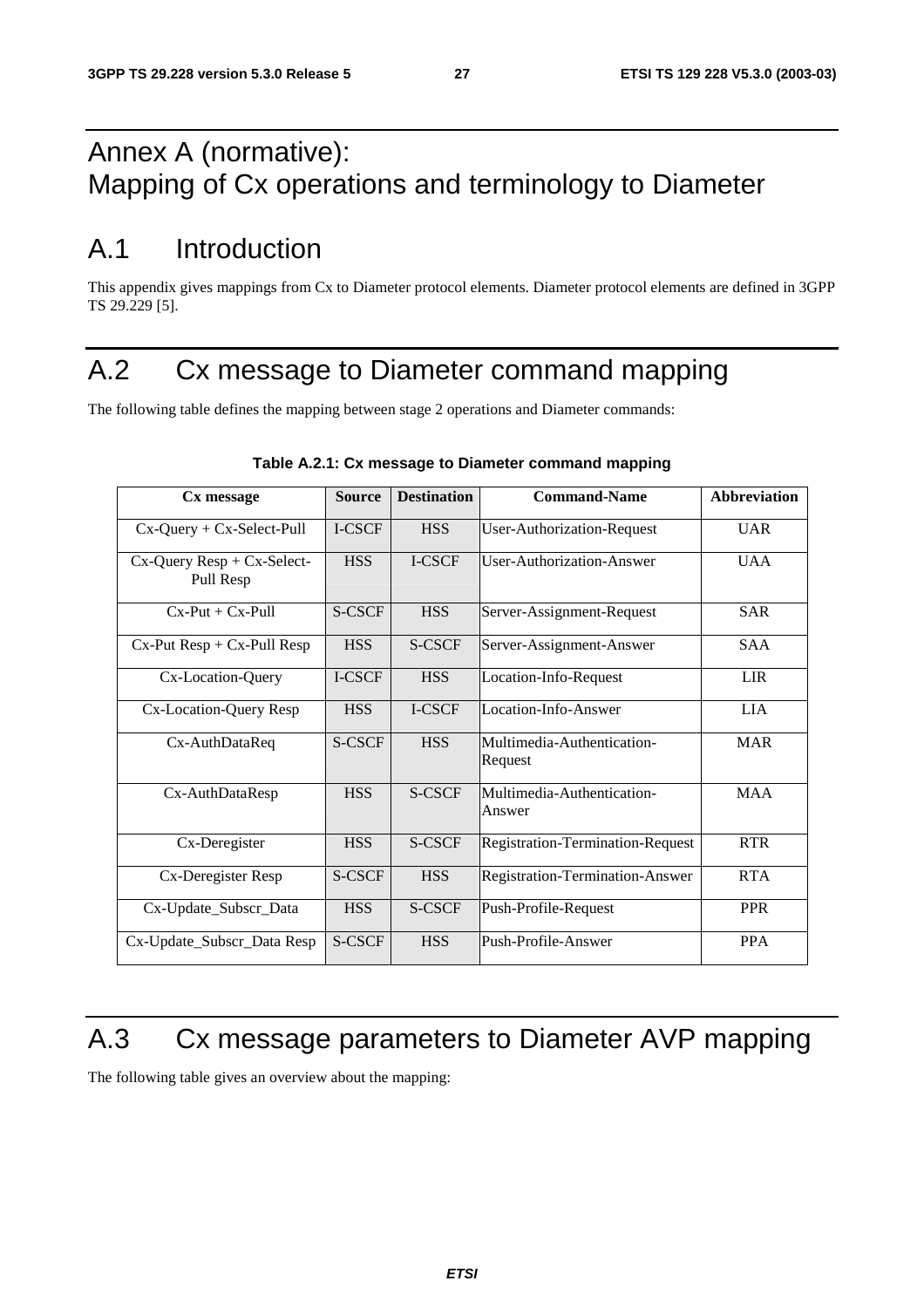| $\overline{\mathbf{C}}$ x parameter          | <b>AVP</b> Name                           |  |  |
|----------------------------------------------|-------------------------------------------|--|--|
| Visited Network Identifier                   | Visited-Network-<br>Identifier            |  |  |
| Public User ID                               | Public-Identity                           |  |  |
| Private User ID                              | User-Name                                 |  |  |
| S-CSCF name                                  | Server-Name                               |  |  |
| S-CSCF capabilities                          | Server-Capabilities                       |  |  |
| Result                                       | Result-Code /<br>Experimental-Result-Code |  |  |
| User profile                                 | User-Data                                 |  |  |
| Server Assignment Type                       | Server-Assignment-Type                    |  |  |
| Authentication data                          | SIP-Auth-Data-Item                        |  |  |
| <b>Item Number</b>                           | SIP-Item-Number                           |  |  |
| <b>Authentication Scheme</b>                 | SIP-Authentication-<br>Scheme             |  |  |
| Authentication<br>Information                | SIP-Authenticate                          |  |  |
| <b>Authorization Information</b>             | SIP-Authorization                         |  |  |
| Confidentiality Key                          | Confidentiality-Key                       |  |  |
| <b>Integrity Key</b>                         | Integrity-Key                             |  |  |
| <b>Number Authentication</b><br><b>Items</b> | SIP-Number-Auth-Items                     |  |  |
| Reason for de-registration                   | Deregistration-Reason                     |  |  |
| <b>Charging Information</b>                  | Charging-Information                      |  |  |
| Routing Information                          | Destination-Host                          |  |  |
| Type of Authorization                        | Authorization-Type                        |  |  |
|                                              |                                           |  |  |

**Table A.3.1: Cx message parameters to Diameter AVP mapping** 

# A.4 Message flows

The following message flows give examples regarding which Diameter messages shall be sent in scenarios described in 3GPP TS 23.228 [1].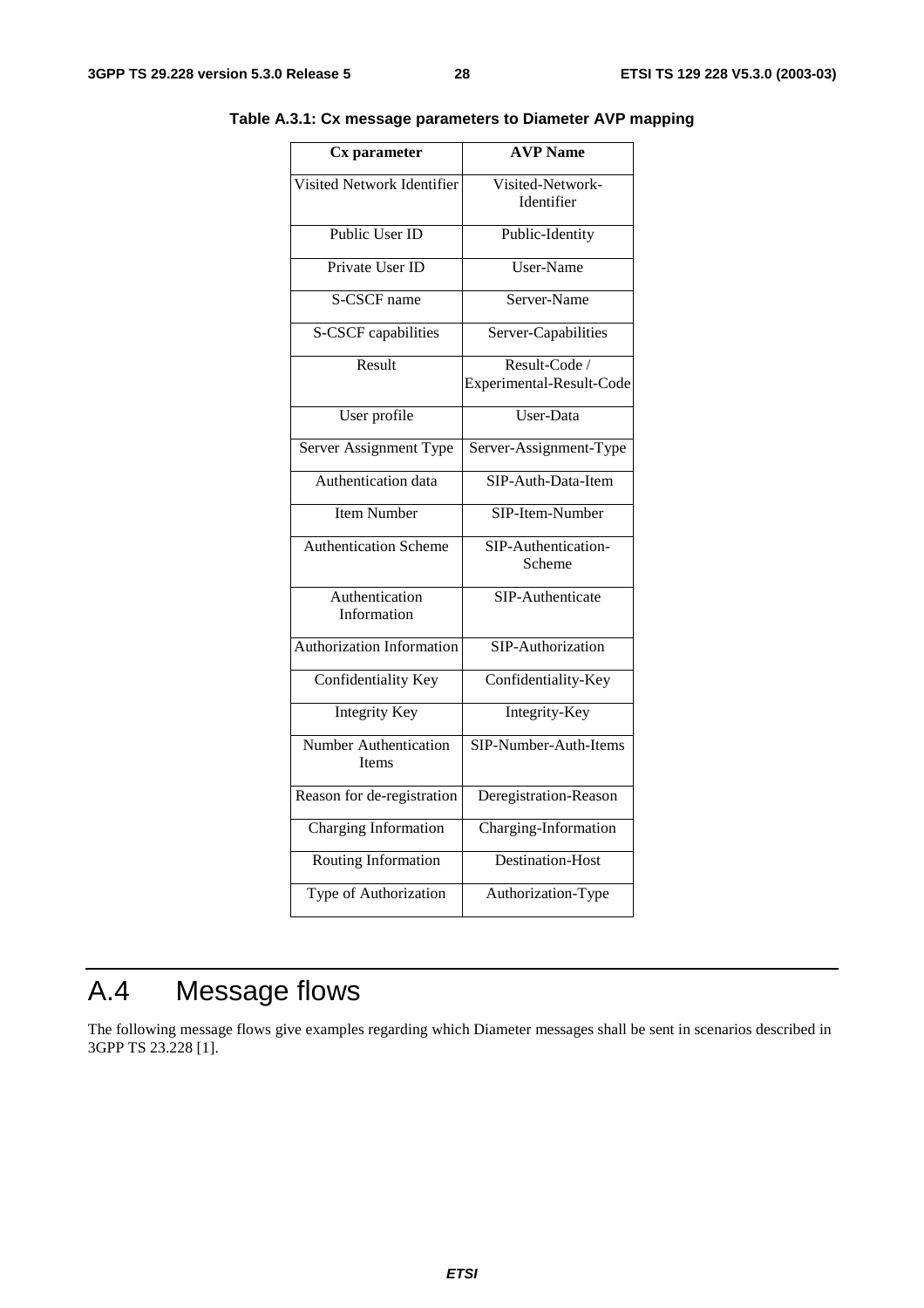

### A.4.1 Registration– user not registered

**Figure A.4.1.1: Registration – user not registered**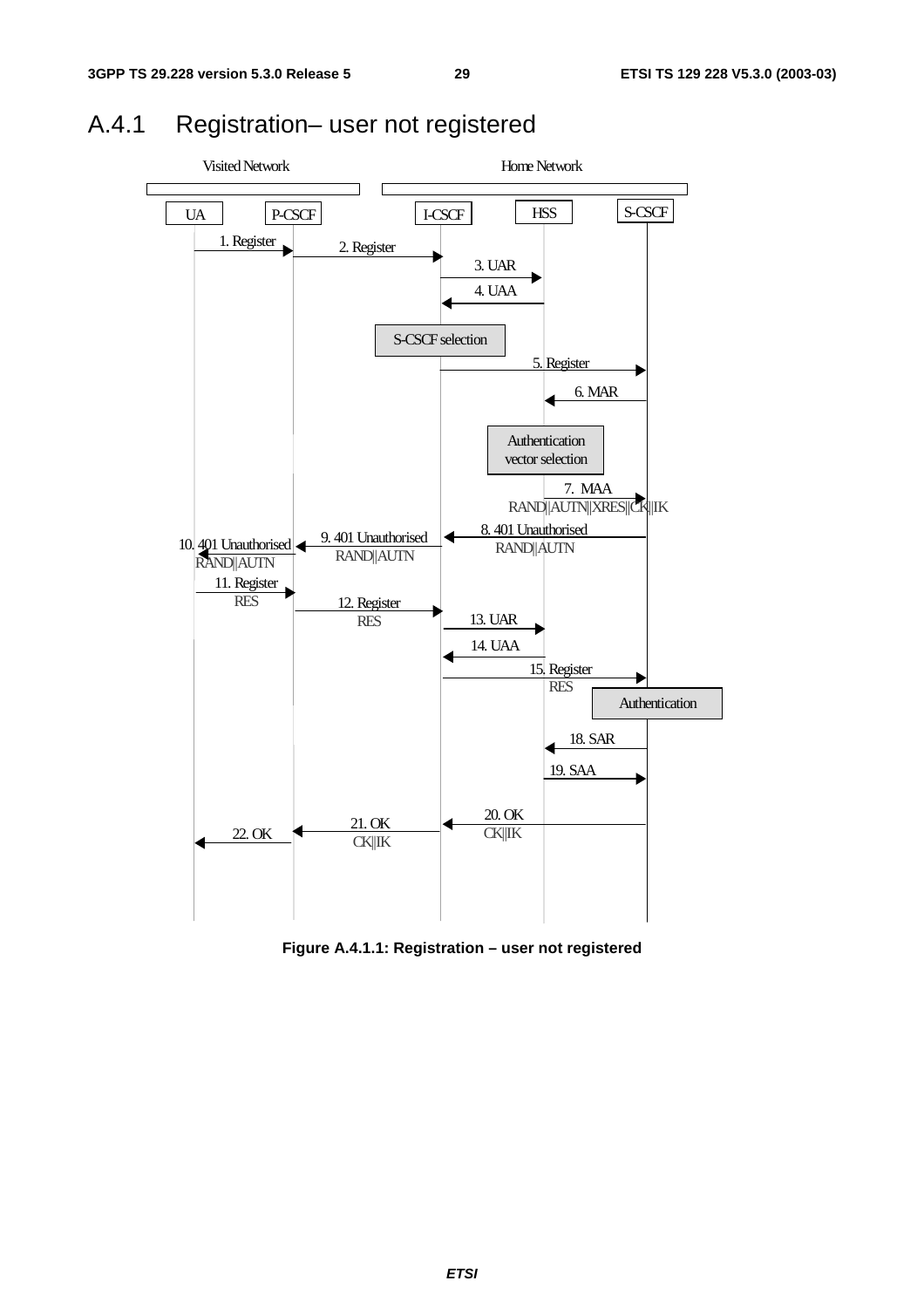## A.4.2 Registration – user currently registered



**Figure A.4.2.1: Re-registration** 

## A.4.3 Mobile initiated de-registration



**Figure A.4.3.1: Mobile initiated de-registration**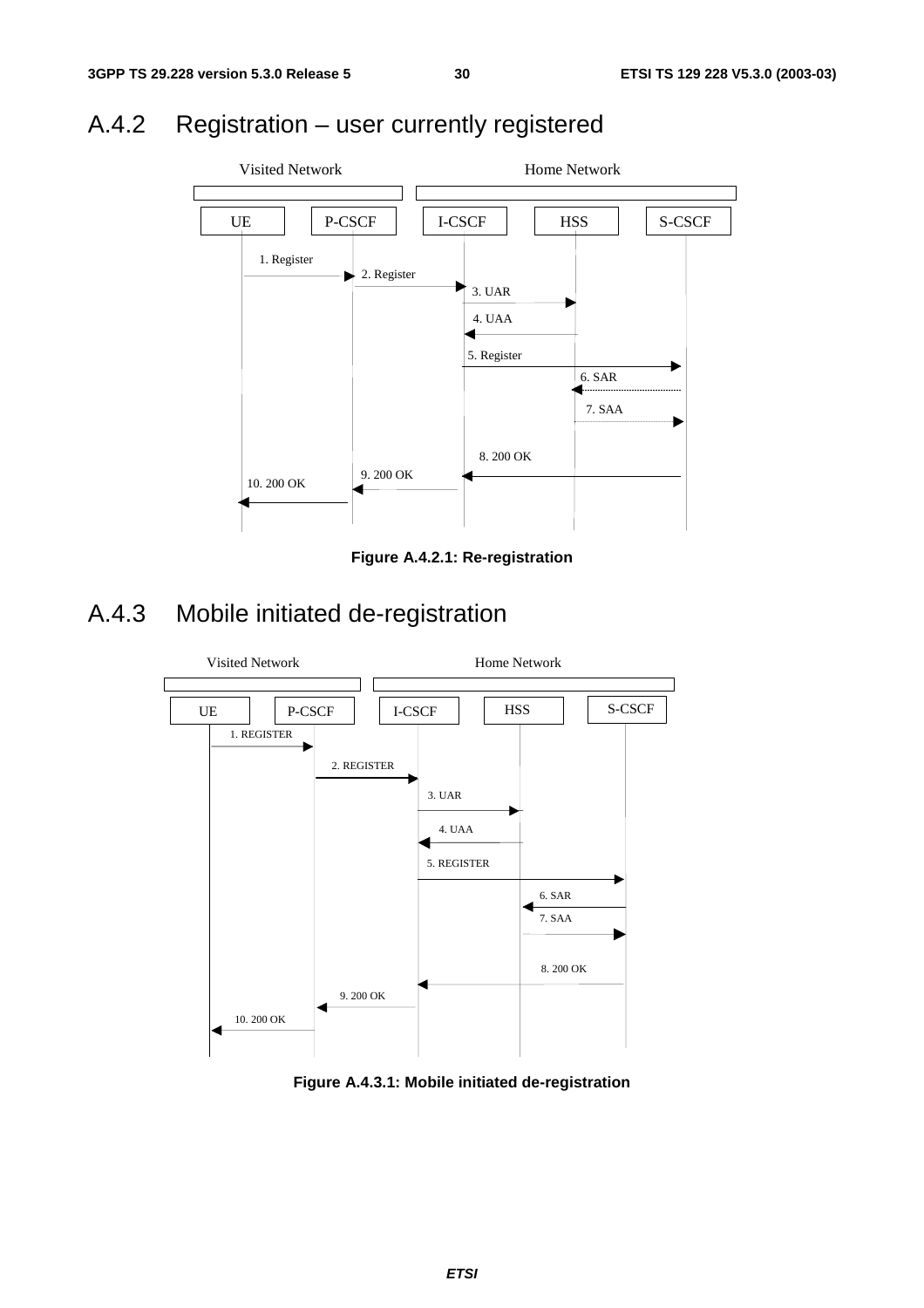## A.4.4 Network initiated de-registration

### A.4.4.1 Registration timeout



**Figure A.4.4.1.1: Network initiated de-registration – registration timeout** 

A.4.4.2 Administrative de-registration



**Figure A.4.4.2.1: Network initiated de-registration – administrative de-registration**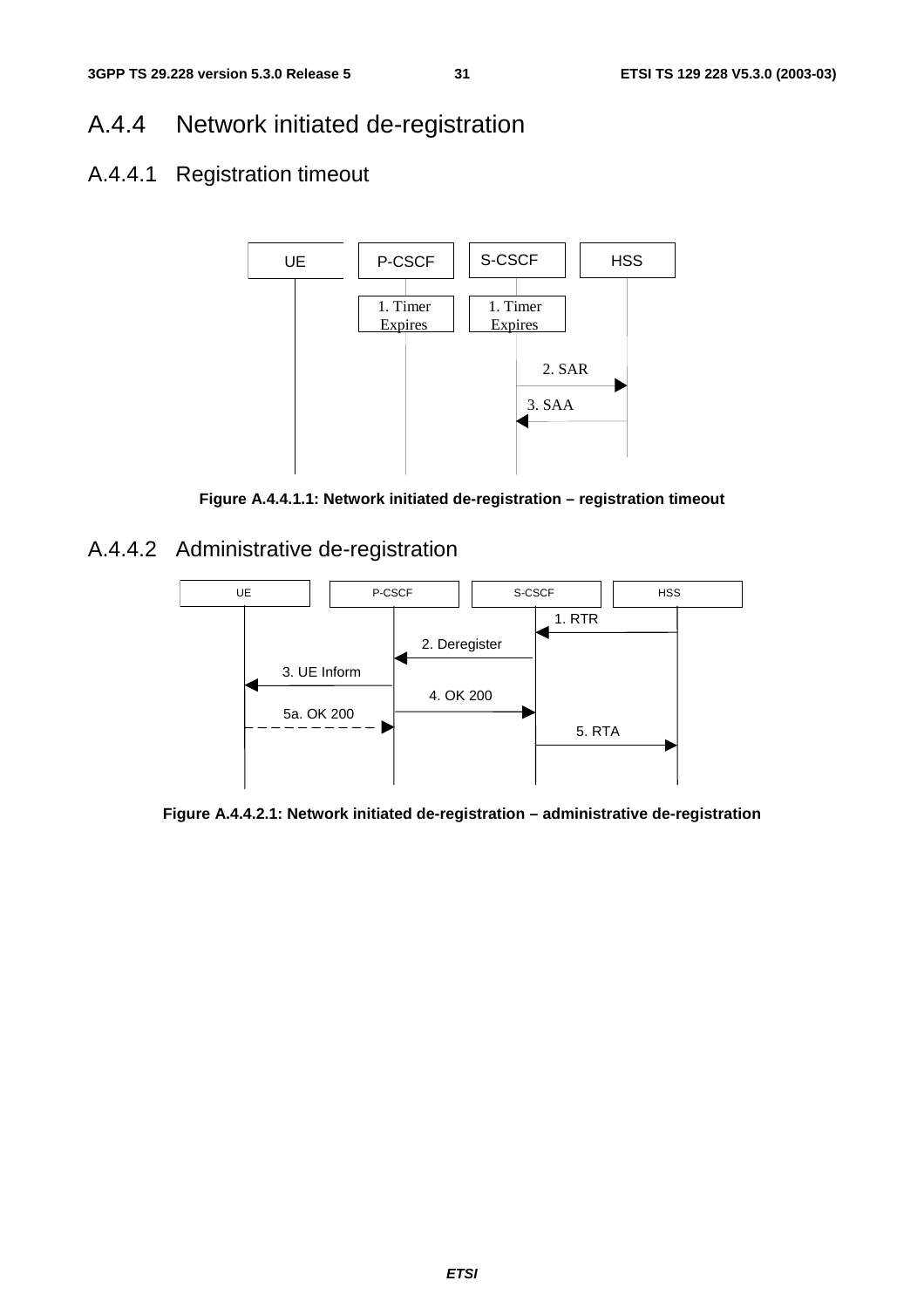

### A.4.4.3 De-registration initiated by service platform



## A.4.5 MT SIP session set-up



**Figure A.4.5.1: MT SIP session set-up**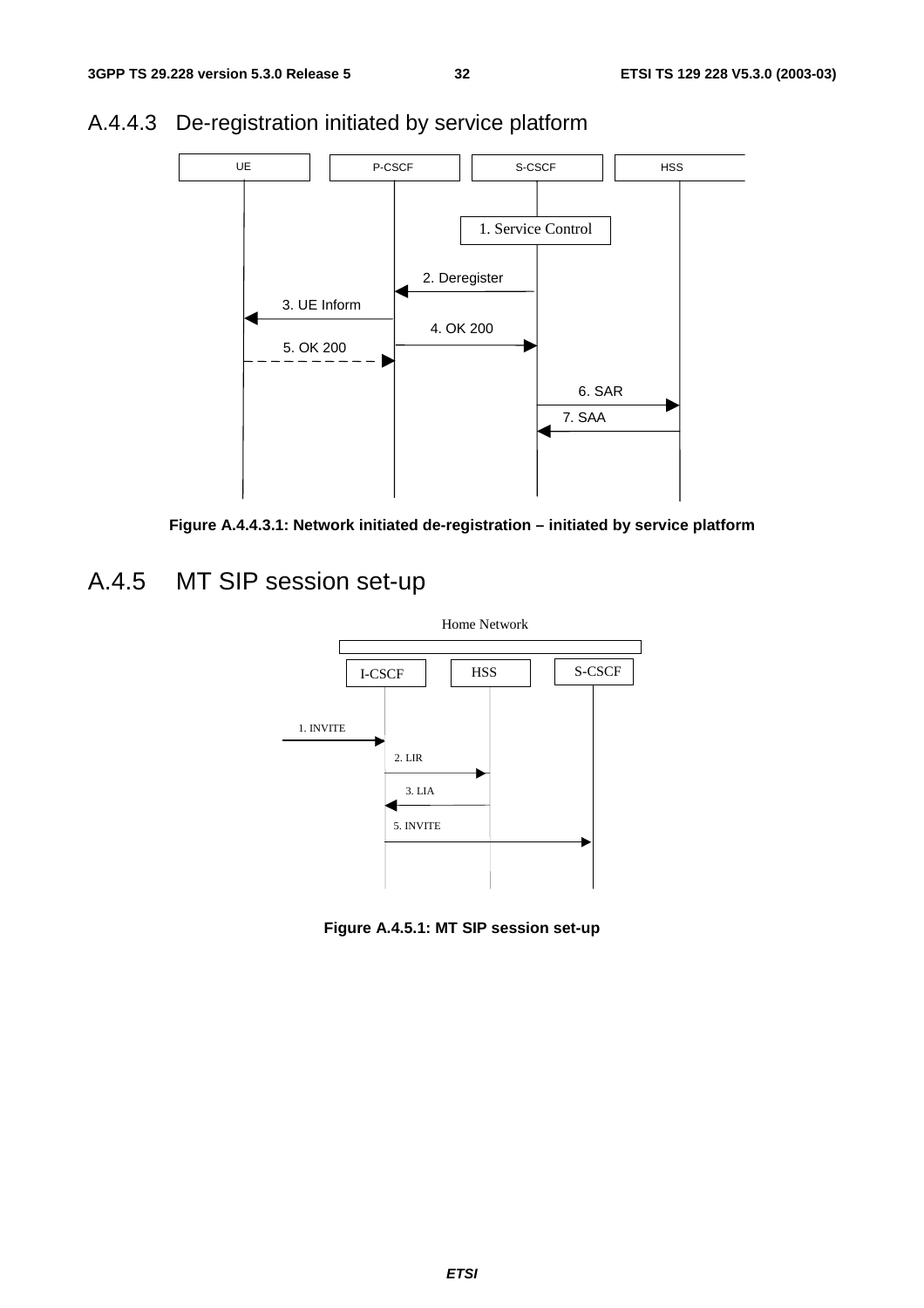## A.4.6 Initiation of a session to a non-registered user



**Figure A.4.6.1: Initiation of a session to a non-registered user** 

A.4.7 User Profile update



**Figure A.4.7.1: User profile update**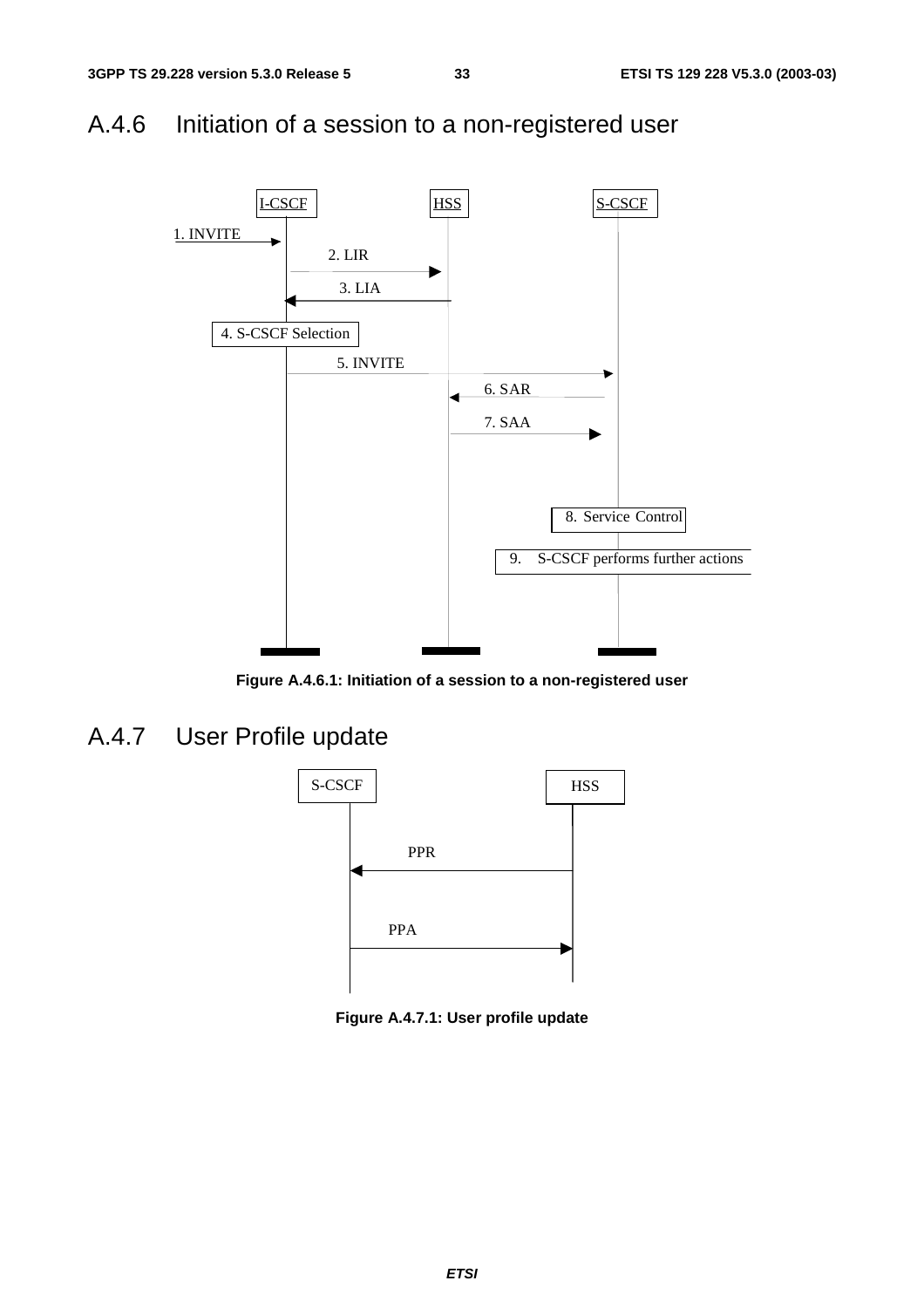## Annex B (informative): User profile UML model

The purpose of this UML model is to define in an abstract level the structure of the user profile downloaded over the Cx interface and describe the purpose of the different information classes included in the user profile.

## B.1 General description

The following picture gives an outline of the UML model of the user profile, which is downloaded from HSS to S-CSCF:



**Figure B.1.1: User Profile** 

IMS Subscription class contains as a parameter the private user identity of the user in NAI format.

Each instance of the IMS Subscription class contains one or several instances of the class Service Profile. Service Profile class contains the meaningful data in the user profile: Public Identification, Core Network Service Authorization and Initial Filter Criteria.

## B.2 Service profile

:

The following picture gives an outline of the UML model of the Service Profile class:



**Figure B.2.1: Service Profile**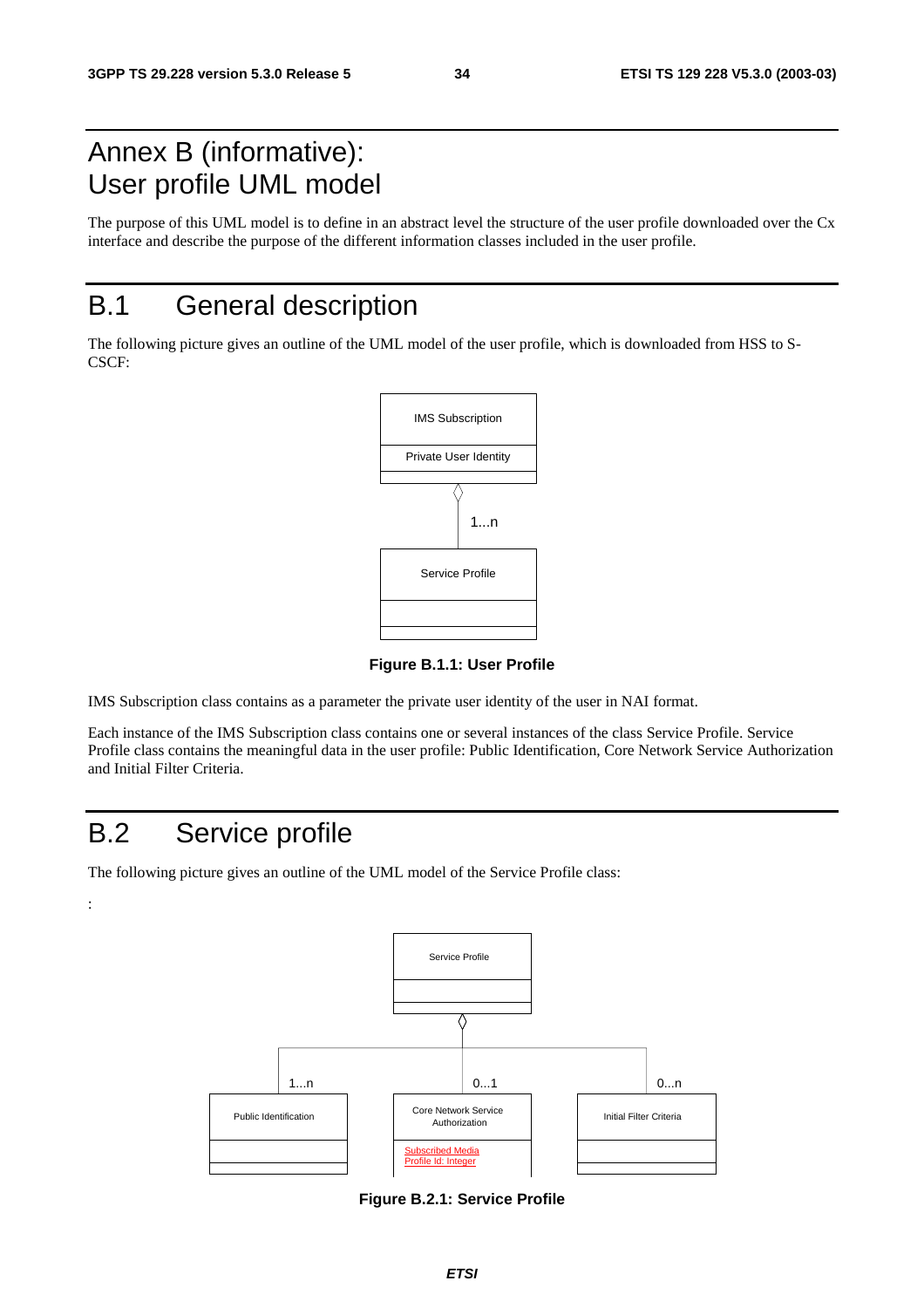Each instance of the Service Profile class consists of one or several instances of the class Public Identification. Public Identification class contains the public identities of the user associated with that service profile. The information in the Core Network Service Authorization and Initial Filter Criteria classes apply to all public identity instances, which are included in one Service profile class.

Each instance of the Service Profile class contains zero or one instance of the class Core Network Service Authorization. If no instance of the class Core Network Service Authorization is present, no filtering related to subscribed media applies in S-CSCF.

Each instance of the class Service Profile contains zero or several instances of the class Initial Filter Criteria.

### B.2.1 Public Identification

The following picture gives an outline of the UML model of Public Identification class:



**Figure B.2.1.1: Public Identification** 

Public Identification class can contain either SIP URL Identity, i.e. SIP URL, or Tel URL Identity class, i.e. tel URL.

The attribute BarringIndication is of type Boolean. If it is set to TRUE, the S-CSCF shall prevent that public identity from being used in any IMS communication except registrations and re-registrations, as specified in 3GPP TS 24.229 [8]..

### B.2.2 Initial Filter Criteria

The following picture gives an outline of the UML model of Initial Filter Criteria class: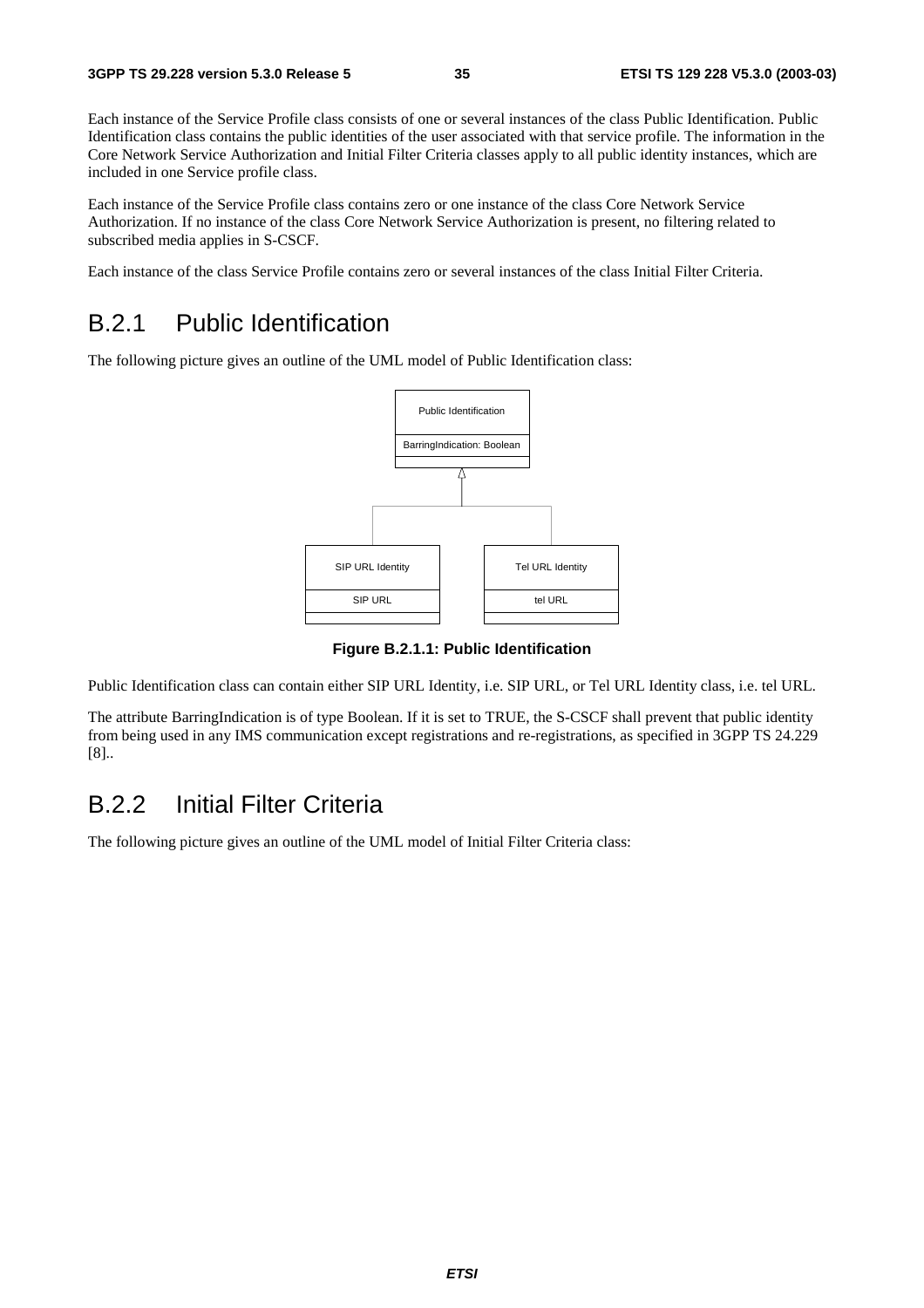

#### **Figure B.2.2.1.1: Initial Filter Criteria**

Each instance of the Initial Filter Criteria class is composed of zero or one instance of a Trigger Point class and one instance of an Application Server class. Priority indicates the priority of the Filter Criteria. The higher the Priority Number the lower the priority of the Filter Criteria is; i.e., a Filter Criteria with a higher value of Priority Number shall be assessed after the Filter Criteria with a smaller Priority Number have been assessed. The same priority shall not be assigned to more than one initial Filter Criterion. ConditionTypeCNF is a boolean that is TRUE when the Trigger Point associated with the FilterCriteria is a boolean expresion in Conjuctive Normal Form (CNF) and FALSE if the Trigger Point is expressed in Disjunctive Normal Form (DNF) (see Annex C).

Trigger Point class describes the trigger points that should be checked in order to find out if the indicated Application Server should be contacted or not. Each TriggerPoint is a boolean expression in Conjuctive or Disjunctive Normal form (CNF of DNF). The absence of Trigger Point instance will indicate an unconditional triggering to Application Server.

The attribute ConditionTypeCNF attribute defines how the set of SPTs are expressed, i.e. either an Ored set of ANDed sets of SPT statements or an ANDed set of Ored sets of statements. Individual SPTstatements can also be negated. These combinations are termed, respectively, Disjunctive Normal Form (DNF) and Conjunctive Normal Form (CNF) for the SPT (see Annex C). Both DNF and CNF forms can be used.

Each Trigger Point is composed by 1 to n instances of the class Service Point Trigger.

Application Server class defines the application server, which is contacted, if the trigger points are met. Server Name is the SIP URL of the application server to contact. Default Handling determines whether the dialog should be released if the Application Server could not be reached or not; it is of type enumerated and can take the values: SESSION\_CONTINUED or SESSION\_TERMINATED.

The Application Server class contains zero or one instance of the Service Information class. Service Information class allows to download to S-CSCF information that is to be transferred transparently to an Application Server when the trigger points of a filter criterion are satisfied. ServiceInformation is a string conveying that information. See 3GPP TS 23.218 [7] for a description of the use of this information element.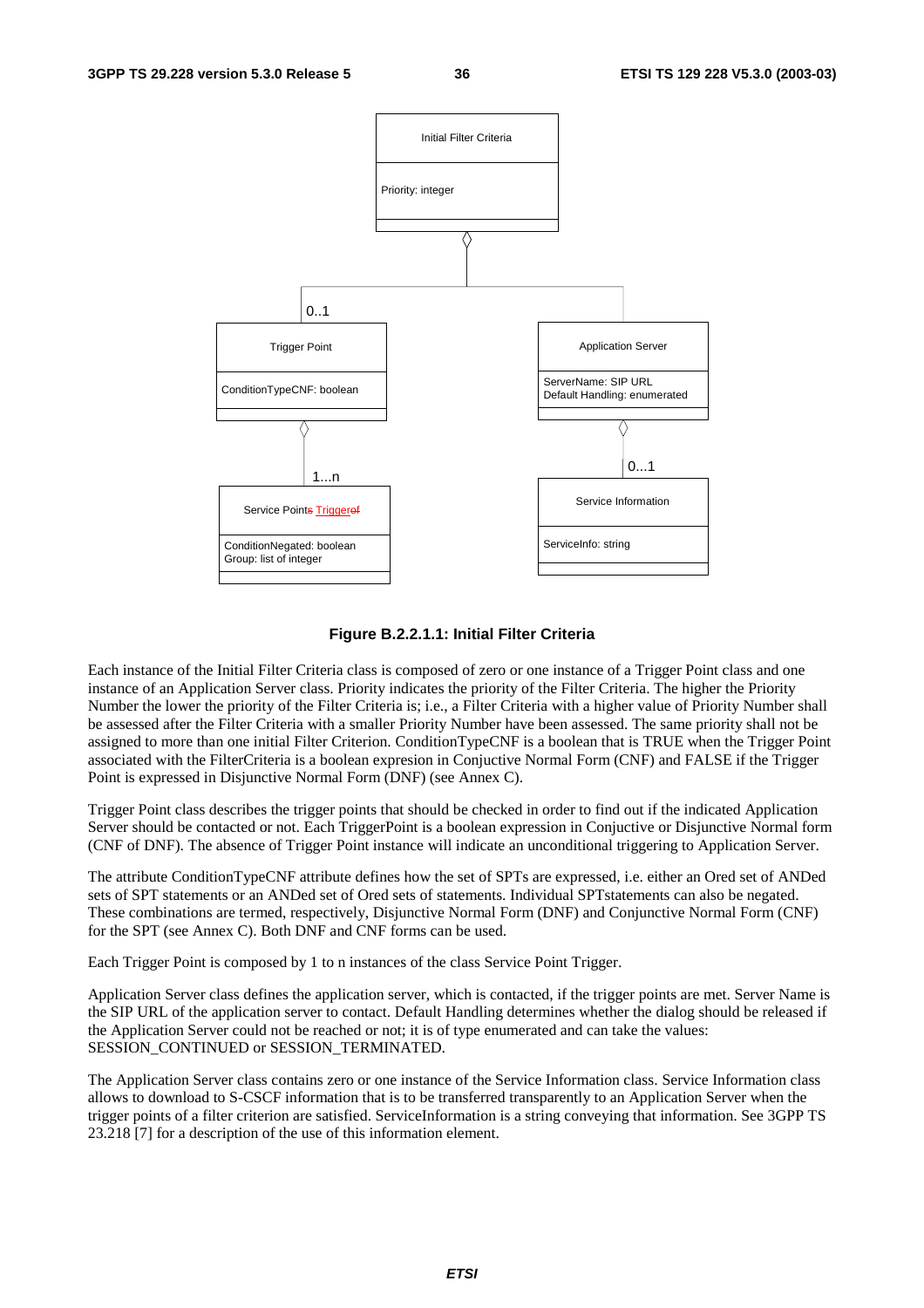### B.2.3 Service Point Trigger

The following picture gives an outline of the UML model of Service Point Trigger class:



**Figure B.2.3.1: Service Point Trigger** 

The attribute Group of the class Service Point Trigger allows the grouping of SPTs that will configure the subexpressions inside a CNF or DNF expression. For instance, in the following CNF expression (A+B).(C+D), A+B and C+D would correspond to different groups.

In CNF, the attribute Group identifies the Ored sets of SPTinstances. If the SPTbelongs to different Ored sets, SPTcan have more than one Group values assigned. At least one Group must be assigned for each SPT.

In DNF, the attribute Group identifies the ANDed sets of SPTinstances. If the SPTbelongs to different ANDed sets, SPTcan have more than one Group values assigned. At least one Group must be assigned for each SPI.

The attribute ConditionNegated of the class Service Point Trigger defines whether the individual SPTinstance is negated (i.e. NOT logical expression).

Request-URI class defines SPTfor the Request-URI. Request-URI contains attribute RequestURI.

SIP Method class defines SPTfor the SIP method. SIP Method contains attribute SIPMethod which can evaluate to any existent SIP method.

SIP Header class defines SPTfor the presence or absence of any SIP header or for the content of any SIP header. SIP Header contains attribute SIP Header which identifies the SIP Header, which is the SPT, and the Content attribute defines the value of the SIP Header if required. The value of the Content attribute is a string that shall be interpreted as a regular expression. Perl-like regular expressions shall be taken as a model for legal regular expressions for this function. A regular expression would be as simple as a literal (e.g. "john") or a more elaborated one, allowing to match a string "containing" a substring, beginning with a substring, etc. Examples of regular expressions valid for the "Match" attribute could be:

- (1 "Joe": meaning that a given header matches exactly with the string "Joe".
- $(1 \t\t m\text{N}(Jo).*)$ ": meaning that a given header contains a value that begins with "Jo".
- (1 ".\*Jo.\*": meaning that a given header contains the sub string "Jo" at any position.

The absence of the Content attribute and ConditionNegated = TRUE indicates that the SPTis the absence of a determined SIP header.

Session Case class represents an enumerated type, with possible values "Originating", "Terminating", "Terminating\_Unregistered" indicating if the filter should be used by the S-CSCF handling the Originating, Terminating or Terminating for an unregistered end user services.

Session Description Information class defines SPTfor the content of any SDP field within the body of a SIP Method. The Line attribute identifies the line inside the session description. Content is a string defining the content of the line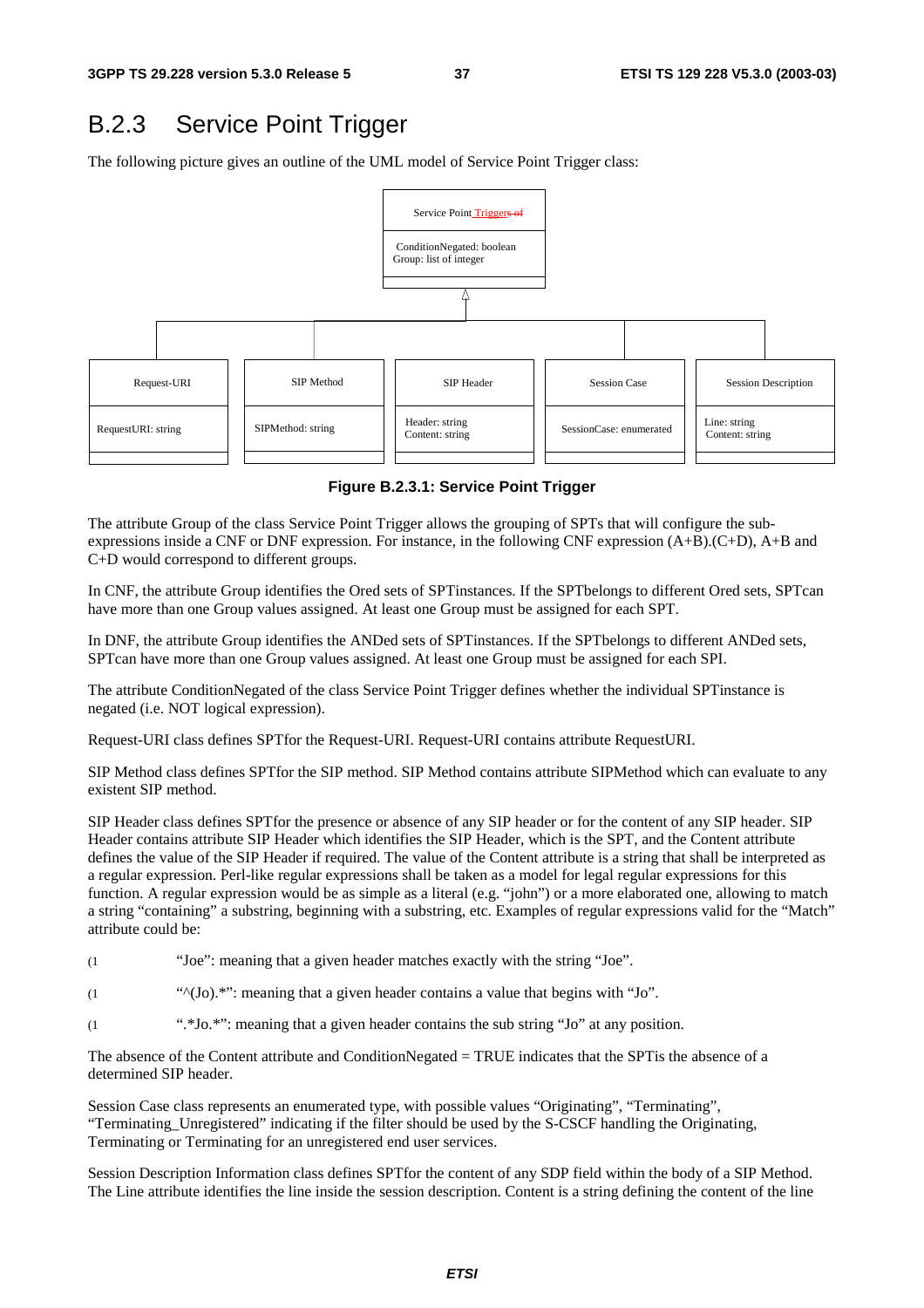identified by Line. Perl-like regular expressions shall be taken as a model for regular expressions for this function (as described above).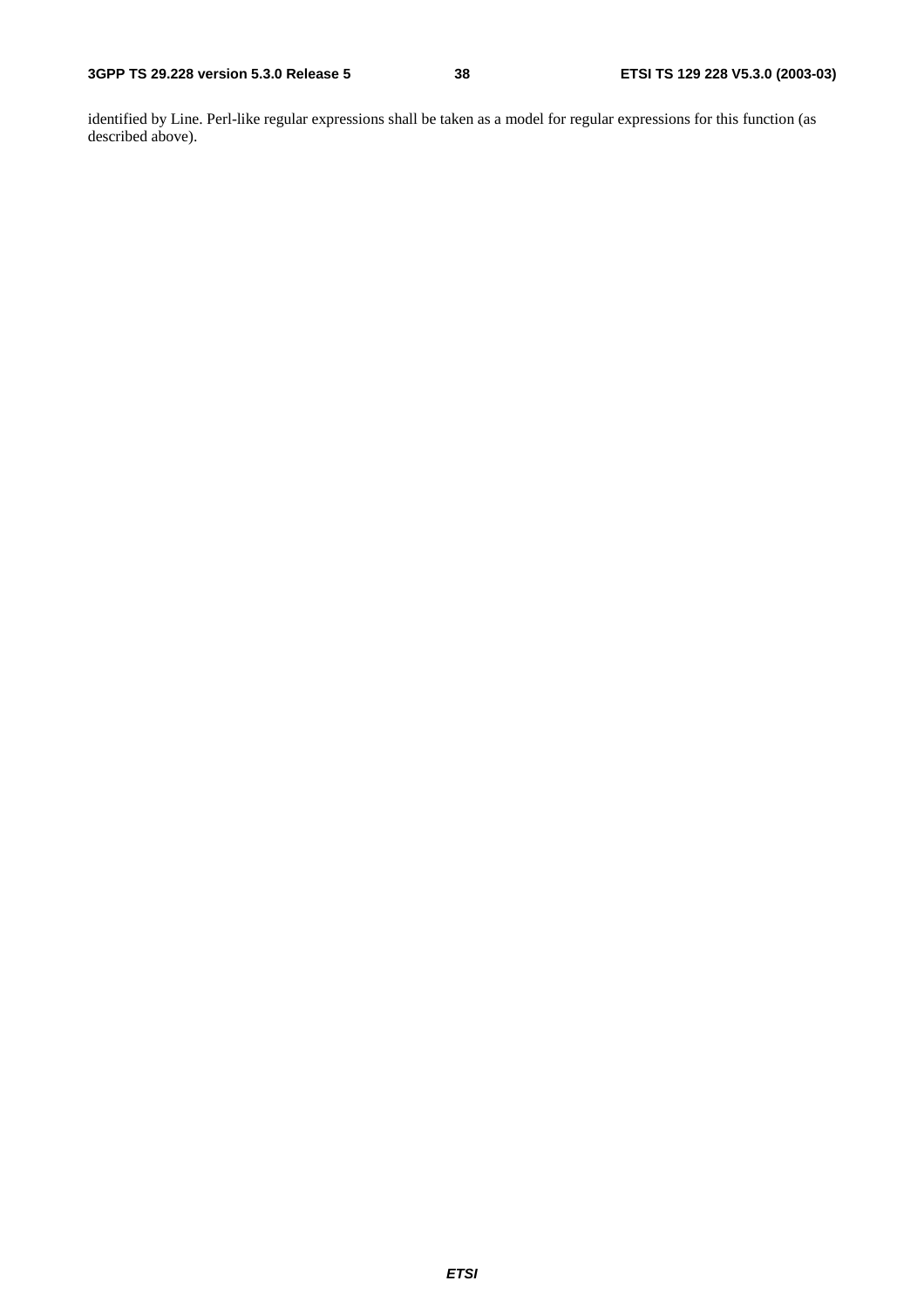## Annex C (informative): Conjunctive and Disjunctive Normal Form

A Trigger Point expression is constructed out of atomic expressions (i.e. Service Point Trigger) linked by Boolean operators AND, OR and NOT. Any logical expression constructed in that way can be transformed to forms called Conjunctive Normal Form (CNF) and Disjunctive Normal Form (DNF).

A Boolean expression is said to be in Conjunctive Normal Form if it is expressed as a conjunction of disjunctions of literals (positive or negative atoms), i.e. as an AND of clauses, each of which is the OR of one of more atomic expressions.

Taking as an example the following trigger:

Method = "INVITE" OR Method = "MESSAGE" OR (Method="SUBSCRIBE" AND NOT Header = "from" Match = "joe")

The trigger can be split into the following atomic expressions:

- Method="INVITE"
- Method="MESSAGE"
- Method="SUBSCRIBE"
- NOT header="from" Match="joe"

Grouping the atomic expressions, the CNF expression equivalent to the previous example looks like:

(Method="INVITE" OR Method = "MESSAGE" OR Method="SUBSCRIBE") AND (Method="INVITE" OR Method  $=$  "MESSAGE" OR (NOT Header  $=$  "from" Match  $=$  "joe"))

This result in two "OR" groups linked by "AND" (CNF):

- (Method="INVITE" OR Method = "MESSAGE" OR Method="SUBSCRIBE")
- (Method="INVITE" OR Method = "MESSAGE" OR (NOT Header = "from" Content = "joe"))

The XML representation of the trigger is:

```
\langle 2xml version="1.0" encoding="UTF-8"?>
<testDatatype xmlns:xsi="http://www.w3.org/2001/XMLSchema-instance" xsi:noNamespaceSchemaLocation="D:\ 
\CxDataType.xsd"> 
         <IMSSubscription> 
         <PrivateID>IMPI1@homedomain.com</PrivateID> 
         <ServiceProfile> 
                 <PublicIdentity> 
                          <BarringIndication>1</BarringIndication> 
                          <Identity> sip:IMPU1@homedomain.com </Identity> 
                  </PublicIdentity> 
                  <PublicIdentity> 
                          <Identity> sip:IMPU2@homedomain.com </Identity> 
                  </PublicIdentity> 
                  <InitialFilterCriteria> 
                          <Priority>0</Priority> 
                          <TriggerPoint> 
                                   <ConditionTypeCNF>1</ConditionTypeCNF> 
                                  <SPT> <ConditionNegated>0</ConditionNegated> 
                                           <Group>0</Group> 
                                           <Method>INVITE</Method> 
                                  \langleSPT><SPT> <ConditionNegated>0</ConditionNegated> 
                                           <Group>0</Group> 
                                           <Method>MESSAGE</Method>
```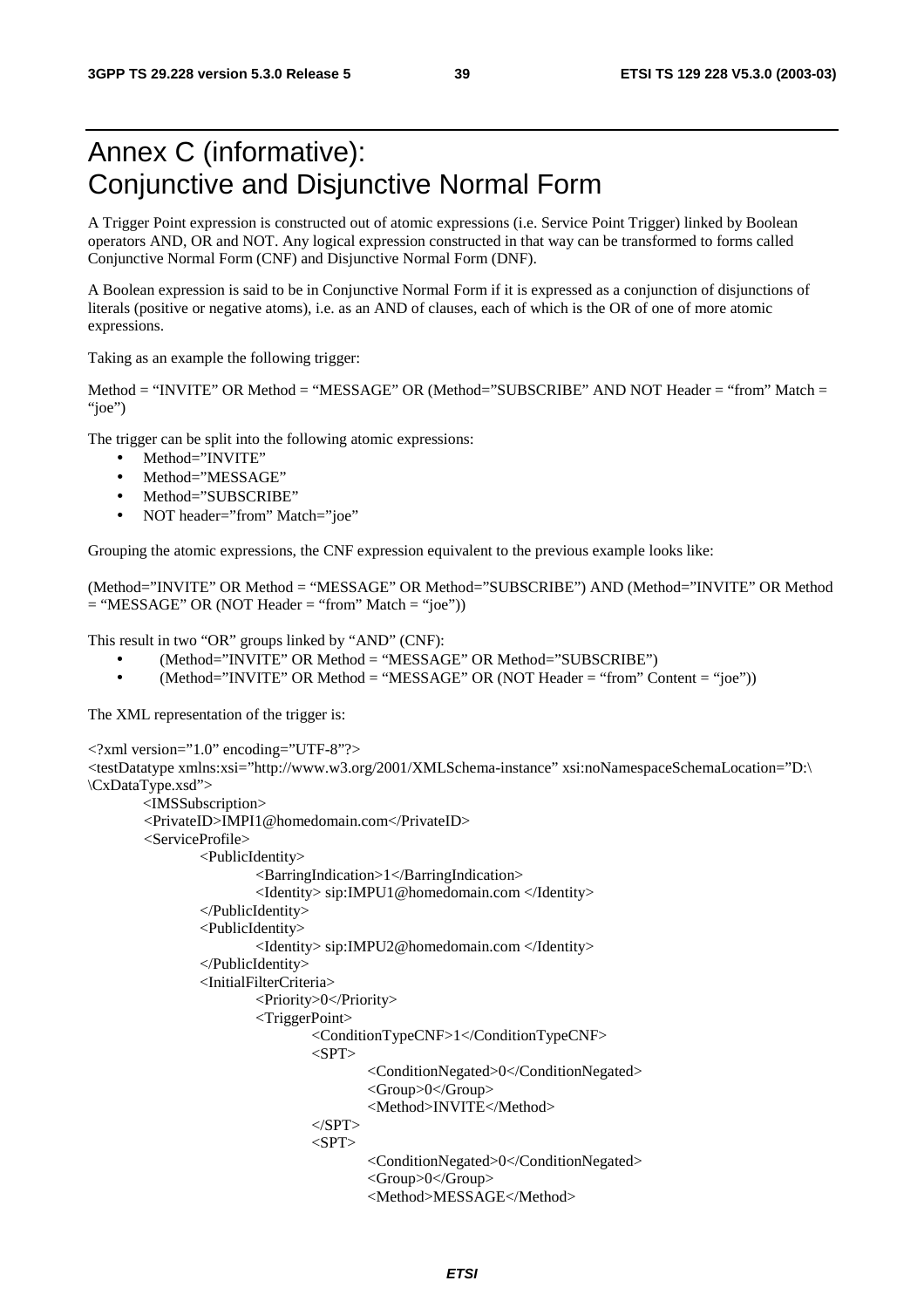```
\langleSPT><SPT> <ConditionNegated>0</ConditionNegated> 
                                  <Group>0</Group> 
                                  <Method>SUBSCRIBE</Method> 
                         </SPT>
                         <SPT> <ConditionNegated>0</ConditionNegated> 
                                  <Group>1</Group> 
                                  <Method>INVITE</Method> 
                         </SPT>
                         <SPT> <ConditionNegated>0</ConditionNegated> 
                                  <Group>1</Group> 
                                  <Method>MESSAGE</Method> 
                         </SPT>
                         <SPT> <ConditionNegated>1</ConditionNegated> 
                                  <Group>1</Group> 
                                  <SIPHeader> 
                                          <Header>From</Header> 
                                          <Content>"joe"</Content> 
                                  </SIPHeader> 
                         </SPT>
                 </TriggerPoint> 
                 <ApplicationServer> 
                          <ServerName>sip:AS1@homedomain.com</ServerName> 
                          <DefaultHandling>0</DefaultHandling> 
                 </ApplicationServer> 
         </InitialFilterCriteria> 
 </ServiceProfile> 
 </IMSSubscription>
```
</testDatatype>

A Boolean expression is said to be in Disjunctive Normal Form if it is expressed as a disjunction of conjuctions of literals (positive or negative atoms), i.e. as an OR of clauses, each of which is the AND of one of more atomic expressions.

The previous example is already in DNF, composed by the following groups:

- Method="INVITE"
- Method="MESSAGE"
- Method="SUBSCRIBE" AND (NOT header="from" Match="joe")

The XML representation of the trigger is:

```
<?xml version="1.0" encoding="UTF-8"?> 
<testDatatype xmlns:xsi="http://www.w3.org/2001/XMLSchema-instance" xsi:noNamespaceSchemaLocation="D:\ 
CxDataType.xsd"> 
         <IMSSubscription> 
         <PrivateID>IMPI1@homedomain.com</PrivateID> 
         <ServiceProfile> 
                  <PublicIdentity> 
                          <BarringIndication>1</BarringIndication> 
                           <Identity> sip:IMPU1@homedomain.com </Identity> 
                  </PublicIdentity> 
                  <PublicIdentity> 
                          <Identity> sip:IMPU2@homedomain.com </Identity> 
                  </PublicIdentity> 
                  <InitialFilterCriteria> 
                          <Priority>0</Priority> 
                          <TriggerPoint>
```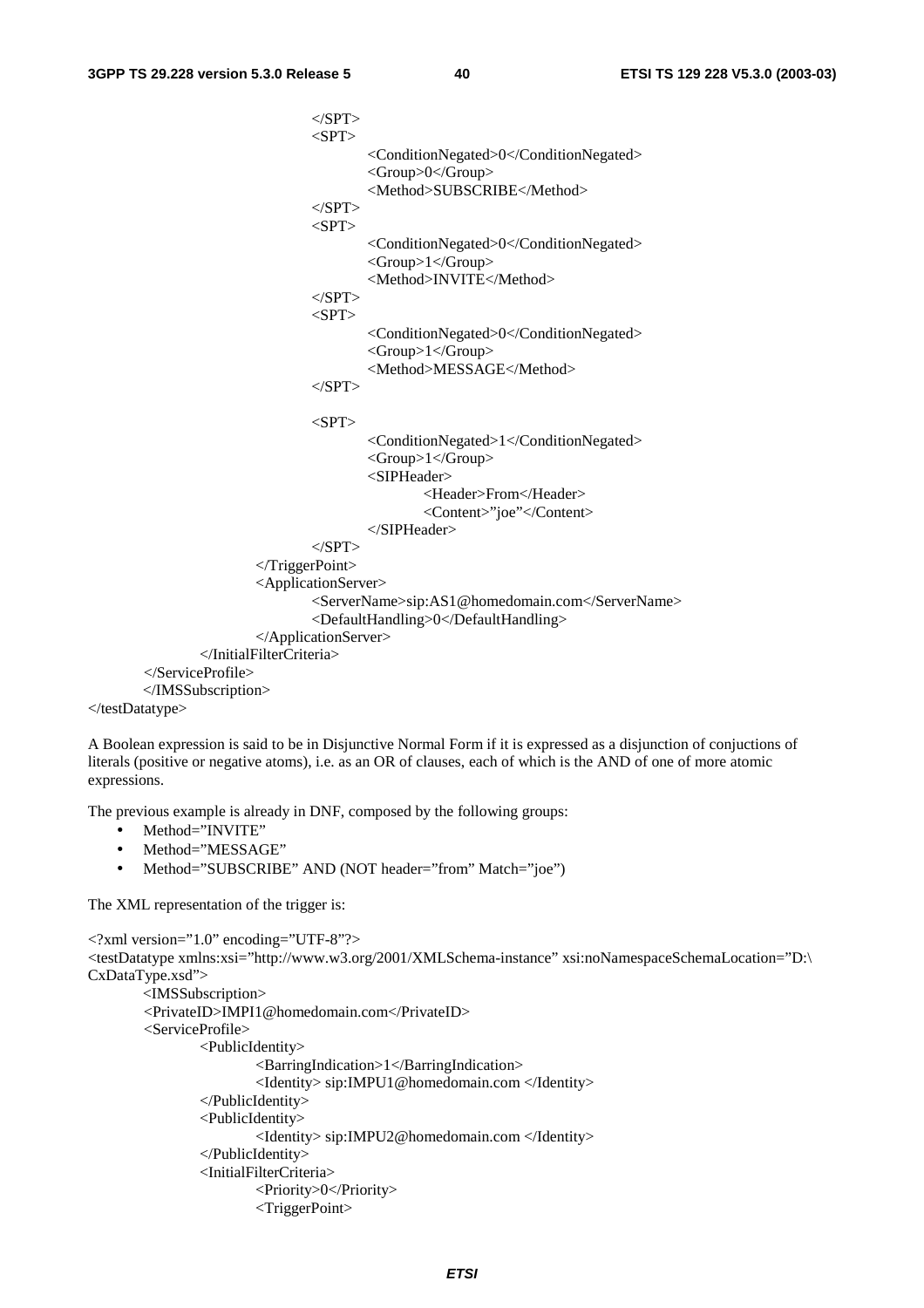|                                         | <conditiontypecnf>0</conditiontypecnf>          |
|-----------------------------------------|-------------------------------------------------|
| $<$ SPT $>$                             |                                                 |
|                                         | <conditionnegated>0</conditionnegated>          |
|                                         | <group>0</group>                                |
|                                         | <method>INVITE</method>                         |
| $<$ /SPT>                               |                                                 |
| $<$ SPT $>$                             |                                                 |
|                                         | <conditionnegated>0</conditionnegated>          |
|                                         | $\langle Group>1\langle Group\rangle$           |
|                                         | <method>MESSAGE</method>                        |
| $<$ /SPT>                               |                                                 |
| $<$ SPT $>$                             |                                                 |
|                                         | <conditionnegated>0</conditionnegated>          |
|                                         | <group>2</group>                                |
|                                         | <method>SUBSCRIBE</method>                      |
| $<$ /SPT>                               |                                                 |
| $<$ SPT $>$                             |                                                 |
|                                         | <conditionnegated>1</conditionnegated>          |
|                                         | <group>2</group>                                |
|                                         | <sipheader></sipheader>                         |
|                                         | <header>From</header>                           |
|                                         | <content>"joe"</content>                        |
|                                         | $\langle$ SIPHeader>                            |
| $<$ SPT>                                |                                                 |
| $\langle$ TriggerPoint>                 |                                                 |
| <applicationserver></applicationserver> |                                                 |
|                                         | <servername>sip:AS1@homedomain.com</servername> |
|                                         | <defaulthandling index="0">0</defaulthandling>  |
|                                         |                                                 |
| $\triangle$ InitialFilterCriteria>      |                                                 |
|                                         |                                                 |
|                                         |                                                 |
|                                         |                                                 |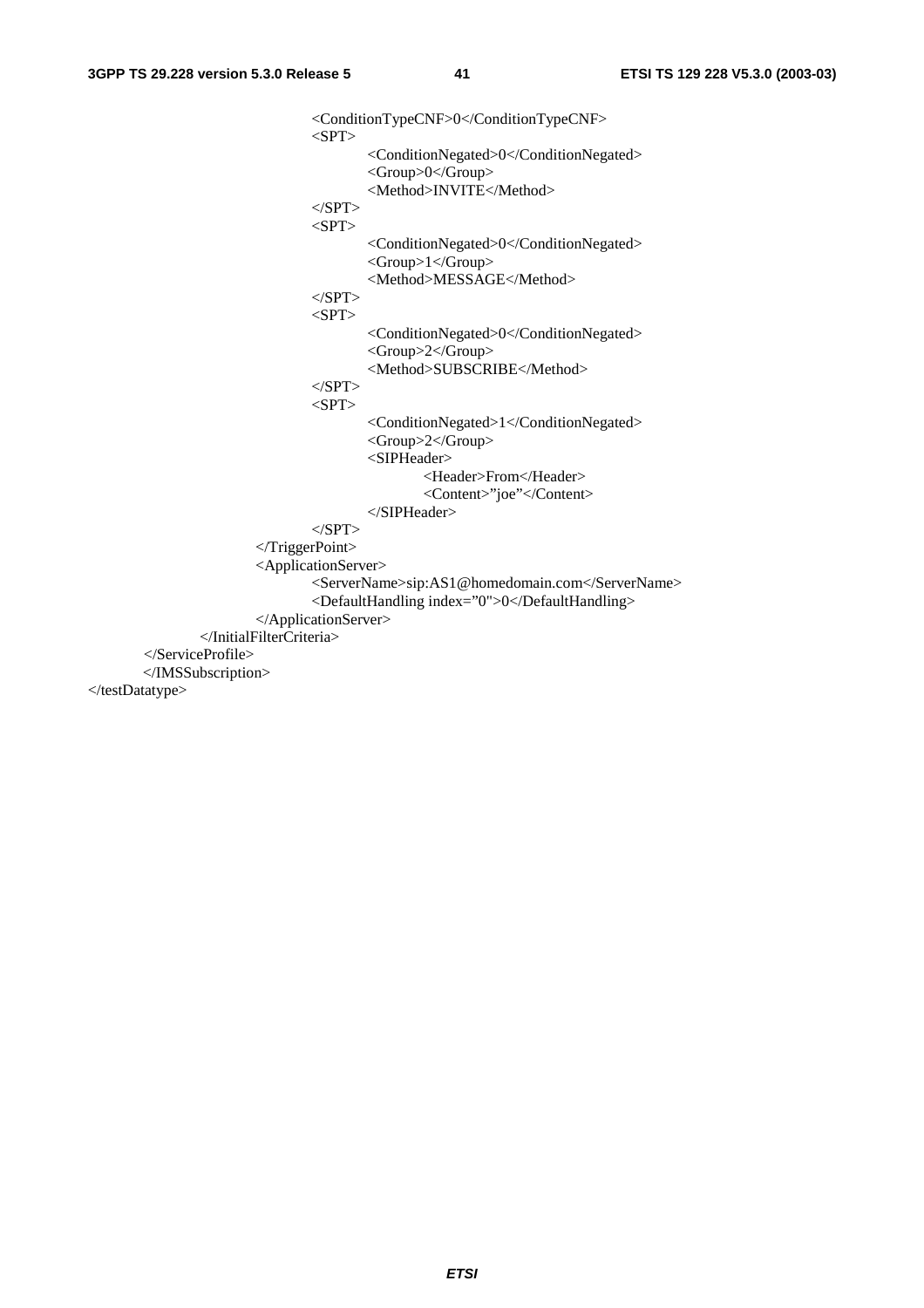## Annex D (informative): High-level format for the User Profile

The way the information shall be transferred through the Cx interface can be seen from a high-level point of view in the following picture:

| Private  |         |                                            |                    |
|----------|---------|--------------------------------------------|--------------------|
| identif. | Service | Public id. data   Core Network Serv. Auth. | App.&Serv. Filters |
|          |         |                                            |                    |

**Figure C.1: Example of in-line format of user profile** 

If more than one service profile is created, for example to assign a different set of filters to public identifiers 1 and 2 and public identity 3, the information shall be packaged in the following way:

| Private  |                |              |                                       |           |                           |             |
|----------|----------------|--------------|---------------------------------------|-----------|---------------------------|-------------|
| identif. | Service        | Public id. 1 | Public id. 2 CN Serv. Aut A&S Filters | Service   | Public id. 3 CN Serv. Aut | A&S Filters |
|          | <b>Profile</b> |              |                                       | Profile 2 |                           |             |
| data     |                |              |                                       |           |                           |             |

**Figure C.2: Example of in-line format of user profile**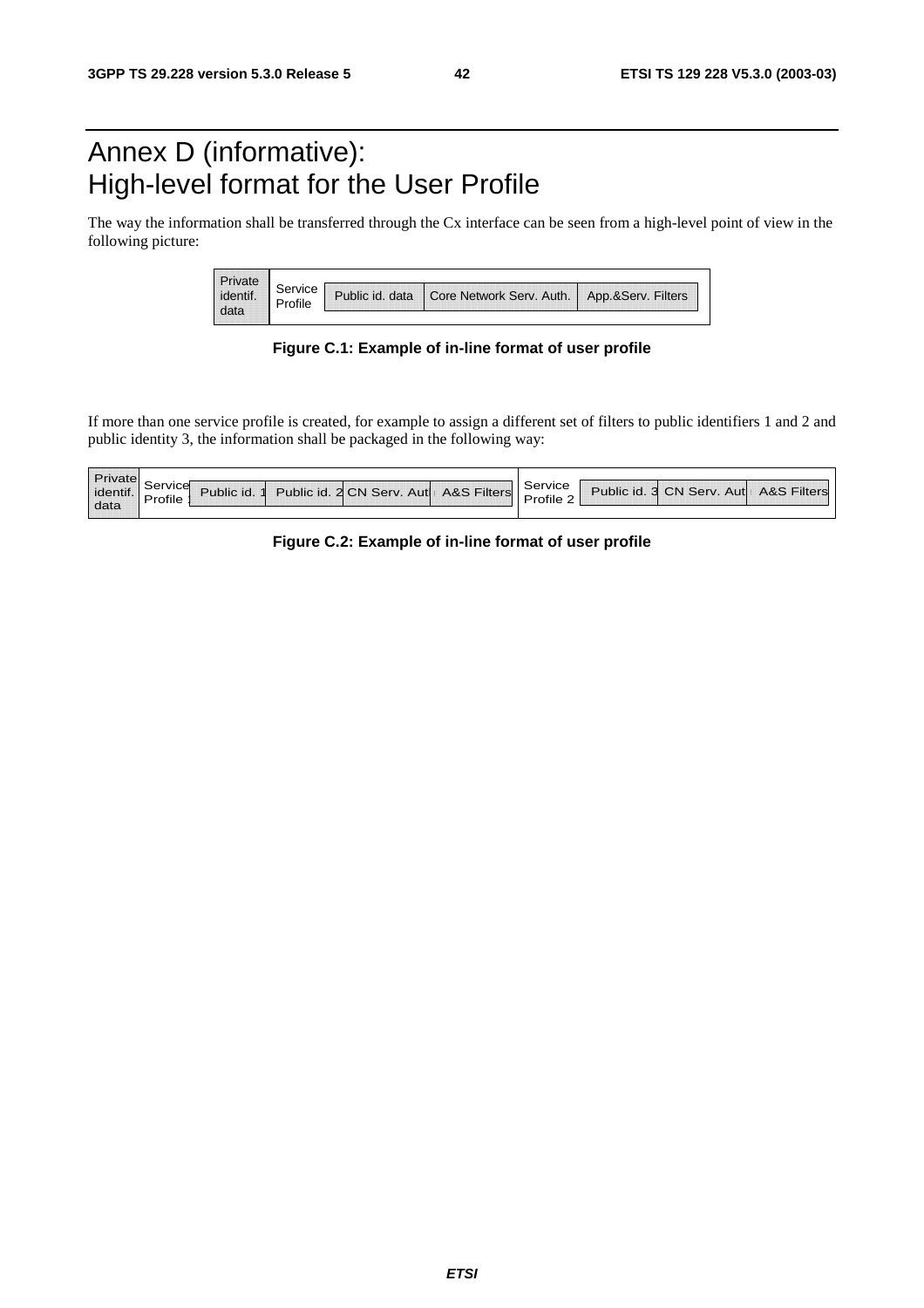## Annex E (normative): XML schema for the Cx interface user profile

The file CxDataType.xsd, attached to this specification, contains the XML schema for the Cx interface user profile. Such XML schema details all the data types on which XML documents containing Cx profile information shall be based. The XML schema file is intended to be used by an XML parser.

Table E.1 describes the data types and the dependencies among them that configure the XML schema.

| Data type                     | Tag                                             | <b>Base type</b> | <b>Comments</b>                |
|-------------------------------|-------------------------------------------------|------------------|--------------------------------|
| tPriority                     | Priority                                        | integer          | $>= 0$                         |
| tGroupID                      | Group                                           | integer          | $>= 0$                         |
| tDefaultHandling              | DefaultHandling                                 | enumerated       | Possible values:               |
|                               |                                                 |                  | 0 (SESSION_CONTINUED)          |
|                               |                                                 |                  | 1 (SESSION_TERMINATED)         |
| tDirectionOfRequest           | <b>SessionCase</b>                              | enumerated       | Possible values:               |
|                               |                                                 |                  | 0 (ORIGINATING_SESSION)        |
|                               |                                                 |                  | 1 TERMINATING_SESSION          |
|                               |                                                 |                  | 2 (TERMINATING_UNREGISTERED)   |
| tPrivateID                    | PrivateID                                       | anyURI           | Syntax described in RFC 2486   |
| tSIP_URL                      | Identity                                        | anyURI           | Syntax described in RFC 3261   |
| tTEL_URL                      | Identity                                        | anyURI           | Syntax described in RFC 2806   |
| tIdentity                     | Identity                                        | (union)          | Union of tSIP_URL and tTEL_URL |
| tServiceInfo                  | ServiceInfo                                     | string           |                                |
| tString                       | RequestURI,<br>Method, Header,<br>Content, Line | string           |                                |
| tBool                         | ConditionTypeCNF,<br>ConditionNegated,          | boolean          | Possible values:               |
|                               | BarringIndication                               |                  | 0 (false)                      |
|                               |                                                 |                  | $1$ (true)                     |
| tSubscribedMediaPr<br>ofileld | SubscribedMediaPr<br>ofileld                    | integer          | $>=0$                          |

**Table E.1: XML schema for Cx interface: simple data types**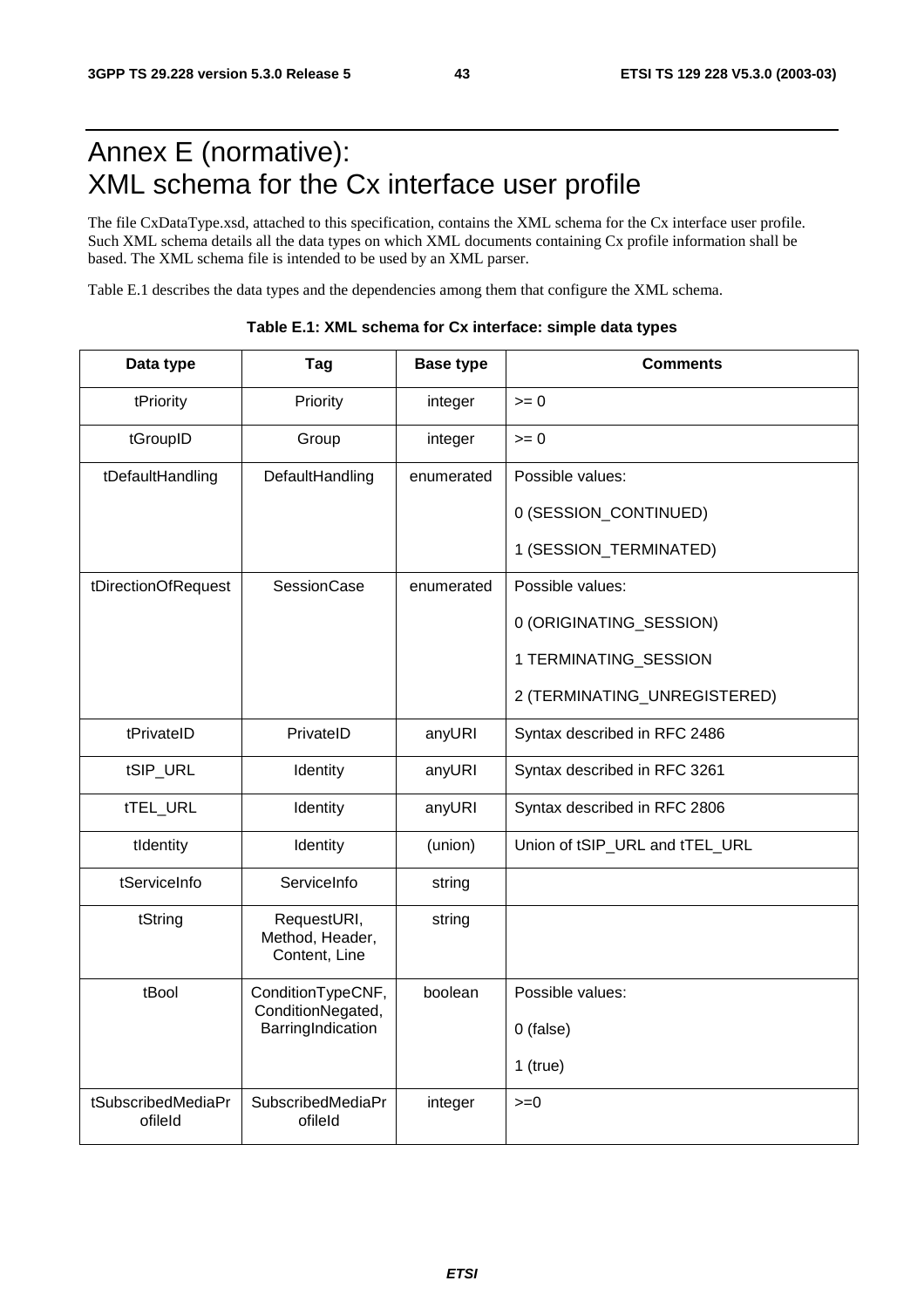| Data type                             | Tag                                         | <b>Compound of</b>                           |                                                 |                                             |                    |  |  |
|---------------------------------------|---------------------------------------------|----------------------------------------------|-------------------------------------------------|---------------------------------------------|--------------------|--|--|
|                                       |                                             |                                              | Tag                                             | <b>Type</b>                                 | <b>Cardinality</b> |  |  |
| tIMSSubscription                      | <b>IMSSubscription</b>                      | PrivateID                                    |                                                 | tPrivateID                                  | 1                  |  |  |
|                                       |                                             |                                              | <b>ServiceProfile</b>                           | tServiceProfile                             | (1 to n)           |  |  |
| tServiceProfile                       | <b>ServiceProfile</b>                       |                                              | PublicIdentity                                  | tPublicIdentity                             | (1 to n)           |  |  |
|                                       |                                             |                                              | <b>InitialFilterCriteria</b>                    | tInitialFilterCriteria                      | (0 to n)           |  |  |
|                                       |                                             |                                              | <b>CoreNetworkService</b><br>sAuthorization     | <b>CoreNetworkServicesAut</b><br>horization | (0 to 1)           |  |  |
| tCoreNetworkServic<br>esAuthorization | <b>CoreNetworkServic</b><br>esAuthorization | fileld                                       | SubscribedMediaPro<br>tSubscribedMediaProfileId |                                             | (0 to 1)           |  |  |
| tPublicIdentity                       | PublicIdentity                              |                                              | BarringIndication                               | tBool                                       | $\mathbf{1}$       |  |  |
|                                       |                                             | Identity                                     |                                                 | tIdentity                                   | 1                  |  |  |
| tInitialFilterCriteria                | <b>InitialFilterCriteria</b>                | Priority                                     |                                                 | tPriority                                   | $\mathbf{1}$       |  |  |
|                                       |                                             |                                              | <b>TriggerPoint</b>                             | tTrigger                                    | (0 to 1)           |  |  |
|                                       |                                             |                                              | ApplicationServer                               | tApplicationServer                          | $\mathbf{1}$       |  |  |
| tTrigger                              | <b>TriggerPoint</b>                         |                                              | ConditionTypeCNF                                | tBool                                       | $\mathbf{1}$       |  |  |
|                                       |                                             | <b>SPT</b>                                   |                                                 | tSePoTri                                    | (1 to n)           |  |  |
| tSePoTri                              | <b>SPT</b>                                  | ConditionNegated                             |                                                 | tBool                                       | (0 to 1)           |  |  |
|                                       |                                             | Group                                        |                                                 | tGroupID                                    | (1 to n)           |  |  |
|                                       |                                             |                                              | RequestURI                                      | tString                                     | $\mathbf{1}$       |  |  |
|                                       |                                             |                                              | Method                                          | tString                                     | $\mathbf 1$        |  |  |
|                                       |                                             | Choice of                                    | SIPHeader                                       | tHeader                                     | $\mathbf{1}$       |  |  |
|                                       |                                             | SessionCase<br><b>SessionDescri</b><br>ption |                                                 | tDirectionOfRequest                         | $\mathbf{1}$       |  |  |
|                                       |                                             |                                              |                                                 | tSessionDescription                         | $\mathbf{1}$       |  |  |
| tHeader                               | SIPHeader                                   | Header                                       |                                                 | tString                                     | $\mathbf{1}$       |  |  |
|                                       |                                             | Content                                      |                                                 | tString                                     | (0 to 1)           |  |  |

#### **Table E.2: XML schema for Cx interface: complex data types**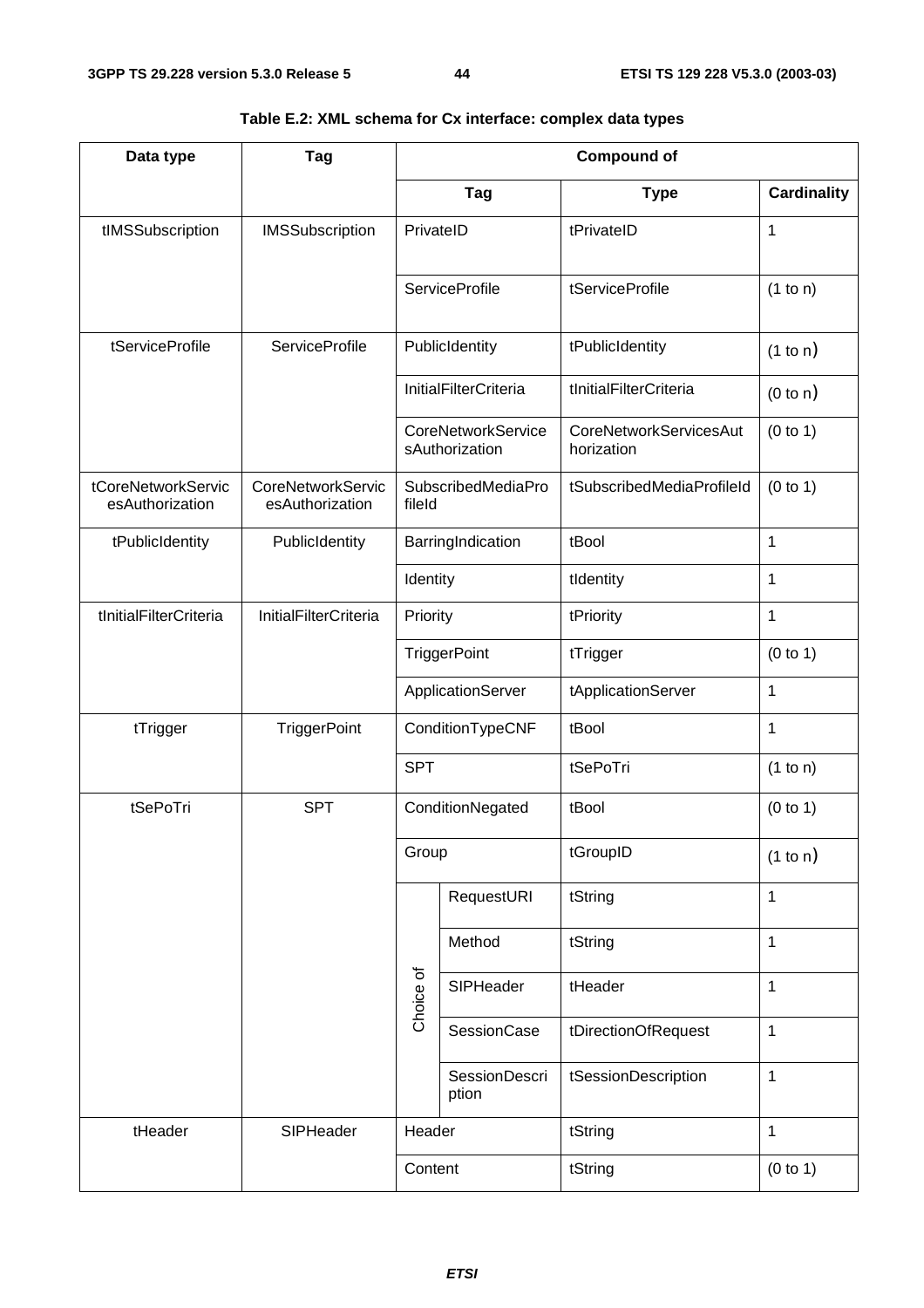| tSessionDescription                            | <b>SessionDescription</b> | Line            | tString          |          |  |  |
|------------------------------------------------|---------------------------|-----------------|------------------|----------|--|--|
|                                                |                           | Content         | tString          | (0 to 1) |  |  |
| tApplicationServer                             | ApplicationServer         | ServerName      | tSIP_URL         |          |  |  |
|                                                |                           | DefaultHandling | tDefaultHandling | (0 to 1) |  |  |
|                                                |                           | ServiceInfo     | tServiceInfo     | (0 to 1) |  |  |
| NOTE: "n" shall be interpreted as non-bounded. |                           |                 |                  |          |  |  |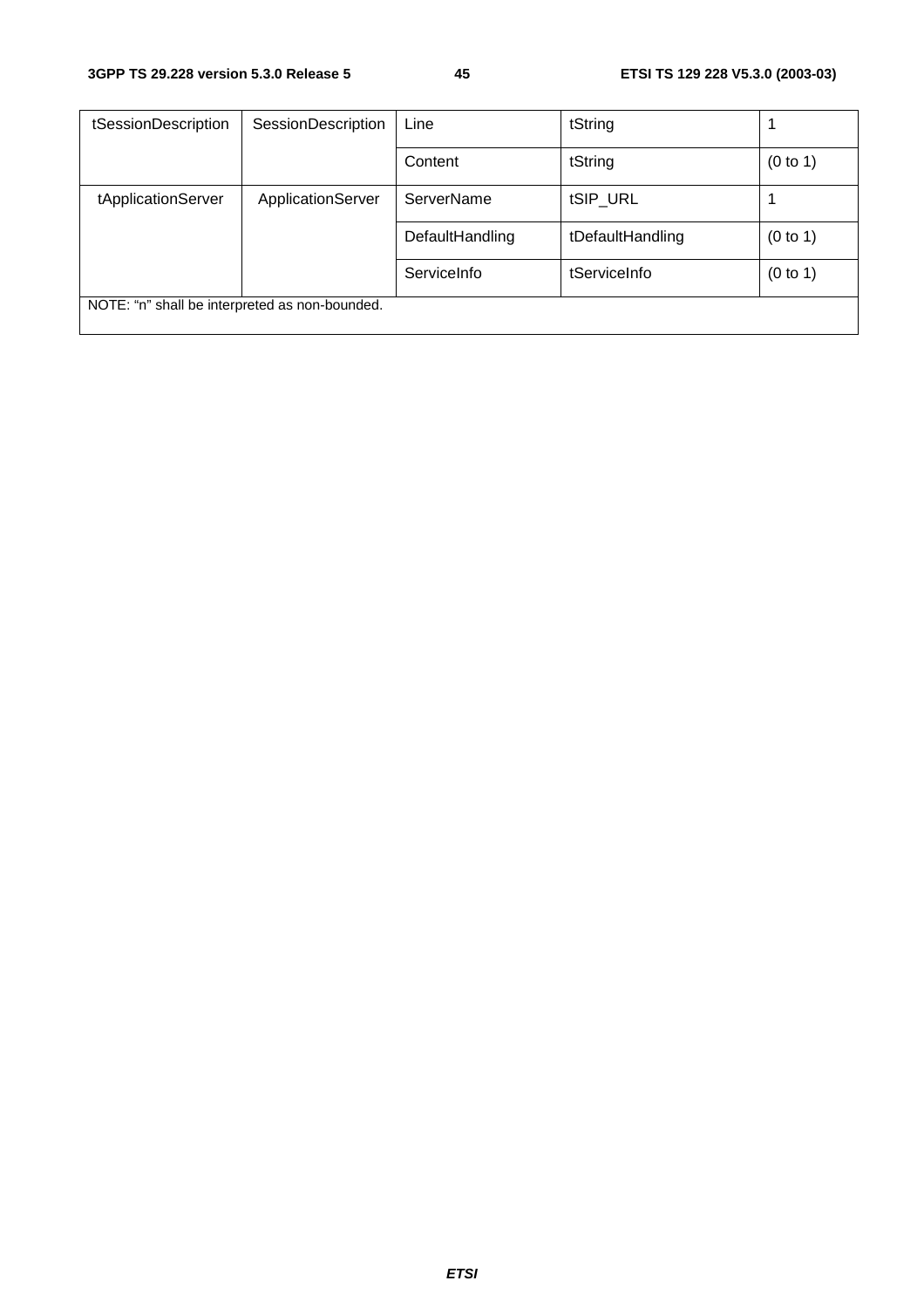## Annex F: (void)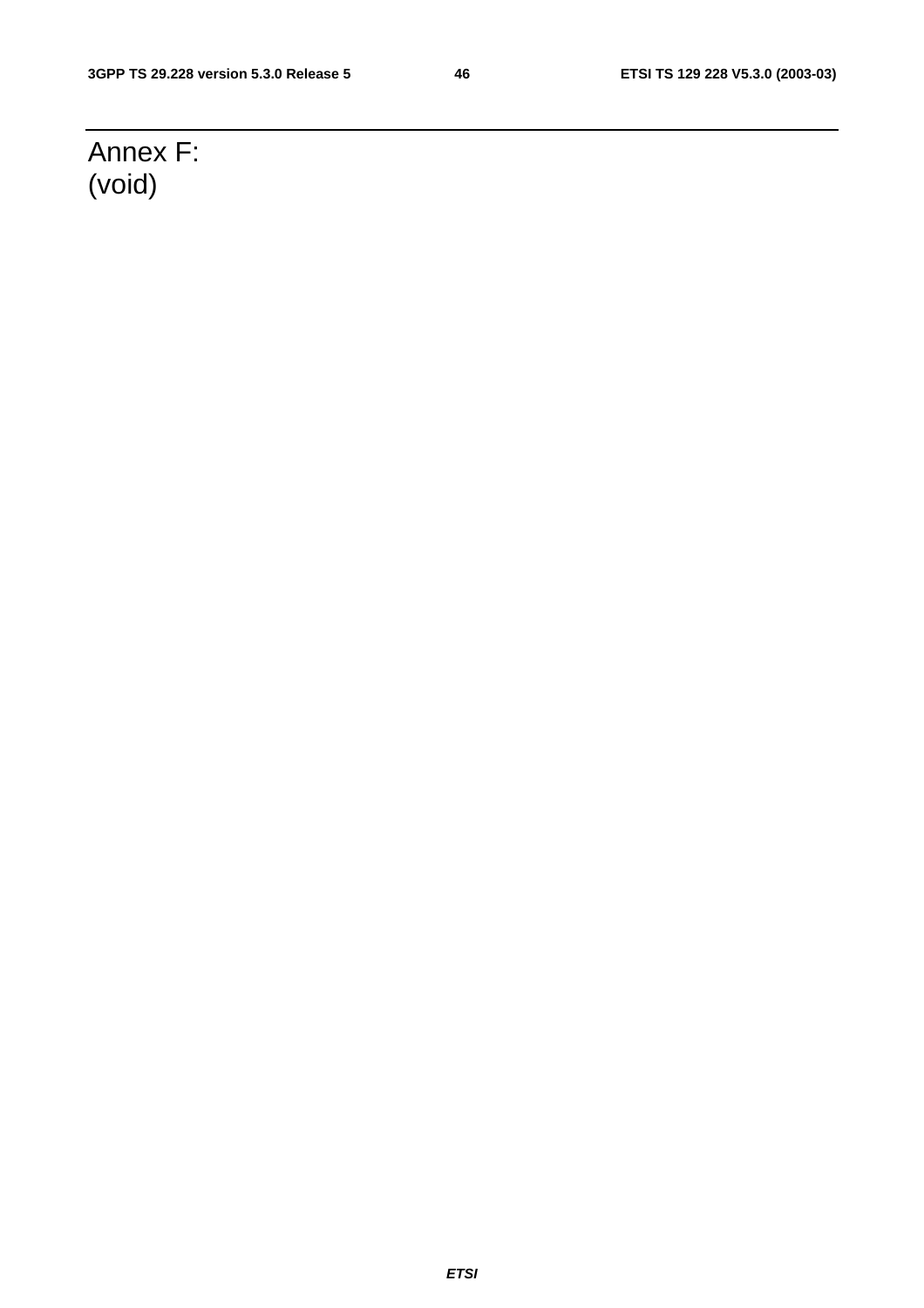## Annex G (informative): Change history

| <b>Change history</b> |              |           |           |                          |                                                                                                             |       |                    |  |
|-----------------------|--------------|-----------|-----------|--------------------------|-------------------------------------------------------------------------------------------------------------|-------|--------------------|--|
| <b>Date</b>           | TSG#         | TSG Doc.  | <b>CR</b> | Rev                      | Subject/Comment                                                                                             | Old   | <b>New</b>         |  |
| Jun 2002              | CN#16        | NP-020264 |           |                          | Version 2.0.0 approved at CN#16                                                                             | 2.0.0 | 5.0.0              |  |
| Sep 2002              | <b>CN#17</b> | NP-020449 | 001       | 2                        | Clarification of implicit registration                                                                      | 5.0.0 | 5.1.0              |  |
| Sep 2002              | <b>CN#17</b> | NP-020449 | 002       | 1                        | Clarification of user registration status query                                                             | 5.0.0 | 5.1.0              |  |
| Sep 2002 CN#17        |              | NP-020449 | 003       | $\mathbf{1}$             | Clarification of HSS initiated update of user profile                                                       | 5.0.0 | 5.1.0              |  |
| Sep 2002              | <b>CN#17</b> | NP-020449 | 004       | 2                        | Clarification of MAR command                                                                                | 5.0.0 | 5.1.0              |  |
| Sep 2002 CN#17        |              | NP-020449 | 005       | 1                        | Conditionality of the SIP-Auth-Data-Item in MAA command                                                     | 5.0.0 | 5.1.0              |  |
| Dec 2002 CN#18        |              | NP-020587 | 008       | 2                        | Rejection of registration of a Temporary Public Identity without<br>active implicit registration            | 5.1.0 | 5.2.0              |  |
| Dec 2002 CN#18        |              | NP-020587 | 010       | $\blacksquare$           | Removal of upper bounds in Cx i/f user profile                                                              | 5.1.0 | 5.2.0              |  |
| Dec 2002              | <b>CN#18</b> | NP-020587 | 011       | $\blacksquare$           | S-CSCF Assignment                                                                                           | 5.1.0 | 5.2.0              |  |
| Dec 2002 CN#18        |              | NP-020587 | 012       |                          | NAS-Session-Key AVPs in MAA command                                                                         | 5.1.0 | 5.2.0              |  |
| Dec 2002 CN#18        |              | NP-020587 | 013       | 1                        | Correction to detailed behaviour of user registration status query                                          | 5.1.0 | 5.2.0              |  |
| Dec 2002 CN#18        |              | NP-020587 | 014       | 1                        | Removing the DDF dependencies from Cx interface                                                             | 5.1.0 | 5.2.0              |  |
| Dec 2002 CN#18        |              | NP-020587 | 015       | $\mathbf{1}$             | Clarification of SERVER_CHANGE de-registration reason code                                                  | 5.1.0 | 5.2.0              |  |
| Dec 2002 CN#18        |              | NP-020589 | 016       | $\mathbf{1}$             | Clarification of User-Authorization-Type AVP usage within the UAR                                           | 5.1.0 | 5.2.0              |  |
| Dec 2002 CN#18        |              | NP-020587 | 017       | 1                        | Correction to HSS initiated update of user profile                                                          | 5.1.0 | 5.2.0              |  |
| Dec 2002 CN#18        |              | NP-020588 | 019       | $\blacksquare$           | Correction in charging information                                                                          | 5.1.0 | 5.2.0              |  |
| Dec 2002              | <b>CN#18</b> | NP-020590 | 020       | 1                        | Error handling in S-CSCF when receiving too much data                                                       | 5.1.0 | 5.2.0              |  |
| Dec 2002 CN#18        |              | NP-020587 | 021       | 1                        | Re-allocation of S-CSCF                                                                                     | 5.1.0 | 5.2.0              |  |
| Dec 2002              | <b>CN#18</b> | NP-020591 | 022       | $\blacksquare$           | Correction of the SPI                                                                                       | 5.1.0 | 5.2.0              |  |
| March<br>2003         | CN#19        | NP-030238 | 025       | $\mathbf{1}$             | Clarification of service profile download at service profile<br>modification                                | 5.2.0 | 5.3.0              |  |
| March<br>2003         | CN#19        | NP-030016 | 028       | $\blacksquare$           | Filter ID field removal in InitialFilterCriteria class                                                      | 5.2.0 | 5.3.0              |  |
| March<br>2003         | <b>CN#19</b> | NP-030242 | 030       | $\mathbf{1}$             | Clarification of IMPU barring handling                                                                      | 5.2.0 | 5.3.0              |  |
| March<br>2003         | CN#19        | NP-030245 | 032       | $\mathbf{1}$             | The default public user identity in the Server-Assignment-Answer                                            | 5.2.0 | 5.3.0              |  |
| March<br>2003         | <b>CN#19</b> | NP-030247 | 034       | $\overline{2}$           | Corrections to service profile                                                                              | 5.2.0 | 5.3.0              |  |
| March<br>2003         | CN#19        | NP-030314 | 037       | 3                        | Handling of non supported data in the S-CSCF when the profile is<br>being updated                           | 5.2.0 | $\overline{5.3.0}$ |  |
| March<br>2003         | CN#19        | NP-030240 | 024       | $\mathbf{1}$             | Clarification of the HSS behaviour in REGISTRATION and<br>DE_REGISTRATION procedures at IMPU checking time. | 5.2.0 | $\overline{5.3.0}$ |  |
| March<br>2003         | <b>CN#19</b> | NP-030015 | 027       | $\overline{\phantom{a}}$ | Deletion of Annex F                                                                                         | 5.2.0 | 5.3.0              |  |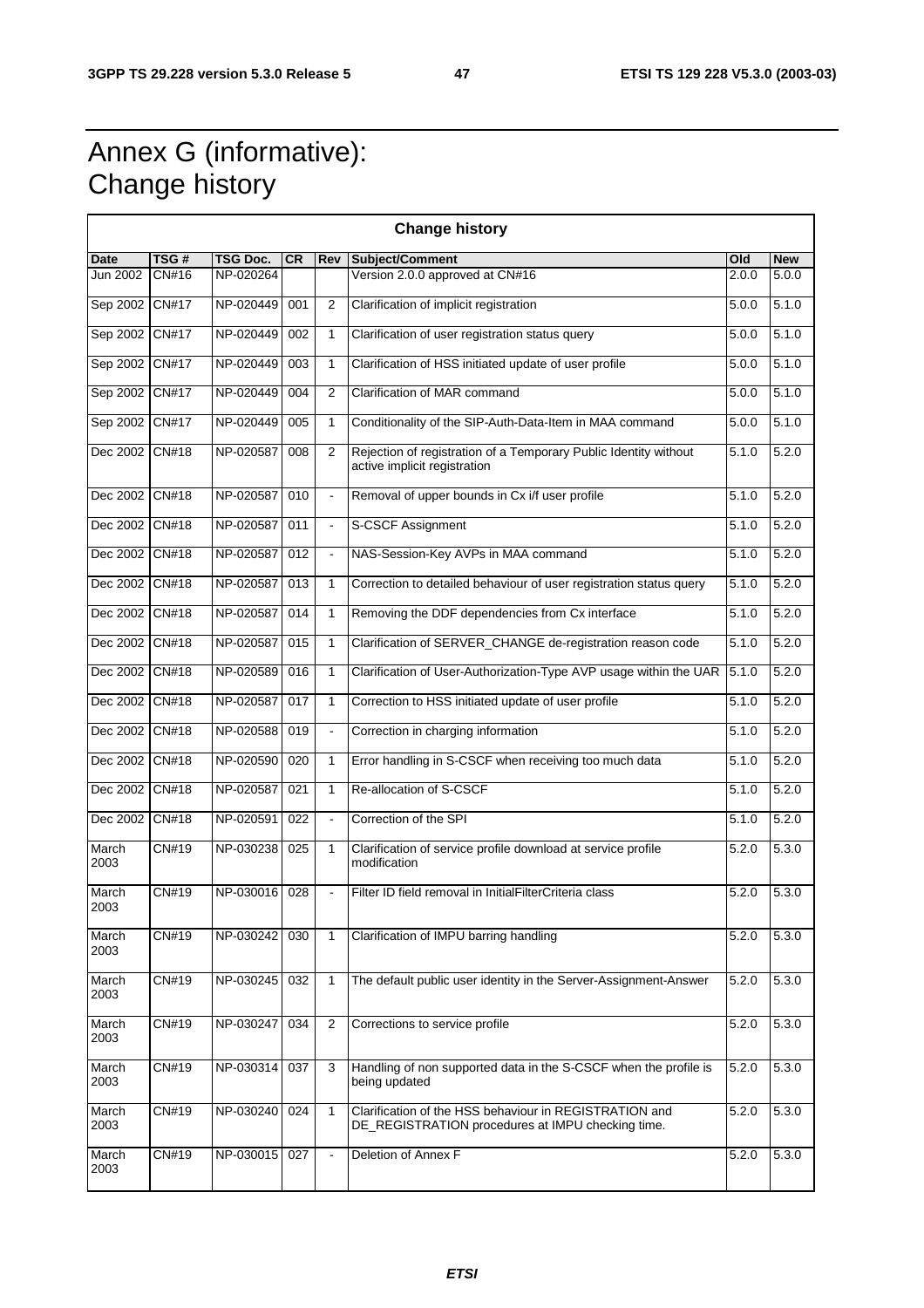| March<br>2003 | CN#19 | NP-030017 | 029 | $\blacksquare$ | Clarification of User-Authorization-Type AVP usage within UAR | 5.2.0 | 5.3.0 |
|---------------|-------|-----------|-----|----------------|---------------------------------------------------------------|-------|-------|
| March<br>2003 | CN#19 | NP-030243 | 031 |                | Update TS 29.228 after Diameter has become RFC                | 5.2.0 | 5.3.0 |
| March<br>2003 | CN#19 | NP-030246 | 033 |                | Replacement of the NAS-Session-Key AVP                        | 5.2.0 | 5.3.0 |
| March<br>2003 | CN#19 | NP-030312 | 035 |                | Clarification on Re-allocation of S-CSCF                      | 5.2.0 | 5.3.0 |
| March<br>2003 | CN#19 | NP-030261 | 038 |                | Change of SPI to SPT                                          | 5.2.0 | 5.3.0 |
| March<br>2003 | CN#19 | NP-030252 | 040 |                | Definition of the Subscribed Media Profile Identifier         | 5.2.0 | 5.3.0 |
| March<br>2003 | CN#19 | NP-030014 | 026 | $\blacksquare$ | Error in definition of Service Point of Interest class        | 5.2.0 | 5.3.0 |